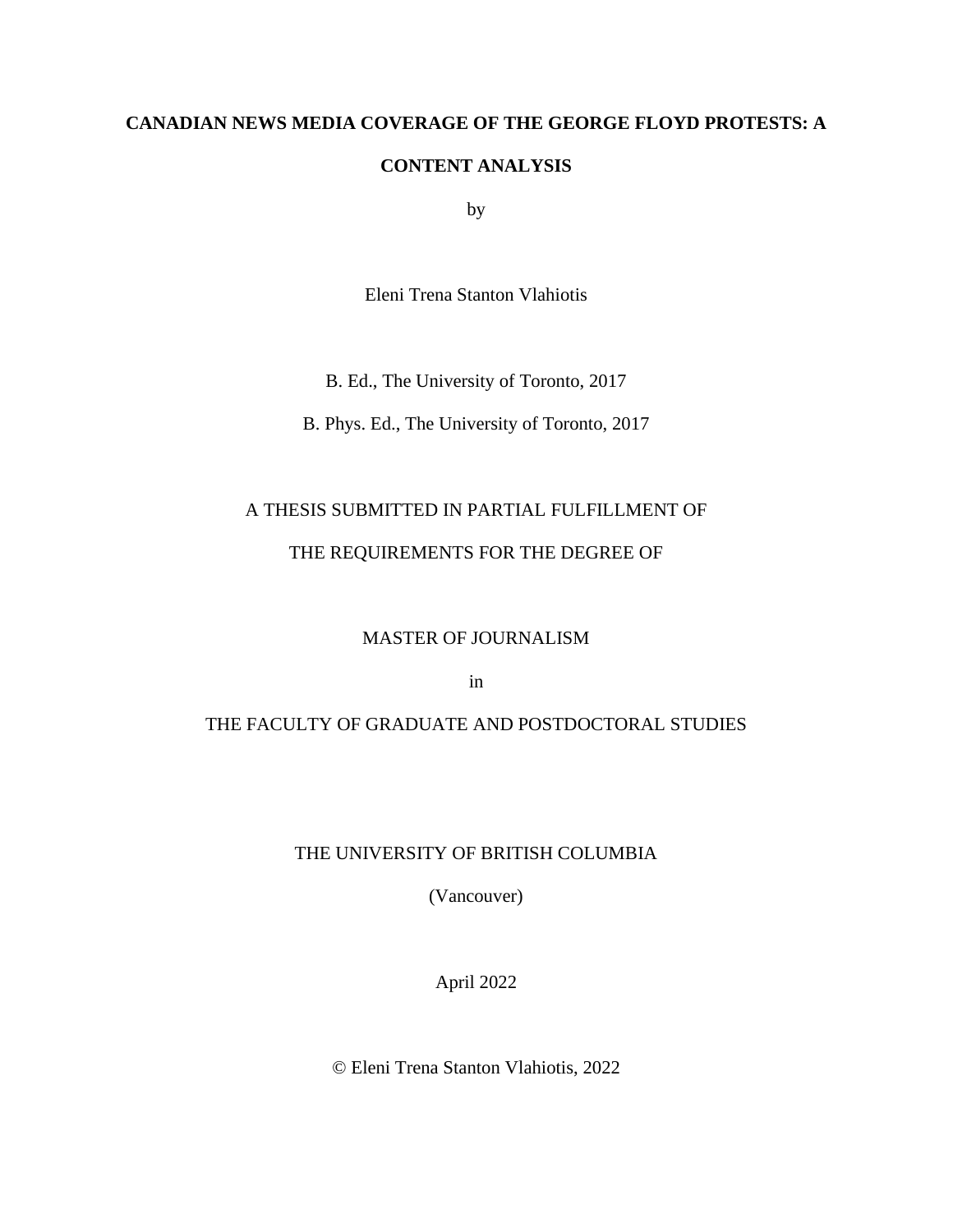The following individuals certify that they have read, and recommend to the Faculty of Graduate and Postdoctoral Studies for acceptance, the thesis entitled:

Canadian news media coverage of the George Floyd protests: a content analysis

| submitted by | Eleni Trena Stanton Vlahiotis      | in partial fulfilment of the requirements for |
|--------------|------------------------------------|-----------------------------------------------|
|              | the degree of Master of Journalism |                                               |
| in           | Journalism                         |                                               |

## **Examining Committee:**

Mary Lynn Young, Professor, School of Journalism, Writing and Media, UBC **Supervisor** 

Kamal Al-Solaylee, Professor, School of Journalism, Writing and Media, UBC Co-Supervisor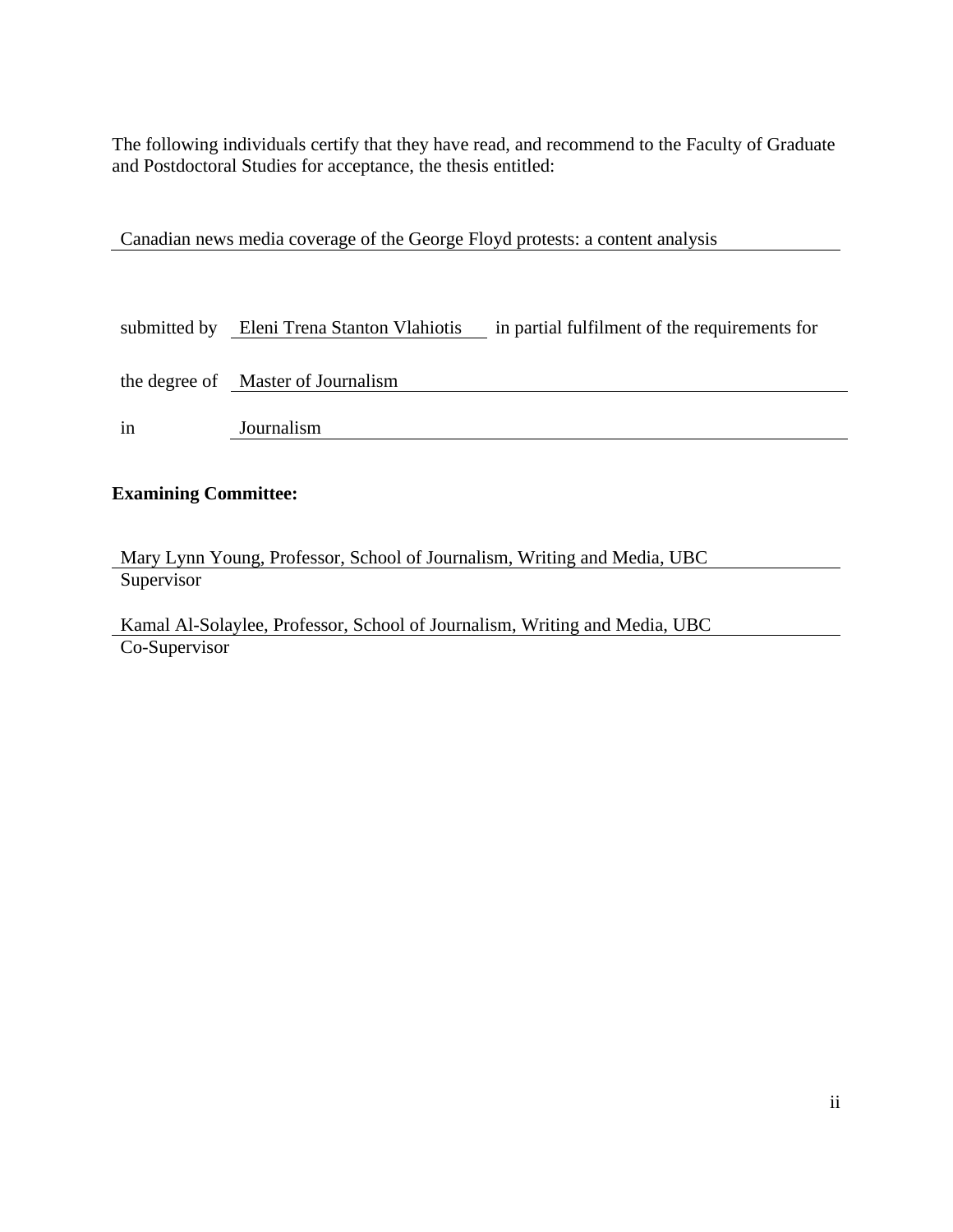## <span id="page-2-0"></span>**Abstract**

This thesis examines how four English-language Canadian news organizations reported on the Black Lives Matter protests that sprung up after the killing of George Floyd in 2020. A framing analysis of 55 articles from four news outlets in two of the countries' largest English-speaking cities examined how the news media used language, framing, and sources to report on the protests. I coded for several key variables, including overall tone, sourcing, and the presence of marginalizing and legitimizing framing devices. This thesis found that all four news outlets were more likely to use an overall positive tone to frame the protests and protesters by emphasizing peacefulness and highlighting the underlying reason for the protests. The results replicated previous research on the Black Lives Matter protests by Elmasry and el-Nawawy (2017), which found that most of the news articles from their sample framed the protests positively. My findings also determined that government officials were quoted the same amount as protesters, while police were under-quoted compared to past research. Future research should continue to examine how the Canadian news media frames social protest movements to determine if this study's findings indicate a shift in the protest paradigm.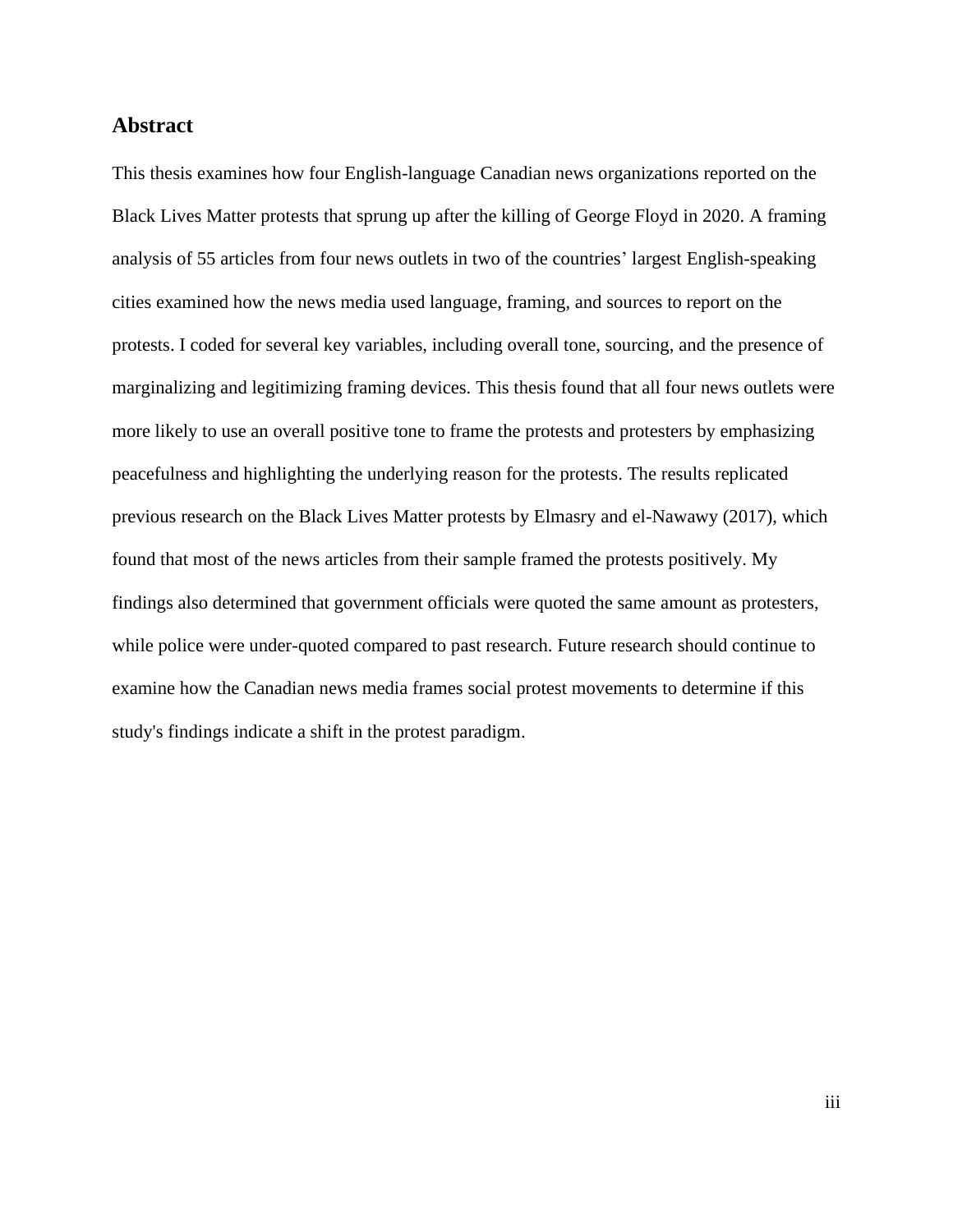## <span id="page-3-0"></span>**Lay Summary**

This thesis explores the Canadian news media coverage of the Black Lives Matter protests that arose after George Floyd was killed in 2020. As the creators of news, journalists have a large amount of power over how the general public perceives social and political movements. News reports of protests usually focus on violence, criminal activity, and inconvenience, ignoring the underlying reasons the protests begin in the first place. My thesis results indicate this way of covering protests — a phenomenon known as the protest paradigm — might be changing. Most of the articles I examined framed the 2020 Black Lives Matter protests positively, emphasizing peacefulness, solidarity, and highlighting police brutality and systemic racism as the underlying reasons for the protests. These results could indicate a change in the way news outlets frame similar protests and social movements in the future.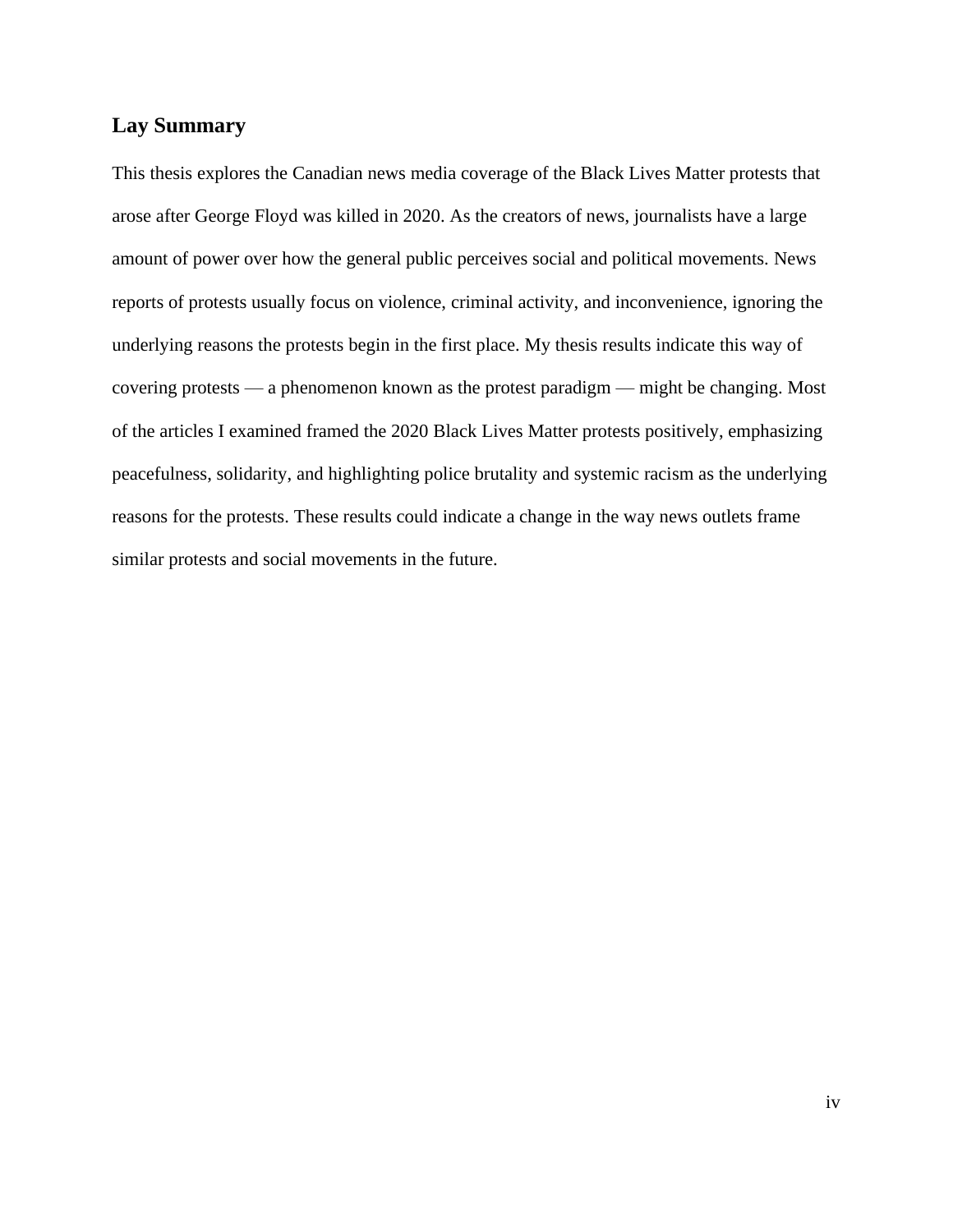# <span id="page-4-0"></span>**Preface**

This dissertation is original, unpublished, independent work by the author, Eleni Trena Stanton Vlahiotis.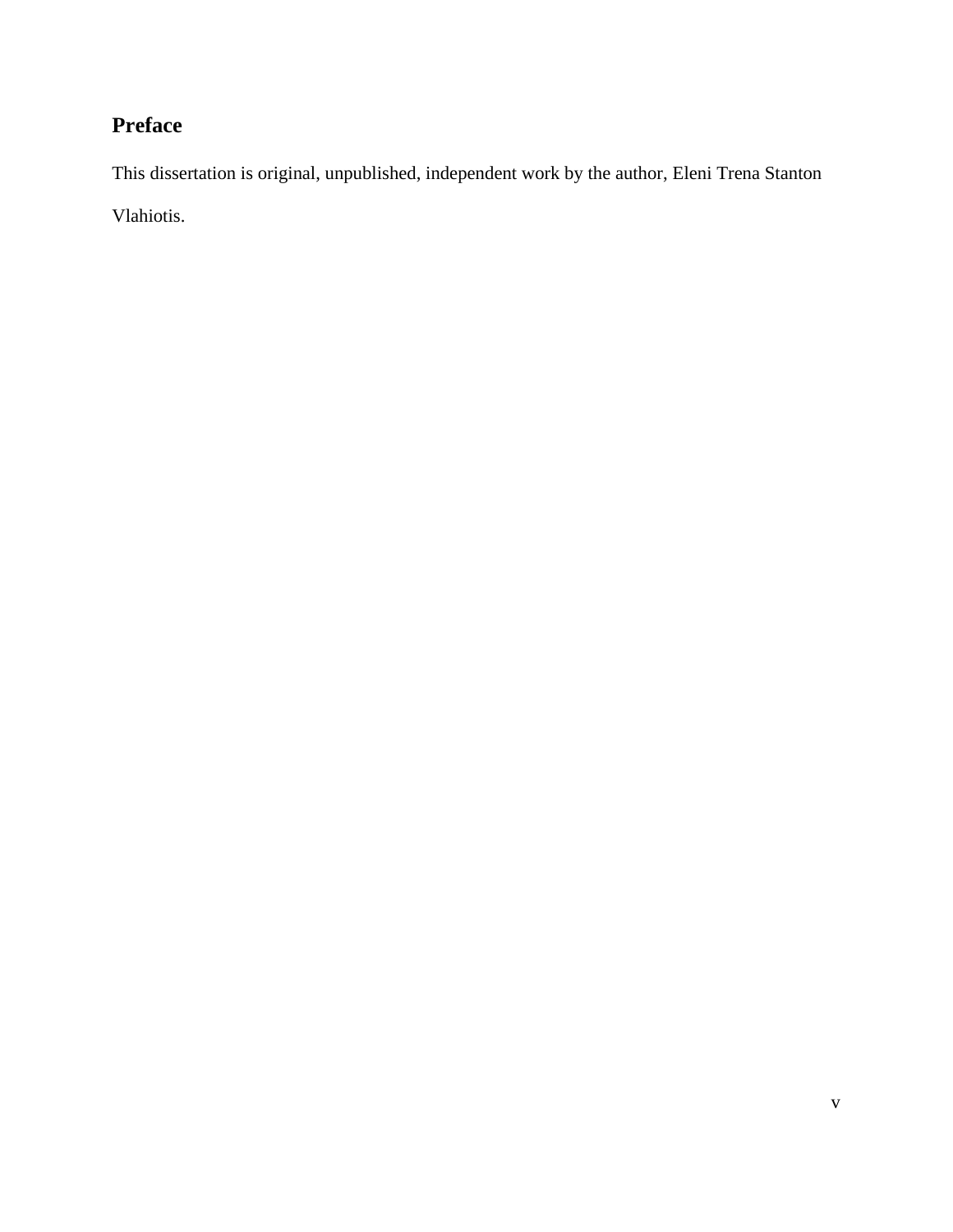## <span id="page-5-0"></span>**Table of Contents**

| 1.1 |    |  |
|-----|----|--|
| 1.2 |    |  |
|     |    |  |
| 2.1 |    |  |
| 2.2 |    |  |
| 2.3 |    |  |
| 2.4 |    |  |
| 2.5 |    |  |
|     |    |  |
|     |    |  |
|     |    |  |
| 4.1 |    |  |
| 4.2 |    |  |
| 4.3 | 26 |  |
|     | vi |  |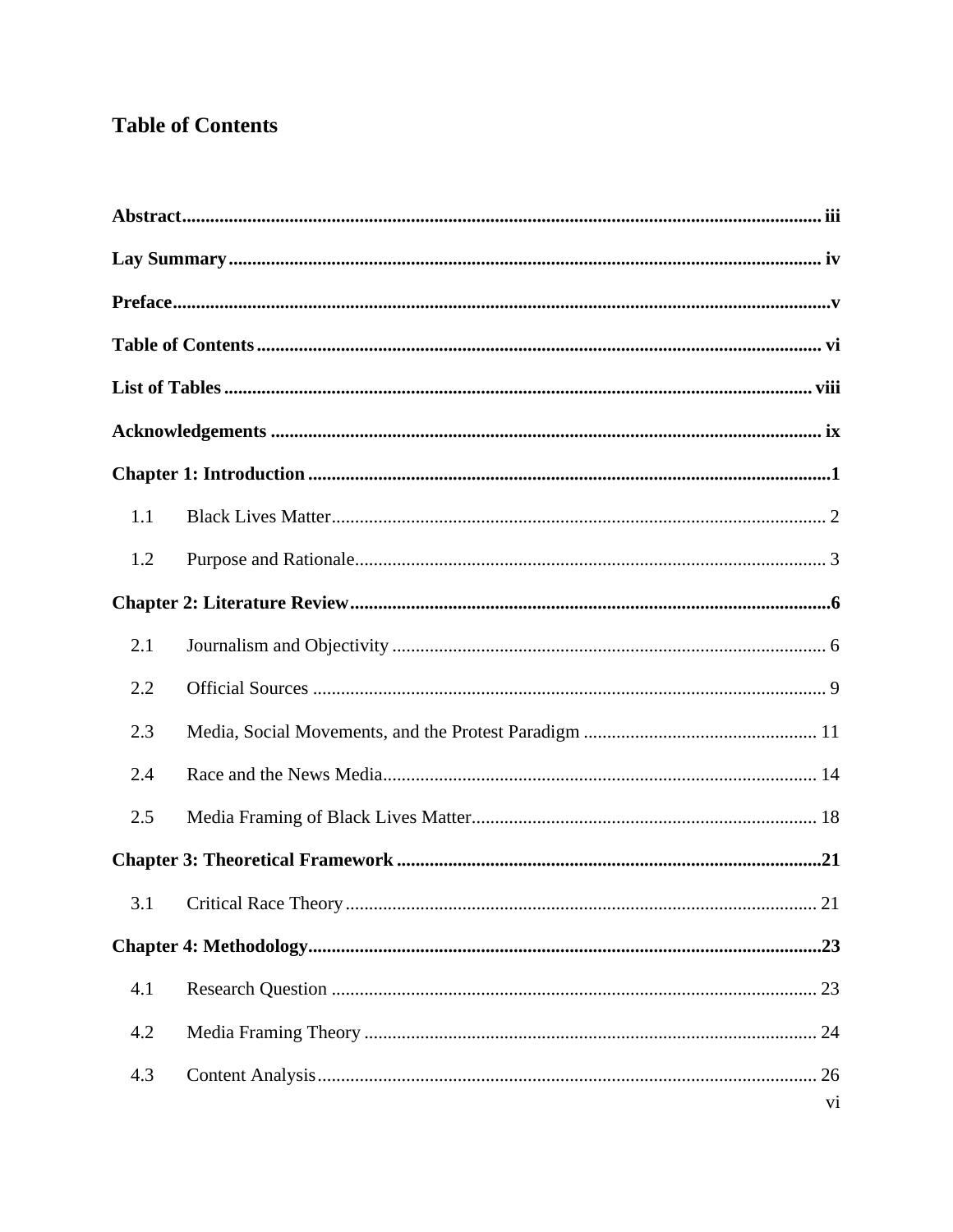| 4.4 |       |  |     |
|-----|-------|--|-----|
| 4.5 |       |  |     |
| 4.6 |       |  |     |
|     |       |  |     |
| 5.1 |       |  |     |
| 5.2 |       |  |     |
| 5.3 |       |  |     |
| 5.4 |       |  |     |
|     | 5.4.1 |  |     |
|     | 5.4.2 |  |     |
|     | 5.4.3 |  |     |
|     | 5.4.4 |  |     |
|     | 5.4.5 |  |     |
|     | 5.4.6 |  |     |
|     |       |  |     |
| 6.1 |       |  |     |
|     |       |  |     |
| 7.1 |       |  |     |
| 7.2 |       |  |     |
|     |       |  |     |
|     |       |  |     |
|     |       |  |     |
|     |       |  |     |
|     |       |  | vii |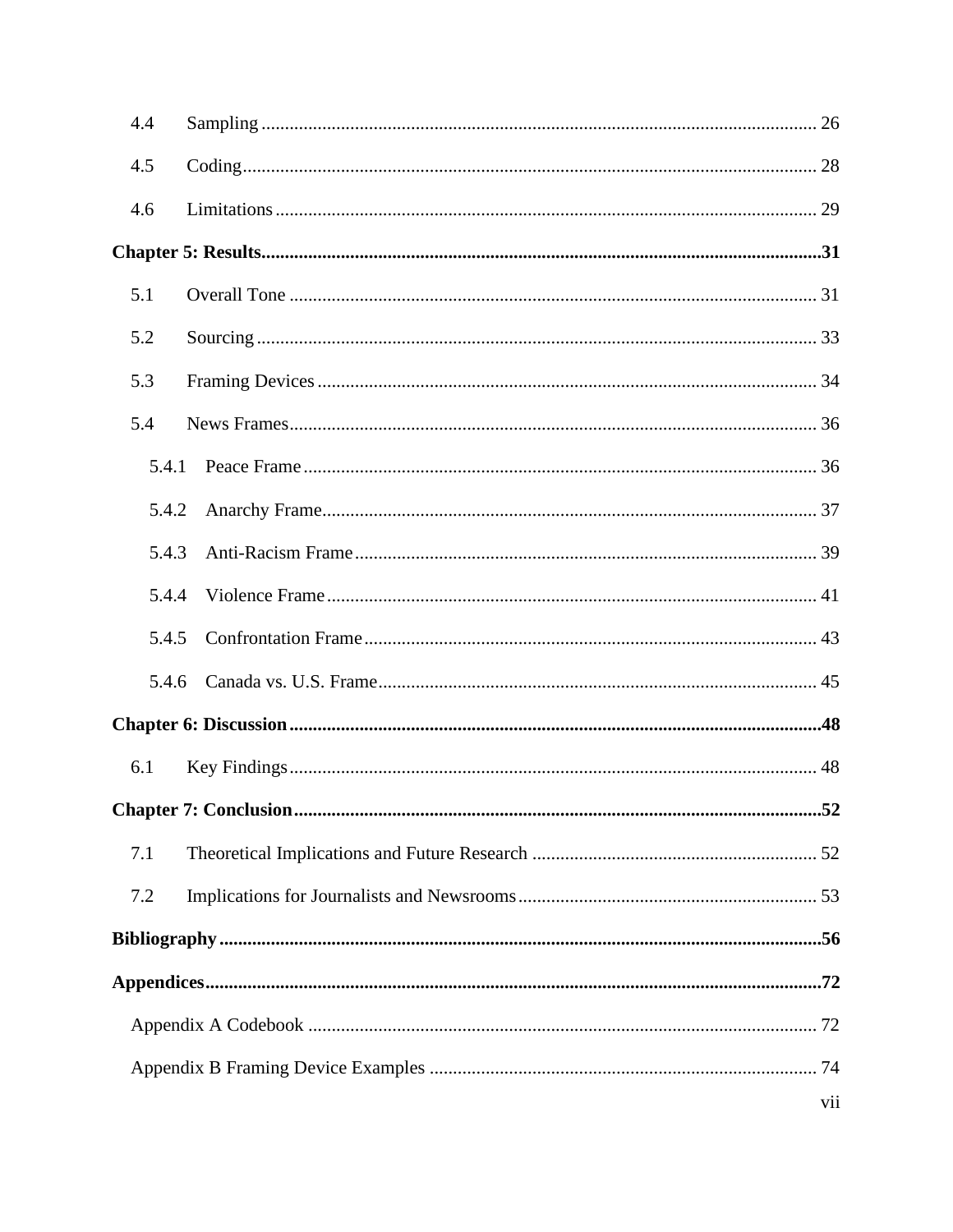# <span id="page-7-0"></span>**List of Tables**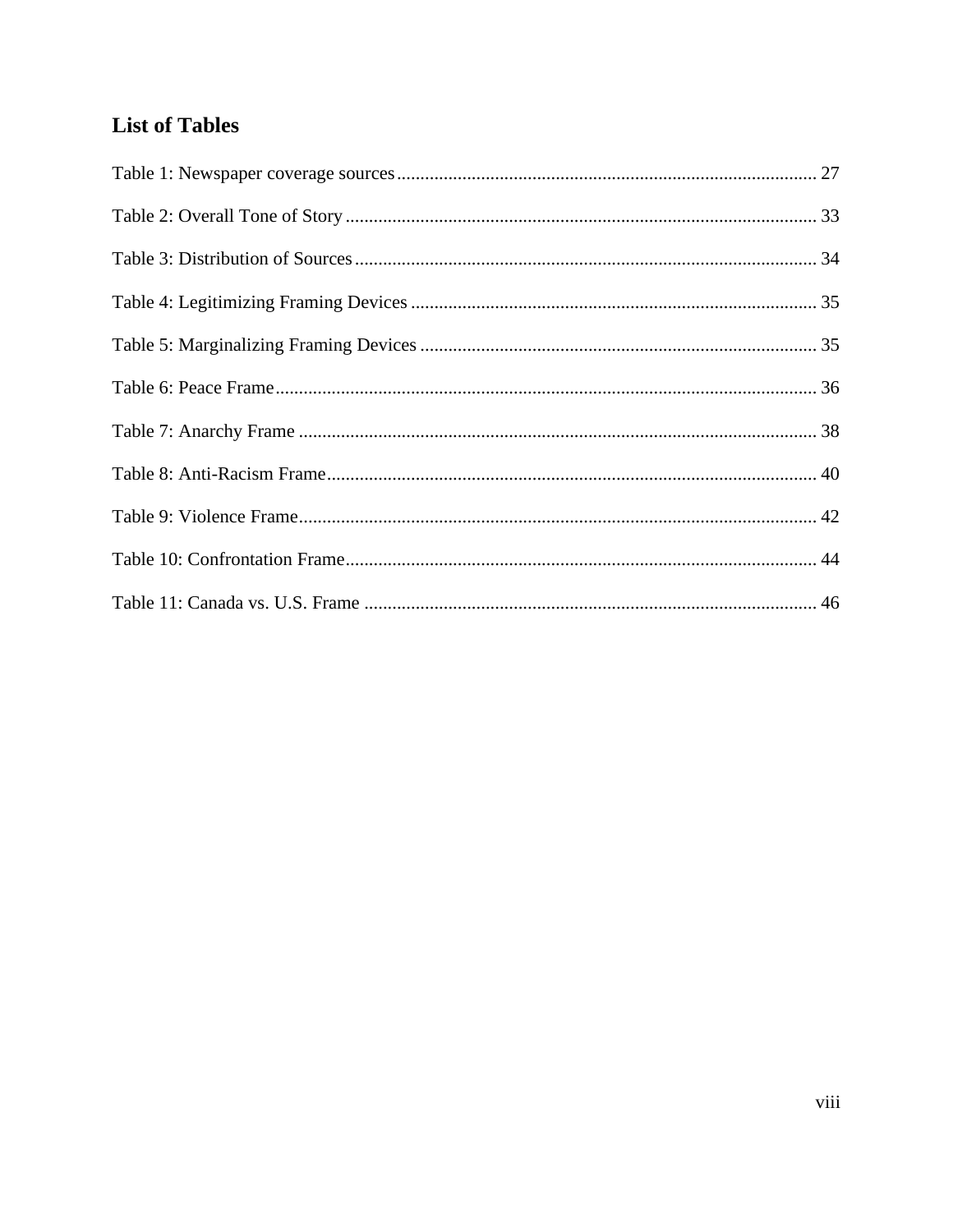## <span id="page-8-0"></span>**Acknowledgements**

I offer my enduring gratitude to the faculty, staff, and my fellow students at the UBC School of Journalism, Writing and Media, who have inspired me to continue my work in this field. I owe particular thanks to my supervisor, Dr. Mary Lynn Young, for her patience, guidance, and support. Her expertise and insightful feedback sharpened my critical thinking and elevated my work to a higher level. Special thanks also go to Eternity Martis, whose enthusiasm and breadth of experience was instrumental in setting me on the right path.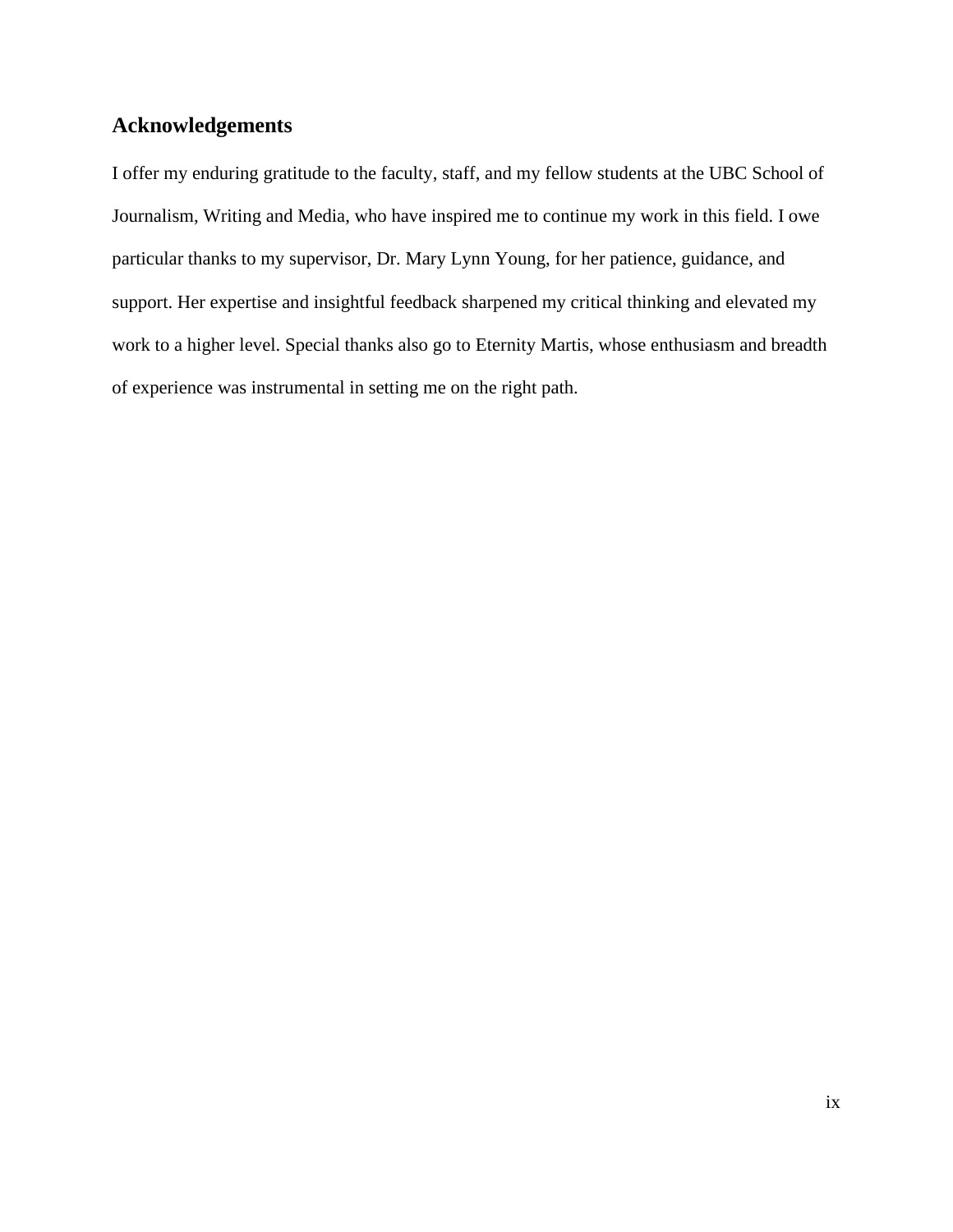## <span id="page-9-0"></span>**Chapter 1: Introduction**

The killing of George Floyd, an unarmed Black man, by Minneapolis police officer Derek Chauvin on May 25, 2020, sparked anti-racism demonstrations worldwide, along with renewed calls to defund the police. Footage of the arrest showed Chauvin pinning Floyd to the ground and kneeling on his neck for over eight minutes while Floyd repeatedly said he could not breathe over 20 times (BBC News, 2020, July 16). In a landmark trial, Chauvin was convicted on two counts of murder and one count of manslaughter on April 20, 2021. On June 25, 2021, he was subsequently sentenced to 22.5 years in prison. On December 15, 2021, Chauvin pled guilty to federal charges of violating Floyd's civil rights by using unreasonable force and ignoring Floyd's serious medical needs (Campbell, Levenson & Chan, 2022, Feb. 21).

Between May 26 (the day after Floyd's death) and August 22, the Armed Conflict Location & Event Data Project (ACLED) recorded over 7,750 demonstrations linked to the Black Lives Matter movement across the United States (Kishi & Jones, 2020). The racism and police brutality exemplified by Floyd's killing prompted solidarity demonstrations to spring up around the world, with the ACLED recording at least 8,700 demonstrations across 74 countries, including the United States. Despite the sensationalizing nature of some of the protest coverage, the demonstrations were largely peaceful. A report from the ACLED found that the vast majority of the demonstrations were non-violent (93%). Despite this, the American administration reacted to the demonstrations with a militarized response, consistent with the government's tendency to respond to domestic unrest with force in the past (Kishi & Jones, 2020).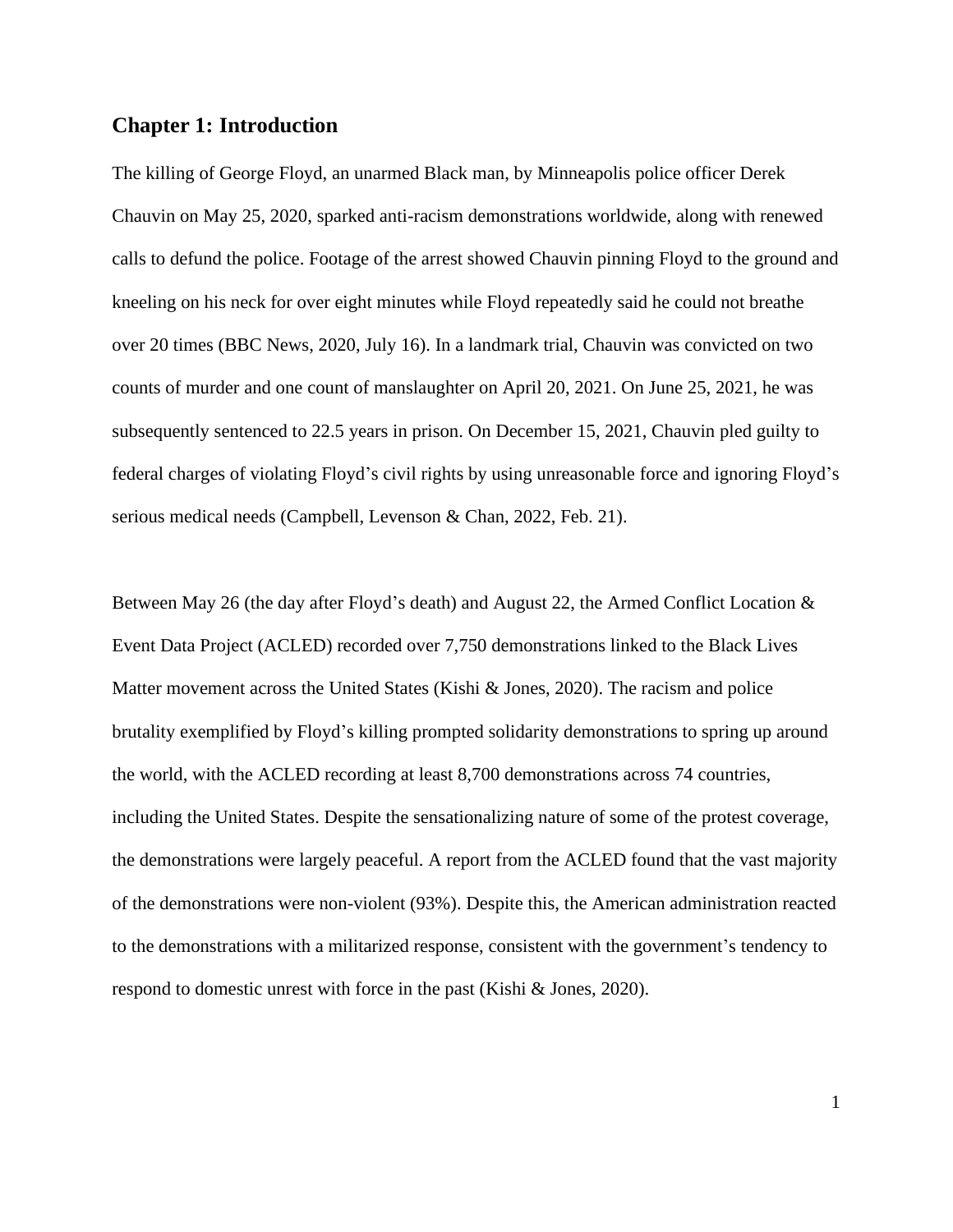#### <span id="page-10-0"></span>**1.1 Black Lives Matter**

The social movement behind the George Floyd protests was the Black Lives Matter movement, a global decentralized social movement against structural racism and police violence. Although police brutality is the Black Lives Matter movement's primary issue, it dovetails with many other issues affecting the Black community, including poverty, economic inequality, and the war against drugs, all of which disproportionately impact Black Americans and Canadians (Elmasry & el-Nawawy, 2017). As such, the movement advocates for all types of Black liberation through policy changes, not just police violence. California-based activist Alicia Garza, one of the founders of the movement, describes the organization as "an ideological and political intervention in a world where Black lives are systematically and intentionally targeted for demise" (p. 23).

The hashtag #BlackLivesMatter first appeared in a Facebook post written by Garza in 2013, following the acquittal of George Zimmerman in the killing of Trayvon Martin, a 17-year-old African American boy who was shot and killed by George Zimmerman. Her post was described by Diverlus et al. (2020) as an open love letter to Black people: "Black people. I love you. I love us. Our lives matter, Black Lives Matter" (p. 5). Patrisse Khan-Cullors took the last three words and made it into the viral hashtag #BlackLivesMatter, which spread rapidly through social media channels. Garza, Khan-Cullors, and another organizer named Opal Tometi, founded the Black Lives Matter organization in 2013. The movement grew after massive protests and calls for reform following 18-year-old Black teenager Michael Brown's killing by police officer Darren Wilson in Ferguson, Missouri in 2017 (Banks, 2018). Organizers and supporters of Black Lives Matter eventually established local chapters in 18 U.S. cities, which has now grown into a global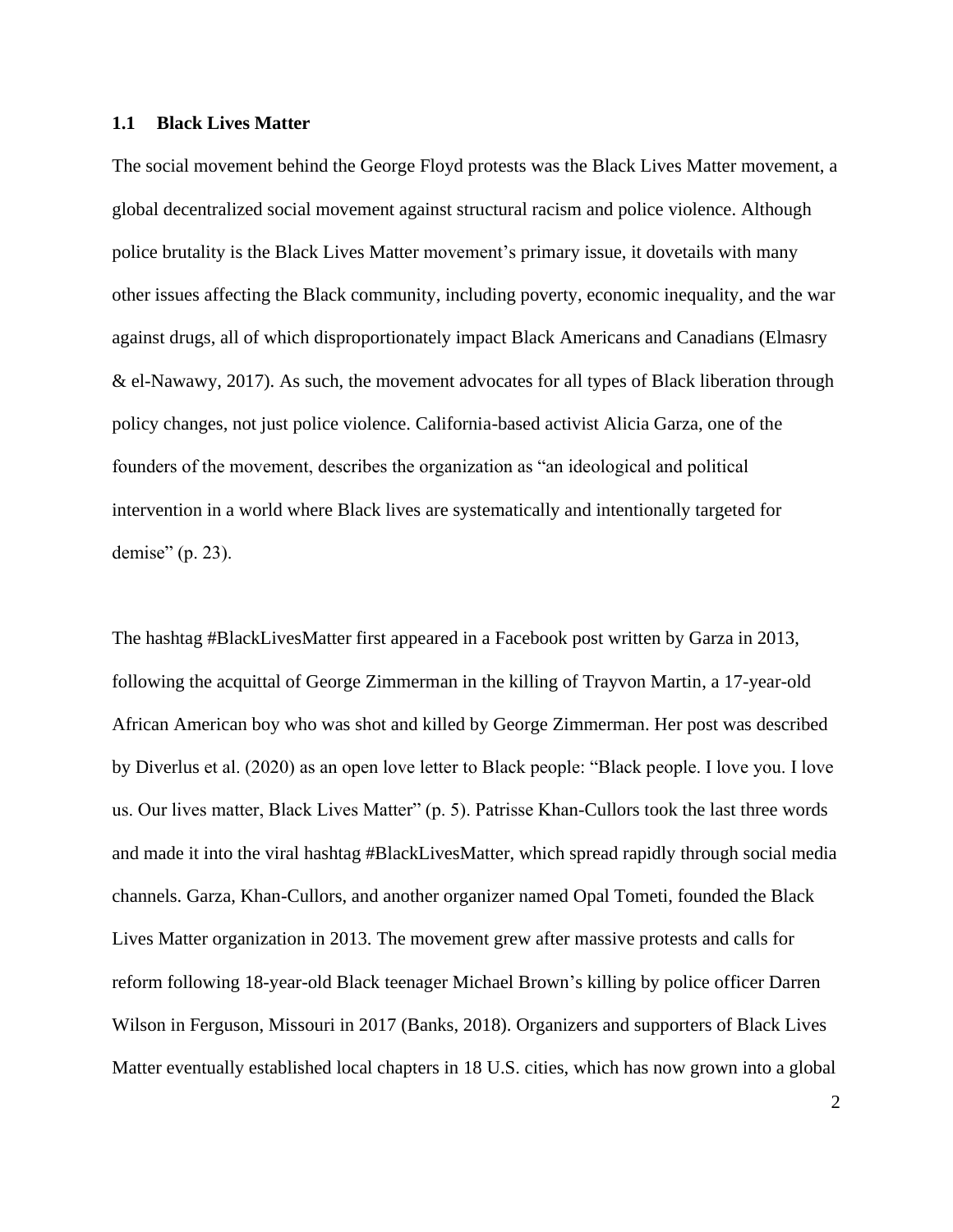network of over 40 chapters, including five chapters in Canada. Today, the organization continues to threaten the power of institutional White supremacy and encourages members to continue battling for the well-being of Black people, even when they experience pushback (Hailu & Sarubbi, 2019).

The Black Lives Matter movement took root in Canada soon after the killing of Jermaine Carby, a 24-year-old Black man from Brampton, by Peel Regional Police officer Ryan Reid in 2014, and the clearing of Darren Wilson of any wrongdoing for Michael Brown's murder in 2015. A group of activists organized a Black Lives Matter rally in Toronto, seeking to, in the words of anti-racist activists Sandy Hudson and Rodney Diverlus, "rupture the violent way that Canada attempts to absent us" (Diverlus et al., 2020, p. 7). This same group would go on to co-form Black Lives Matter—Toronto, the first iteration of the Black Lives Matter movement outside the U.S. From there, other chapters popped up in Canada, from Vancouver to Montreal to Ottawa. Diverlus et al. (2020) describe Black Lives Matter Canada's work as being "grounded in the historical and ancestral significance of Black-led politicization, our work recognizes all that is at stake when Black people converge…our work builds on a lineage of successful and powerful choreographies of Black political assembly" (p. 166).

#### <span id="page-11-0"></span>**1.2 Purpose and Rationale**

Most research done on the framing of Black Lives Matter in the media has focused on American, not Canadian media (Elmasry & el-Nawawy, 2017; Kilgo, Mourão, & Sylvie, 2018; Kilgo & Harlow, 2019; Adamson, 2016). I intend to address this research gap by examining how Canadian journalists participated in the legitimization or delegitimization of the 2020 Black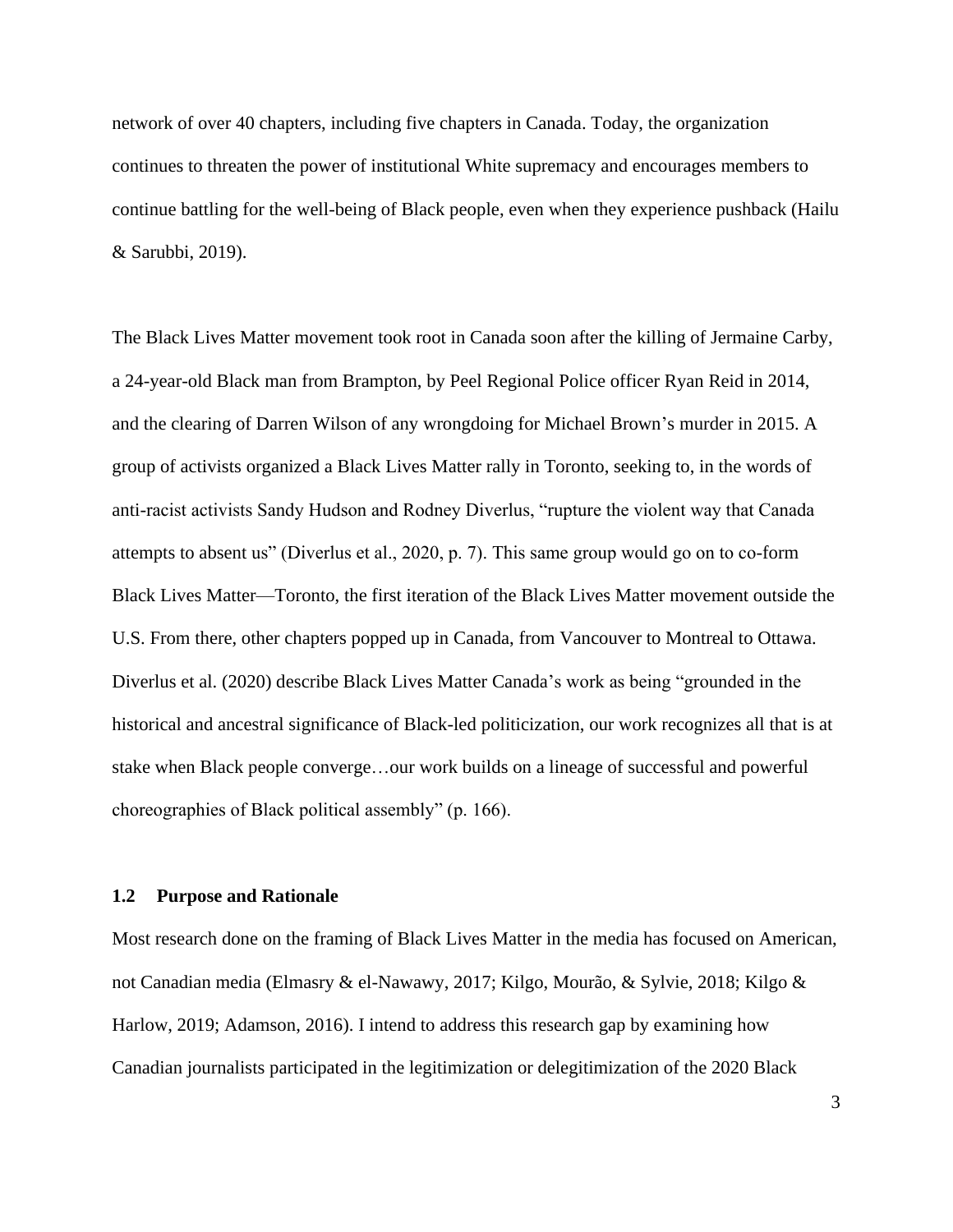Lives Matter protests. Studies of protests are important, especially given the ever-increasing visibility of the Black Lives Matter movement, both locally and globally. In addition, the protest paradigm is not static and can be shifted with intentional, responsible news coverage. As such, the aim of this thesis is to examine how the Canadian national news media framed the Black Lives Matter protests after the killing of George Floyd. Using content analysis, I examined 55 English-language articles published by four Canadian news outlets, to determine the overall tone of each article, the presence of specific framing devices, and the sourcing.

The news media plays a vital role as a connector, shaper, and reflector of the world around us. Editors and journalists choose which issues and events to draw attention to, which voices will be heard, and frame stories in ways that will resonate with audiences. In so doing, they prime the public to think about certain issues, set the political agenda, and manufacture social reality through the "media gaze" — defined by Fleras (2011) as the media's tendency "to impose a specific view of the world without announcing its intention or underlying biases" (p. 37). The media acts as a mirror — a mirror that, although "distorted or partial," still reflects images that we have "created and condoned" (Tolley, 2016, p. 20). The sheer amount of influence and power wielded by mass media make them instruments of cultural dominance (Gitlin, 1980). It is the media's ability to disseminate knowledge so widely and rapidly, especially via digital media, that makes its role as a communicator so interesting and important to study.

The media are particularly important in the dissemination of racist logic because they are one of the most influential manufacturers of public discourse. The production of news is significantly impacted by the members of dominant groups, and this hierarchy of power is reflected in media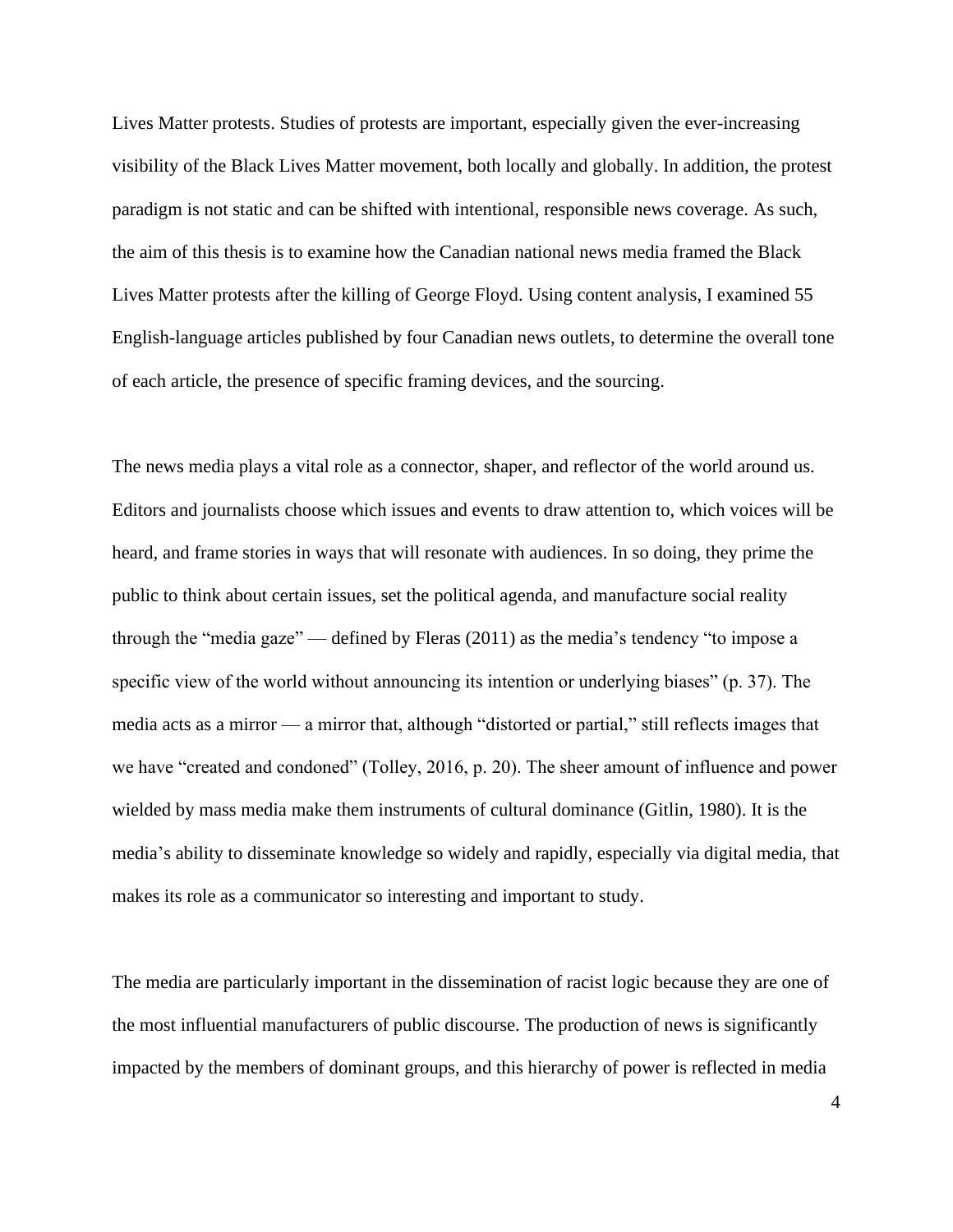interests (Szuchewycz, 2000). While the media is not solely responsible for manufacturing public discourse, their choices carry significant weight. In representing diversity as unusual and newsworthy, the media help to shape public perceptions and attitudes about race. Tolley (2016) refers to the "White gaze," a concept derived from Stuart Halls' notion of the "White eye," to highlight how the dominance of Whiteness, and the journalistic practices that privilege certain behaviours and ideologies, position "non-White" as atypical to the White norm, and therefore as newsworthy. This White gaze manifests in the practices, behaviours, and beliefs that shape how media institutions prioritize certain ways of making meaning. These interpretations include mythologies about Canadian tolerance, diversity, and inclusivity, reducing racism to individual acts rather than a structural issue, and the creation of harmful, stereotypical narratives that typecast racialized individuals into stereotypical, often racist, roles. Not only do these assumptions go unnoticed, but discussions about race are often silenced (Tolley, 2016) or discouraged in media spaces.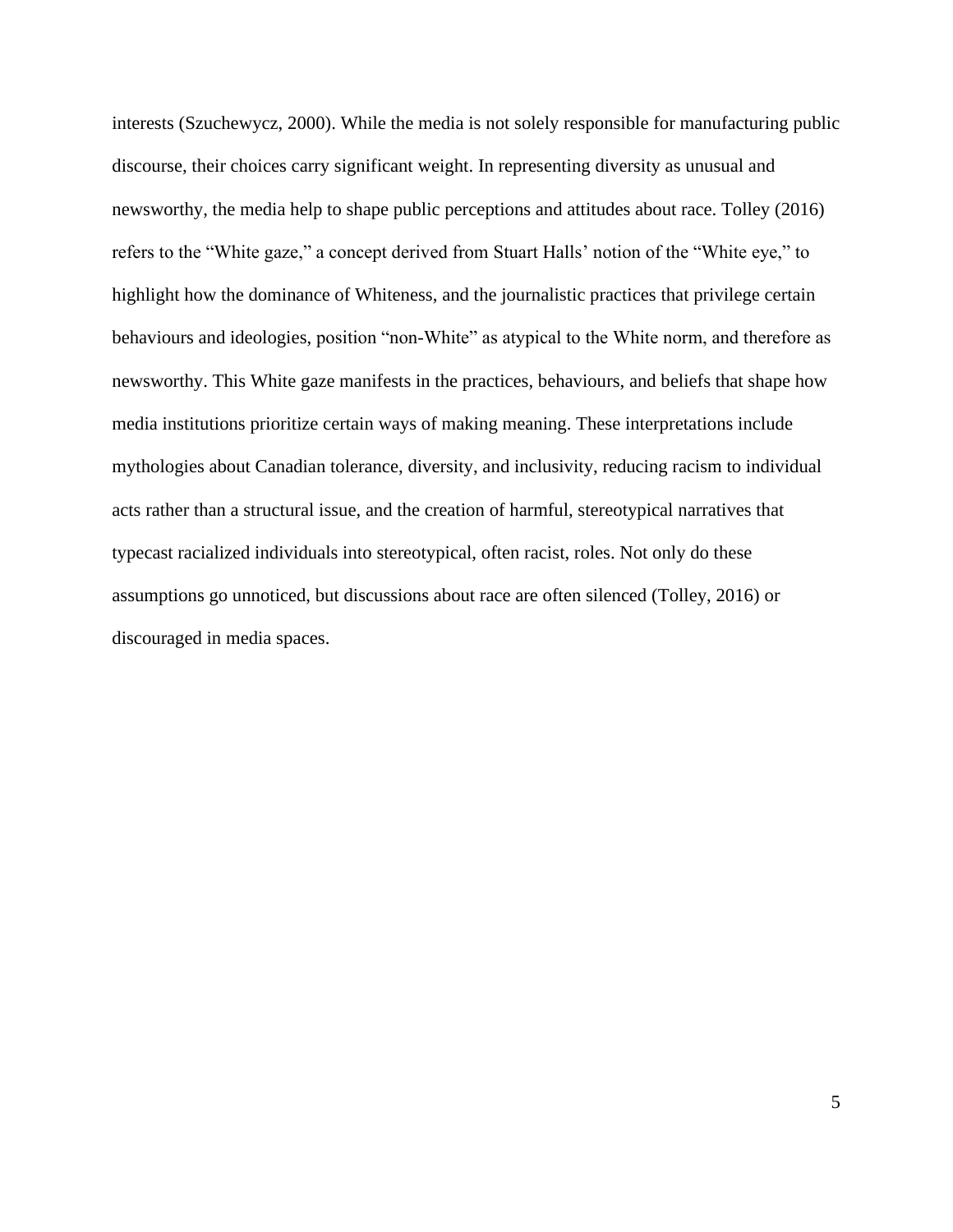#### <span id="page-14-0"></span>**Chapter 2: Literature Review**

#### <span id="page-14-1"></span>**2.1 Journalism and Objectivity**

In its role as a claimant and enforcer of truth, journalism has developed certain discursive tactics to make stories as persuasive as possible. It does this through journalistic practices, routines, and conventions that adhere to professional norms and values dating back to the dawn of journalism in North America (Broersma, 2010; Entman, 2003; Wallace, 2019). Because journalism does not "emanate ready-made for an audience" (Adamson, 2016, p. 202), news must be shaped by those in the journalism industry — namely journalists and editors. When determining which stories are worth covering, Tolley (2016) describes three criteria as the most important: first, a reporter must be able to get all the necessary information, data, and sources needed to write a story. Second, a combination of deadlines, space limitations in magazines, newspapers, or on-air, and the resources a reporter has at their disposal all impact what stories end up being told. Third is newsworthiness, or which stories are most likely to be told based on interest, geographical proximity, timeliness, or novelty (Tolley, 2016). Journalists inherently take all three criteria into consideration while searching for stories and engaging in the process of newsmaking.

Among journalism's roles and responsibilities is its self-imposed job as a truth-seeker. Broersma (2010) writes: "journalism's claim to truth is the main feature of the journalism discourse. It is its *raison d'etre*, distinguishing journalism from entertainment and political opinion. This claim to truth legitimizes journalism's special position as Fourth Estate" (p. 25). As a "trustee of the public," journalism separates fact from fiction, lies from opinions, manufacturing social ready through a media-centric perspective that determines which stories are worth telling. In other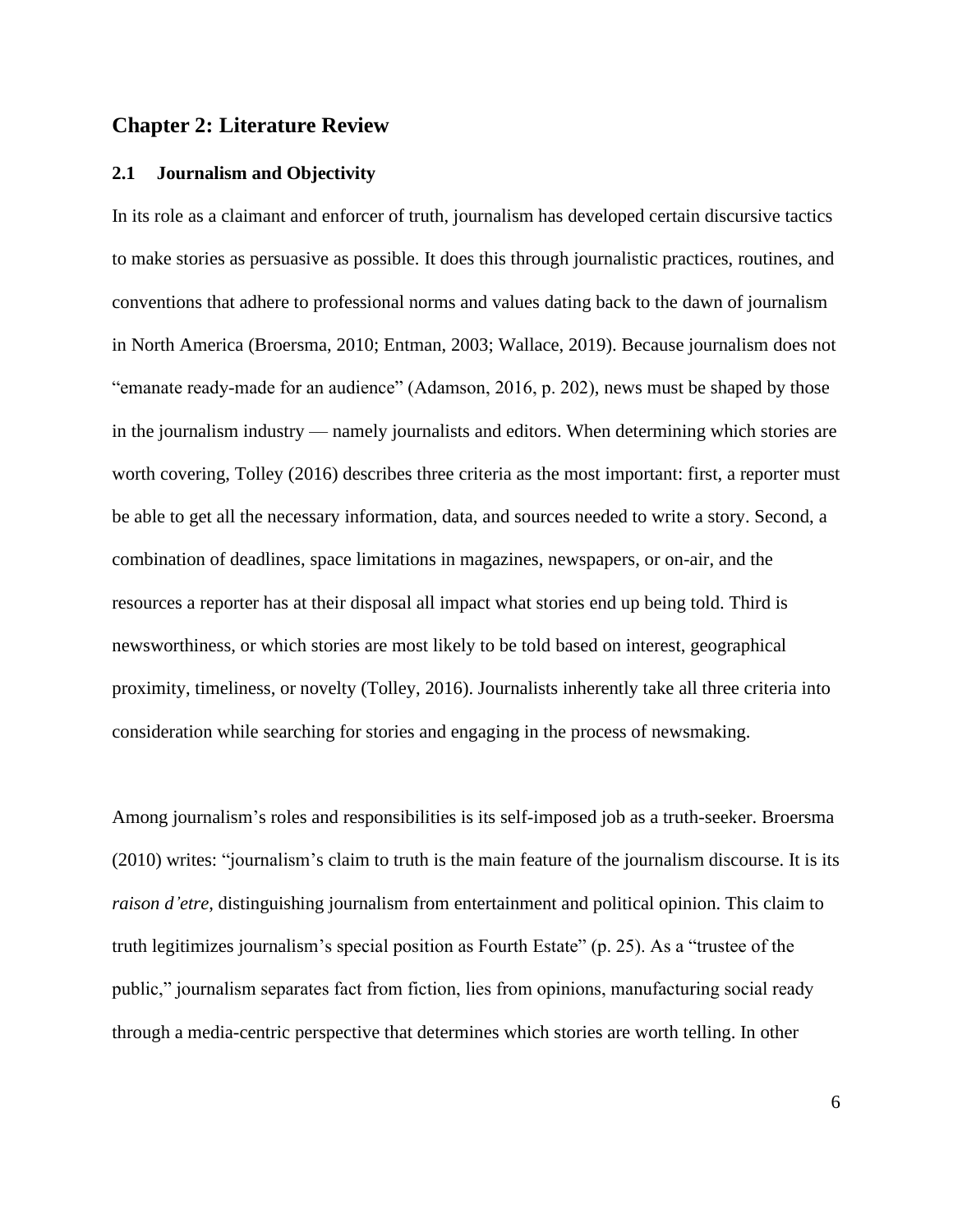words, the framing of news stories by journalists and editors reflects and shapes reality (Tolley, 2016).

Journalism's role as a truth-teller hinges on the notion of objectivity and the idea of an uncontested Truth that can be uncovered with the right kind of reporting. Objectivity requires journalists to adopt a position of neutrality or independence, recent stories fairly and accurately, and strive for fair and balanced reporting. In claiming objectivity, journalists have been doing more than just advocating for an "impartial" ethical stance and methodology but have been "bolstering their own ability to make knowledge claims" (Callison and Young, 2020, p. 25). Objectivity requires journalists to maintain a certain amount of distance from their subjects — a distance that is not equally achievable among all reports. For many journalists, the majority of whom are White, the "distance" of objectivity is analogous to their lived experiences. Journalists of colour, on the other hand, often do not have the luxury of a similar "distance," especially when the subject matter is one as traumatic as police violence (Mattar, 2020).

Because the news media are unilaterally viewed as objective and a key source of facts and truth, the knowledge they circulate is given authority and taken at face value (Banks, 2018). In reality, mainstream news media is not neutral (Fleras, 2011; Baffoe, 2012). Journalism's very foundation consists of subjective decision-making: which stories to cover, how in-depth to cover them, which sources to seek out and include, and which facts to emphasize and which to ignore. Journalism is shaped by a wide variety of influences and factors, only some of which are a result of the journalist institution itself. News stories are born out of organizational media structures, journalism conventions, and a variety of extra-organizational influences and agents (Adamson,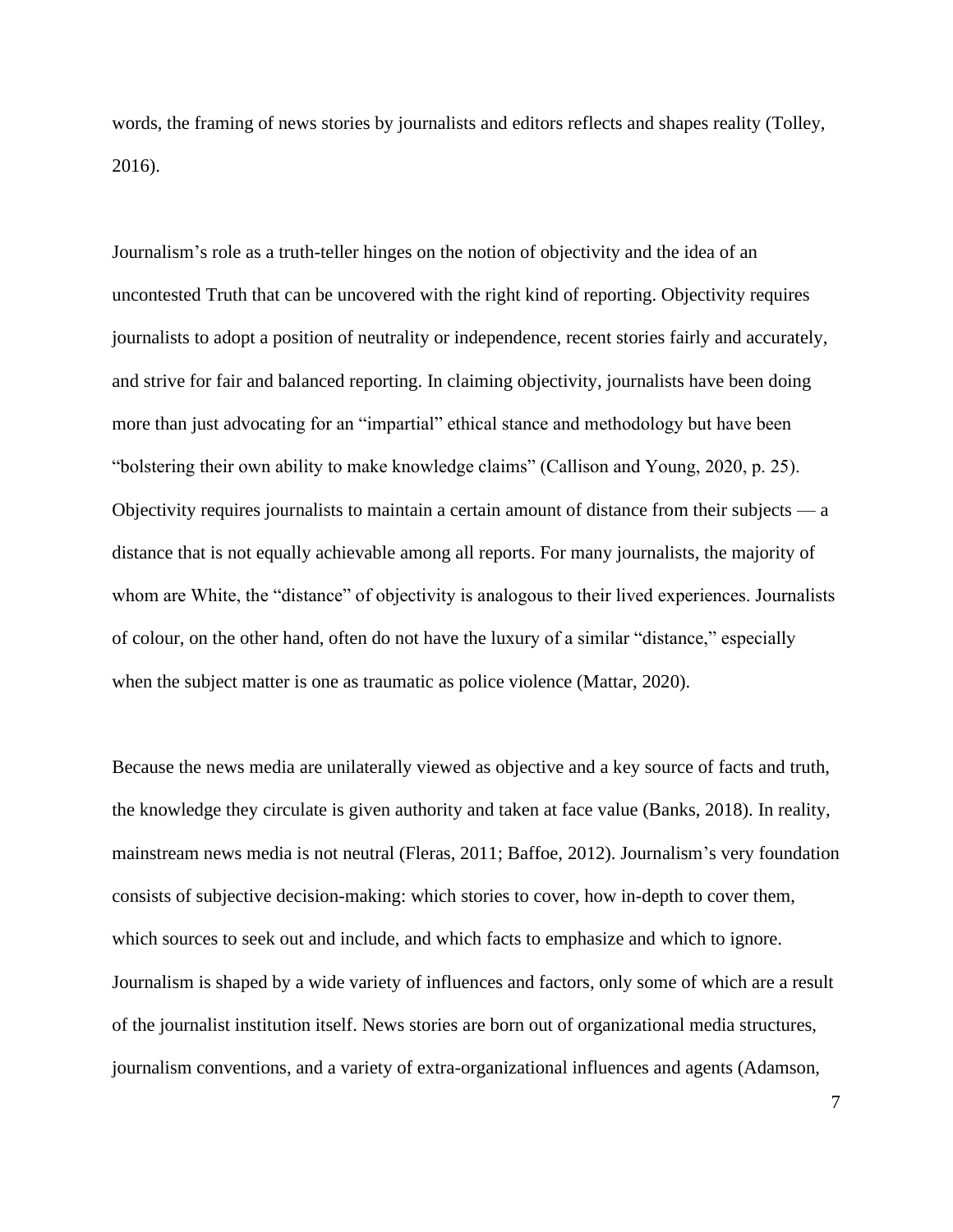2016). Because no human being is objective, no journalistic method is objective, and no individual journalist is objective (Lowery, 2020). Consistent with mainstream institutions in general, the principles and priorities of mainstream media maintain, perpetuate, and distribute the dominant ideologies that define what is deemed normal, acceptable, or desirable in society (Fleras, 2011; Gitlin, 1980; Boler, 2008). However, like these other political institutions, the news media is shaped by external economic, political, and social forces that affect the methodologies of newsgathering, and the content of news itself (Andrews & Caren, 2010; Gitlin, 1980; Entman, 1993). Gitlin (1980) argues that journalists automatically serve "the political and economic elite notions of reality" when deciding how news is defined and what events are noteworthy (Gitlin, 1980, p. 12).

When journalism is described as objective, it ignores the situatedness of journalists and editors and the routines they engage in (Tolley, 2016). Fleras (2011) writes that newsmaking is "so loaded with deeply embedded ideas and ideals about what is normal and acceptable with respect to race, gender, and class that media representations of diversities and difference are invariably raced, gendered, Eurocentric, and classed" (p. 36). It is not only unethical, but unrealistic, to pretend that journalism is somehow the one institution that is able to divorce itself from the forces that shape and sculpt the rest of social reality. Cole (2020) argues that it is precisely this false promise of objectivity that reinforces White supremacy. In other words, the views associated with Whiteness are accepted as objectively neutral because they can be passed off as journalism — as Truth.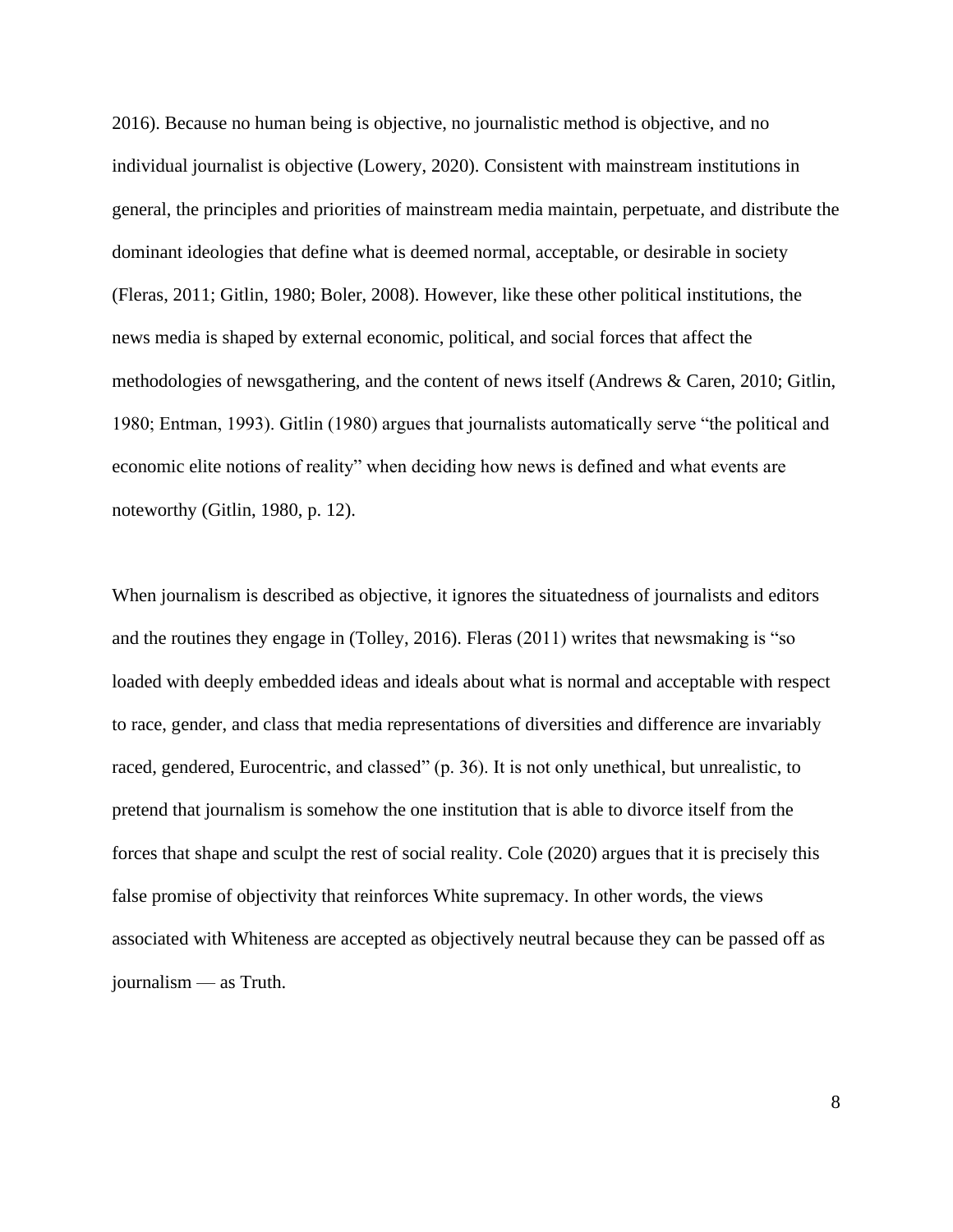Tolley (2016) defines institutionalized Whiteness as the ways in which particular perspectives, norms, and standards of behaviour are privileged in the public sphere and social institutions. White is viewed as standard — as the norm, as the property against which those of all other backgrounds are judged. Because it is often conflated with the viewpoint of people in power (i.e., the use of official sources in journalism), objectivity has been used for gatekeeping, discouraging social movement organizing, and excluding diverse voices from the media. It excludes certain people by suggesting that a detached observer is a better one, even as many of the most important stories of our times have been told by people who were close to the issue, not detached outsiders (Wallace, 2019).

#### <span id="page-17-0"></span>**2.2 Official Sources**

The reliance on official sources by mainstream news media has been well documented by media scholars (e.g., Koopmans, 2004; Andrews & Caren, 2010; McLeod & Hertog, 1992; Arpan et al., 2006). Often in the name of objectivity, journalists are trained to seek out quotes from official sources because they are convenient, readily available, and do not risk alienating elites (who are often depended on for funding) (Arpan et al., 2006; Sigal, 1973 in McLeod & Hertog, 1992; Andrews & Cared, 2010). The use of official sources also gives news stories a certain level of prestige. When public officials are the primary source of information for news stories, stories tend to be reported from the perspective of the powerful, downplaying opposing viewpoints and reinforcing the agendas of official sources (McLeod, 2007; Smith et al., 2001). In this way, the news maintains an appearance of neutrality and legitimacy while adopting a biased perspective that goes unnoticed.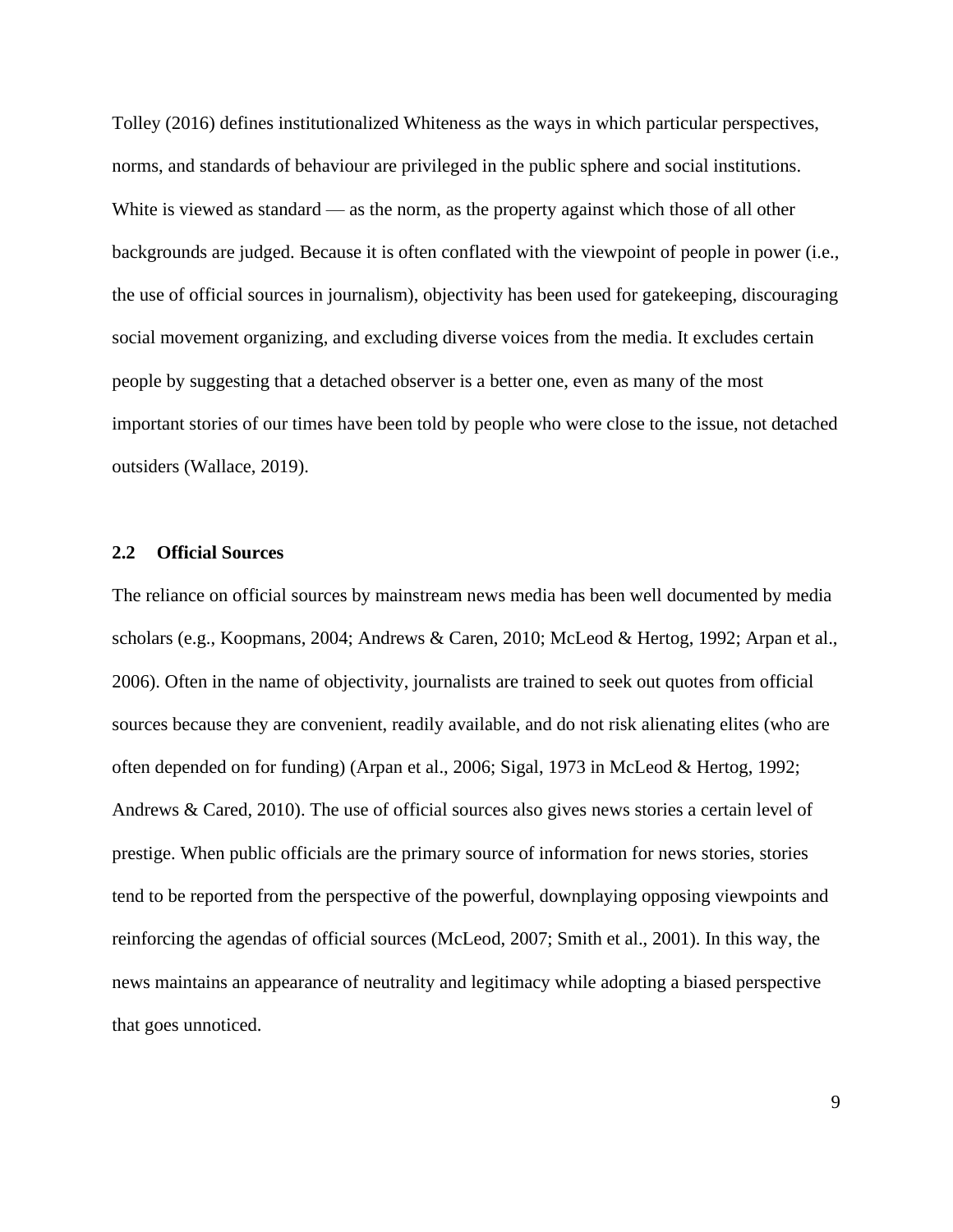Aside from politicians, the news media also relies heavily on law enforcement institutions, like police departments and courts systems, for news content (Adamson, 2016). Police are not objective observers of things — they are political and government entities (Mattar, 2020) that work with mass media organizations to deliver their intended narratives for news consumption and leverage media to communicate their own messages (Adamson, 2016). As such, police and other members of law enforcement can significantly shape news narratives (Kilgo, 2021a). Unless these messages are interrogated by journalists, they are passed off as news, and no one is the wiser.

Kilgo's (2021) study of news coverage of the killing of Stephon Clark, a 22-year-old African American man who was shot and killed by two police officers in 2018, demonstrates how police officers are able to drive press narratives. News coverage highlighted the officers' perspectives of Clark and his background, including questioning Clark's behaviour, his criminal history, and justifying the officers' actions. Kilgo's (2021) research also demonstrated how the media contributes to the narrative of delegitimization through the framing of key grievances: Clark's death was the central grievance that sparked the resulting anti-police violence protests, and news coverage reduced his existence to a narrative about his accountability as a victim, rather than about questionable police behaviour and anti-Black police violence.

Wallace (2019) also notes the discrepancy in how narratives about "police-involved shootings" are shaped and who does the shaping. Police, with ample support and resources from both the law enforcement organizations and the media, can shape the narratives of "police-involved shootings," while the communities suffering from police violence rarely have the resources to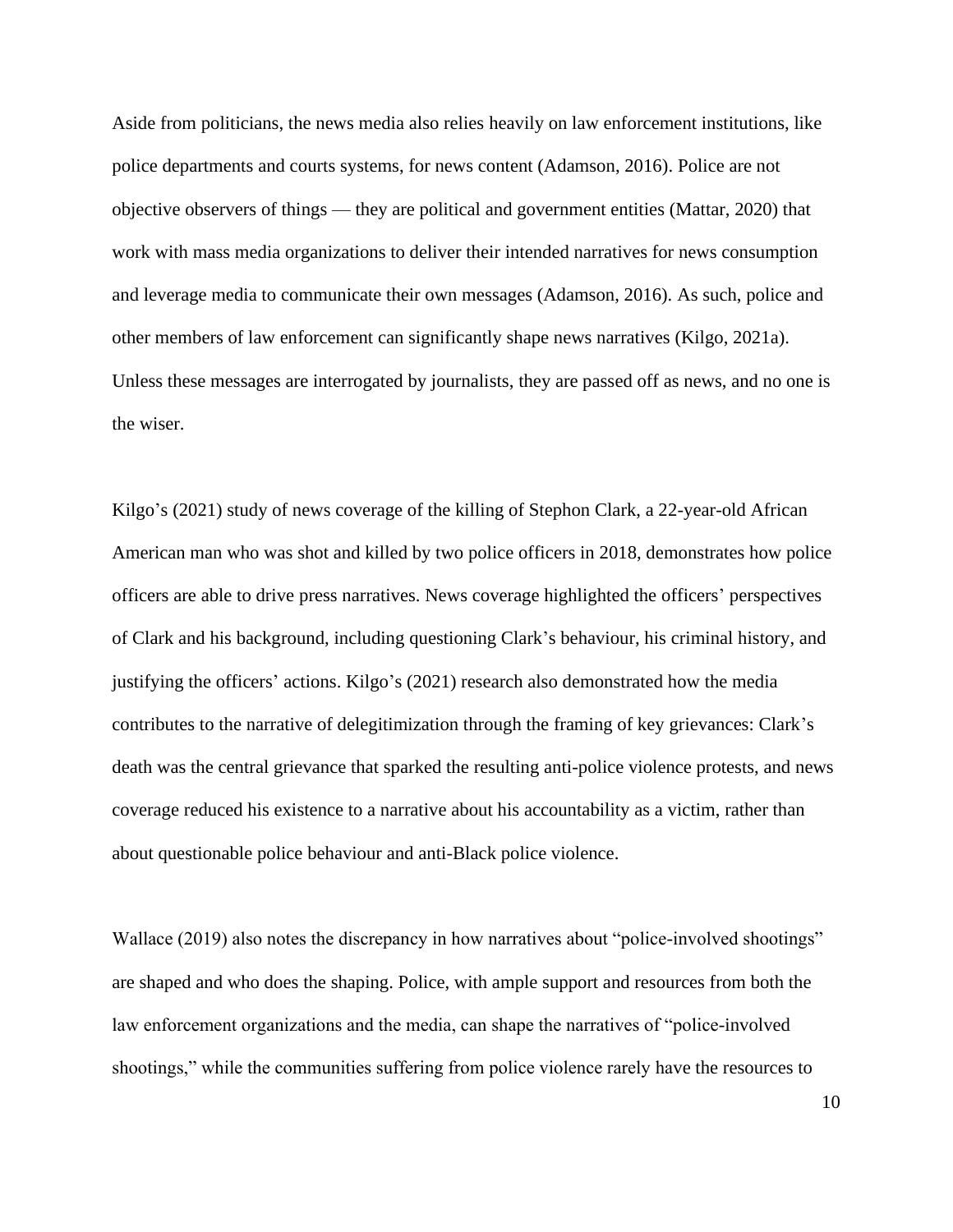push back. As a result, "news reporting often reflected this disparity in resources, and, as such, it was not so much false reporting as lazy or even just under-resourced reporting. Reporters were…reflecting the information available without any attempt to overcome pre-existing power dynamics" (Wallace, 2019, p. 26).

Dixon's (2017) analysis of broadcast coverage from 2008 to 2012 found that, while the representation of Black people in crime stories has improved recently, White people are overrepresented as both victims and police officers. Adamson (2016) similarly found that news stories under-depict the number of Black people working in law enforcement, while White people are far more likely to be shown as victims, members of law enforcement, or bystanders in crime coverage (Adamson, 2016). The overrepresentation of White people as police, coupled with the underrepresentation of Black police officers, leads to White people being frequently cast as narrative "heroes" (Dixon, 2017, p. 786) or victims in news coverage.

#### <span id="page-19-0"></span>**2.3 Media, Social Movements, and the Protest Paradigm**

Social movements are defined by McCarthy and Wolfson (1992) as the critical mass of opinions and desires of a given population to change existing structures, assert their interests, mobilize themselves, make their demands for change, and attempt to find spaces for themselves in society. Gamson and Wolfsfeld (1993) characterize the relationship between the media and social movements as a transactional relationship; social movements are more dependent on the media than the media is on them, leading to a power imbalance. Social movements need the news media for several reasons: to mobilize sympathizers and supporters, to validate their cause, and to broaden the scope of their conflict (Cottle, 2008; Gamson & Wolfsfeld, 1993). As a result,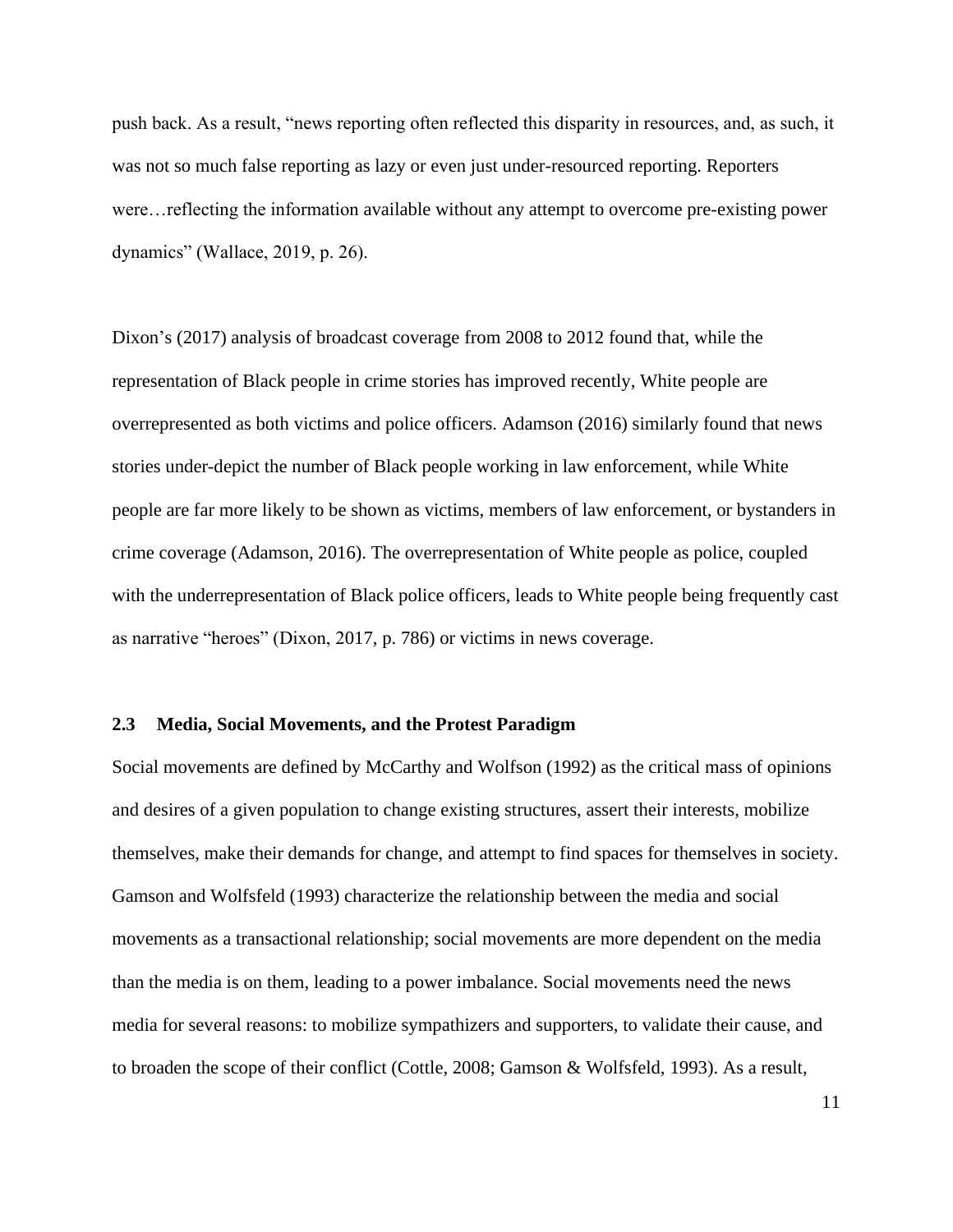they often organize public demonstrations with the aim of attracting media coverage. This attention is often a double-edged sword because while attention is needed so that movements can garner support, news coverage often represents protest in ways that neutralize or undermine social movement agendas. Protest groups must either protest peacefully and risk not being covered by the media, or risk being delegitimized by resorting to dramaturgy (McLeod, 2007). To gain media attention, protesters engage in newsworthy actions that frequently involve sensationalism, conflict, and deviance (Kilgo & Mourão, 2021; (McLeod, 2007; Smith et al., 2001). Media attention is important for three reasons: first, media impacts the authority of social movements, as well as the adoption of organizational techniques, recruitment, and the spread of ideas within movements. Second, media attention has the potential to shape political agendas and yield policy changes. Third, media coverage influences public opinion, discourse, and the understanding of the social problems that underpin social movements (Andrews & Caren, 2010).

While social movements' utilization of the news media is not a new phenomenon, Cottle (2008) argues protests and demonstrations have become reflexively conditioned by their pursuit of media attention to mobilize wider support for their cause. The politics of protest and dissent are now widely disseminated in and via the news media. Through this communication medium, wider support and legitimacy for a social movement's activities and goals can be gained or lost (Cottle, 2008). In their shaping of protest messages for their audiences, the news media plays a crucial role in determining whether and how social movements generate social change, and the success or failure of said social movements (Andrews & Caren, 2010; Ashley & Olson, 1998). Social movements are not considered deviant or oppositional until they actively challenge or threaten the status quo (Gitlin, 1980). Once social movements do challenge the status quo,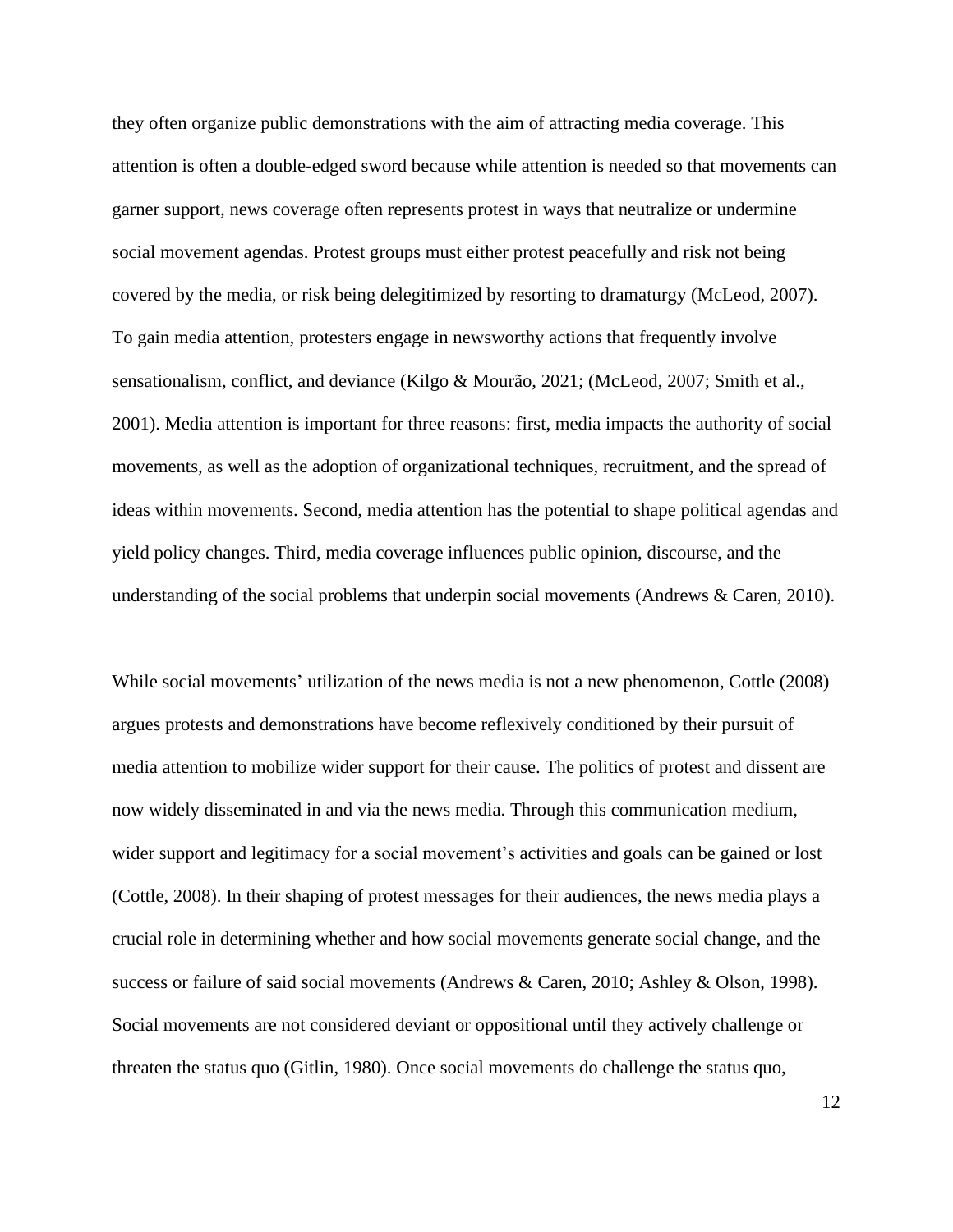journalists tend to cover them under a certain set of unspoken rules known as the "protest paradigm" — a practice that often leads to the delegitimization, marginalization, and demonization of social movements.

The protest paradigm is a set of news coverage patterns that characterize mainstream media coverage and describes how the media contributes to the suppression of social movements that challenge the status quo (McLeod, 2007; Kilgo & Mourão, 2021; Boyle et al., 2005). It is rooted in the notion that media outlets, propped up by the norms and routines of journalism, act as agents of social control that reinforce that status quo (Boyle et al., 2005; Kilgo & Mourão, 2021). Events like protests or demonstrations do not speak for themselves, but must be woven into a frame to take on meaning (Gamson & Wolfsfeld, 1993; Gitlin, 1980). The protest paradigm tends to delegitimize protesters by employing frames that sensationalize violence, drama, and deviant behaviour, and undermine the social justice issues underpinning protests that make it difficult for protest groups to compete as political actors in the public sphere (Harlow & Johnson, 2011; McLeod, 2007). McLeod (2007) argues that "the more radical a group is, the more closely news coverage will follow the characteristics of the protest paradigm" (p. 188). Radicalism is based on two criteria: first, how extreme a group's objectives are, and second, how militant a group's tactics are. The perception of how closely groups adhere to either criterion is undoubtedly shaped by social and political constructs like race, gender, and class hierarchies.

McLeod and Hertog (1992, in McLeod, 2007) identify five key characteristics of the protest paradigm: first, protest news frames usually include certain narratives, like the "crime story," the "riot," and the "carnival." Second, because journalists tend to rely on official sources, protest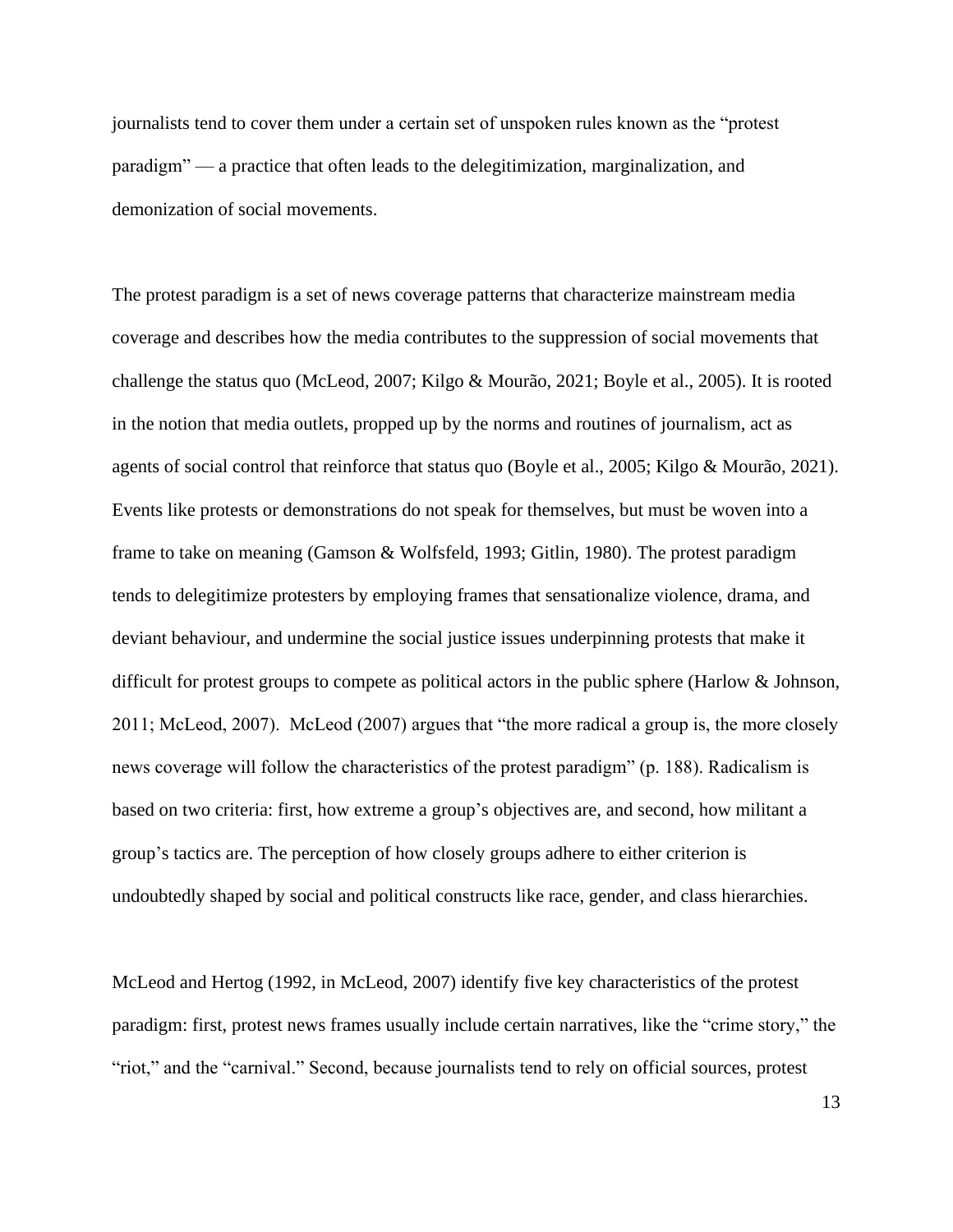coverage tends to adopt the "official" definitions of the protest by focusing on legality issues, rather than the moral issues underpinning the protests. This results in negative coverage that places movement organizations at a disadvantage by legitimizing authority and marginalizing protest groups (Andrews & Caren, 2010; McLeod & Hertog, 1992). Third, journalists invoke the realm of public opinion by focusing on protesters' deviant behaviours and appearances rather than the context behind demonstrations (Boyle et al., 2005; McLeod & Hertog, 1992). While this delegitimization can be intentional, it is usually due to the norms, routines, and learned behaviours that the journalism industry demands (Kilgo, 2021a; Boyle et al., 2005). Fourth, the media delegitimizes protest movements by failing to adequately explain the meaning and context behind protests, resulting in the public viewing protests and demonstrations as futile or unimportant. Finally, protest coverage demonizes social movements by exaggerating threats from protest groups. The media creates moral panics by focusing on the negative consequences of protests, such as violence, property damage, or lamenting the waste of community resources that result from demonstrations.

#### <span id="page-22-0"></span>**2.4 Race and the News Media**

Media choices are not made in a vacuum — they take place within a broader societal context that is built upon the assumption of Whiteness as the norm. Because the journalistic production of knowledge is deeply rooted in "power relations, the performance of White masculinity, and maintaining social orders" (Callison and Young, 2020, p. 5), journalists, editors, and publishers are complicit — often unintentionally — in bigotry and racist assumptions, particularly against Black people. Contemporary forms of racism are not restricted to the overt discrimination of the past, but rather "the repetitive, cumulative, and structural patterns of everyday racism which have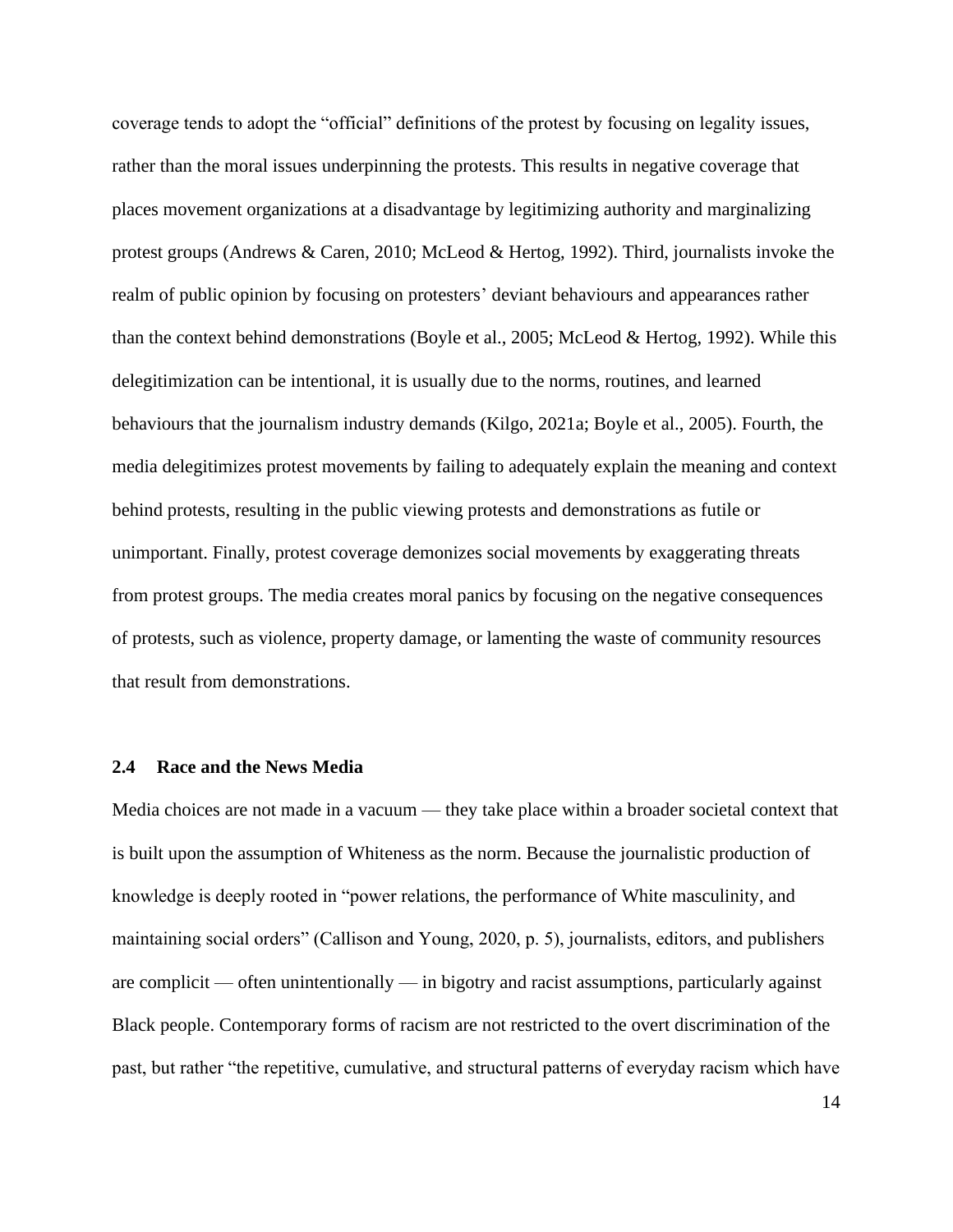the most significant impact on the lives and social wellbeing of minority group members" (Szuchewycz, 2000, p. 499). Modern-day racism has adapted to become insidious, subtle, and difficult to discern in many cases. van Dijk (1993) describes the nature of everyday racism:

Racism also involves the everyday, mundane, negative opinions, attitudes, and ideologies and the seemingly subtle acts and conditions of discrimination against minorities, namely those social cognitions and social acts, processes, structures, or institutions that directly or indirectly contribute to the dominance of the white group and the subordinate position of minorities (p. 499).

The media is especially instrumental in maintaining contemporary racism, and relatedly, in the perpetuation of Canada's dominant myth as a tolerant, colour-blind, multicultural country. Szuchewycz (2000) writes that "Canadian society, so the myth goes, is a uniquely tolerant one, free of the racism which mars social life in many nations, and particularly in that of its American neighbour to the south" (p. 497). Stewart (2014) argues that there are two "versions" of Canada — "one which is public and well-known (at least to Canadians), and then a smaller, less-wellknown version of itself which is subsumed and ignored by the larger version" (p. 57). This denial of racism serves a dual purpose in the maintenance of Canada's national identity: first, it serves as a "semantic and pragmatic move of positive self-presentation" (Szuchewycz, 2000, p. 500) in which discrimination is seen as being both morally prohibited and a deviation to be dealt with at the individual, not systemic, level. Second, it provides a contrast between Canadian and American national identity (Szuchewycz, 2000) that provides Canadians with a sense of national pride. It also "obscures the extent and influence of racial thinking" (Tolley, 2016, p. 6) in Canada. Cole (2020) writes that "this idea that Canada's racial injustices are not as bad as they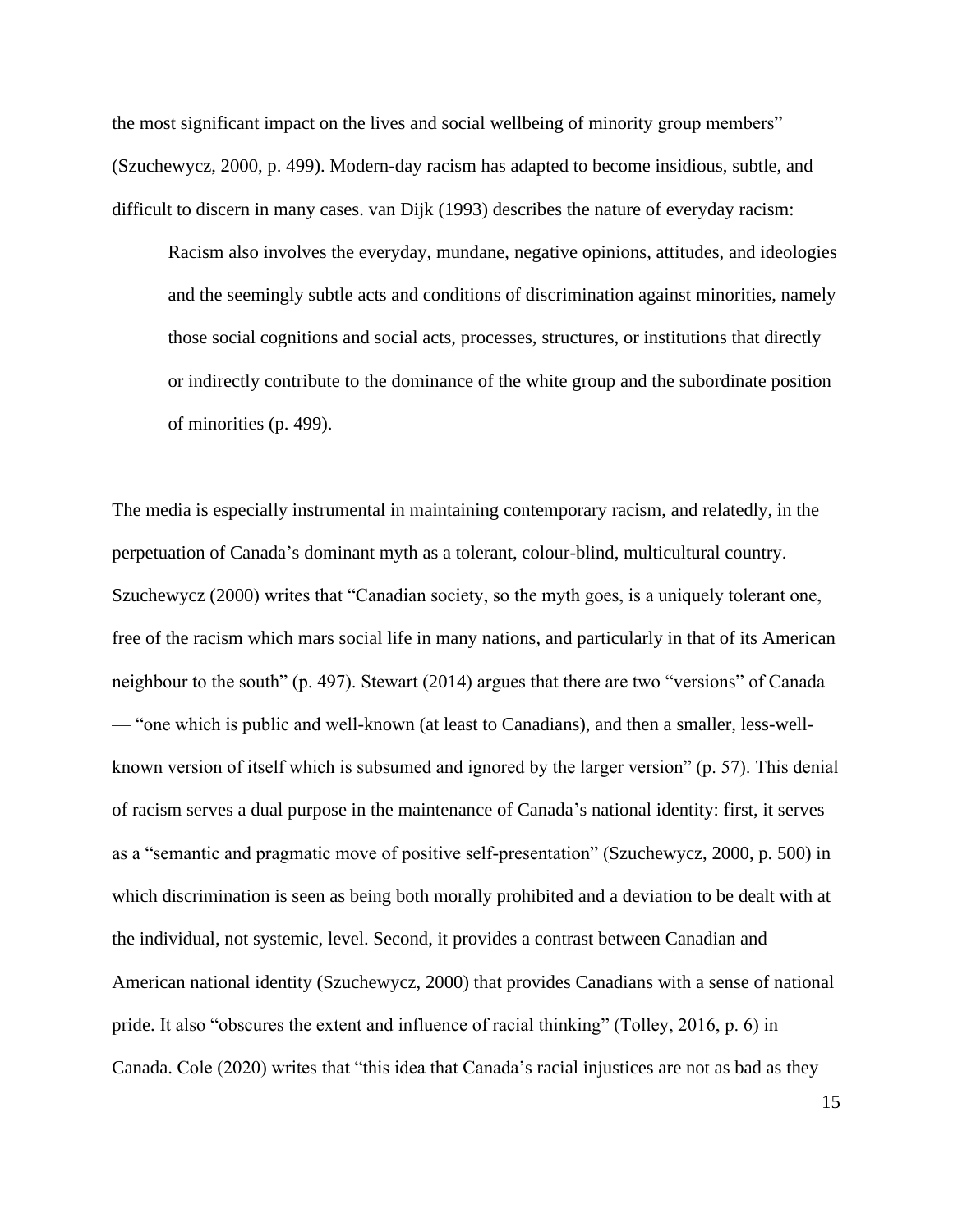could be…is a very Canadian way of saying "remember what we could do to you if we wanted to." Passive-aggressive racism is central to Canada's national mythology and identity" (Cole, 2020, p. 64). Denials of racism strengthen the mainstream view that racism is not a serious social problem and stifle efforts to confront racism in Canadian society and its role in maintaining social and economic hierarchies (Szuchewycz, 2000).

Historically, the mainstream news media has been criticized for completely ignoring or marginalizing minorities in the rare occurrences when they receive coverage at all (Baker et al., 2019; Ojo, 2006; Fleras, 2011). Today, racialized people are still vastly underrepresented in the media or ignored altogether (Ojo, 2006). When they do appear in media coverage, they are often misrepresented and stereotyped, and when they are overrepresented, it is "in areas that don't count or count for less, including tourism, sports, international relief, and entertainment" (Fleras, 2011, p. 66). Black people are often linked with negative stereotypes of criminality, hypersexuality, and ignorance in Canadian media, and are more likely to have their mugshots displayed on the news, be shown handcuffed, or have prejudicial information aired about them (Kilgo & Mourão, 2021; Jiwani & Al-Rawi, 2021). In their examination of Canadian press coverage of Somali youth, Jiwani and Al-Rawi (2021) found that the media often employed stereotypical narratives that fell within the framework of crime, terrorism, and violence. The main narratives that emerged in the press were that Somali youth were violent, involved with the drug trade, involved with gangs, and prone to Islamic radicalization. There was little coverage about the systemic racism that Somali Canadian youth face.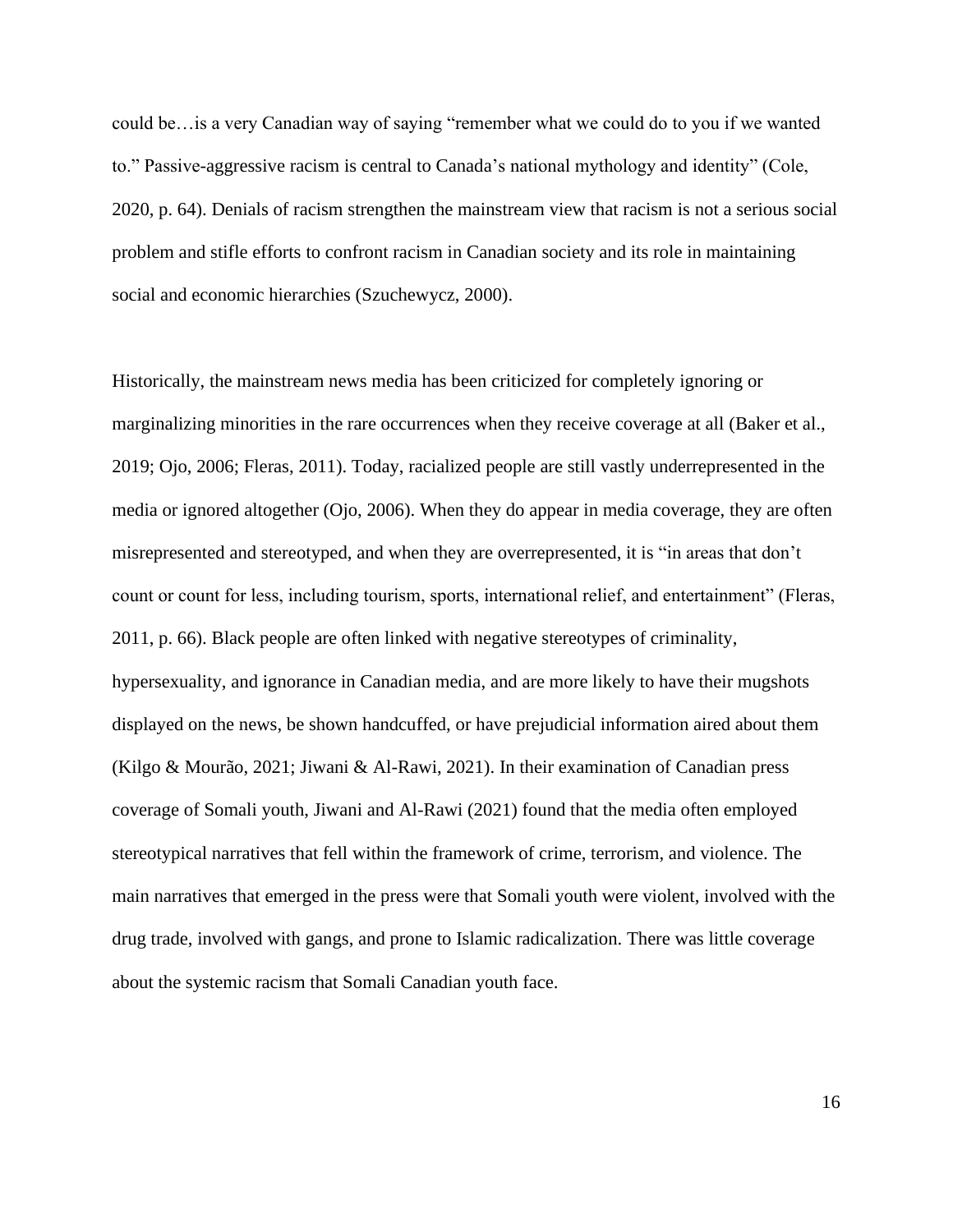According to Richardson (2020), the most prominent Black stereotypes in the media are the myths of inherent Black criminality, Black marginality, and post-racialism. The myth of inherent Black criminality claims that Black people deserve harsher policing strategies because they are inherently more likely to commit crimes. The myth of Black marginality argues that Black people are invisibilized in the news because Black people are only featured when there is trouble or conflict; they rarely take the time to examine Black everyday life or Black joy. The myth of post-racialism is a colour-blind set of beliefs that minimizes or ignores the existence of racism, arguing that racism is a thing of the past (Richardson, 2020). This notion of colour-blindness contributes to the endurance of racism and the silence surrounding racist discourse. Through these myths, racialized news coverage is allowed to be positioned as reasonable, unproblematic, and completely divorced from any sense of systemic racism (Tolley, 2016) (Tolley, 2016).

The legacy of Black stereotypes in media can be traced back to runaway slave advertisements in the 17th century, in which self-liberated enslaved people were portrayed as thieves and criminals (Maynard, 2017). These portrayals persisted after the abolition of slavery, associating Blackness with criminality to serve "political, social, economic, and cultural functions in maintaining the racial order, and the ongoing surveillance and policing of Blackness" (Maynard, 2017, p. 85). Another stereotype, the myth of the "feral Black male," can be traced back to the 1700s when stories of alleged rapes of White women by Black men became prevalent. Block (2002, cited in Adamson, 2016) found that 35 per cent of the thirty-nine rape trials reported in the Pennsylvania Gazette between 1728 and 1776 involved a Black rapist, even though Black people made up no more than ten percent of the colony's population. White-on-White rape stories were constructed to provoke outrage at the individual act, while Black-on-White rape resulted in all Black men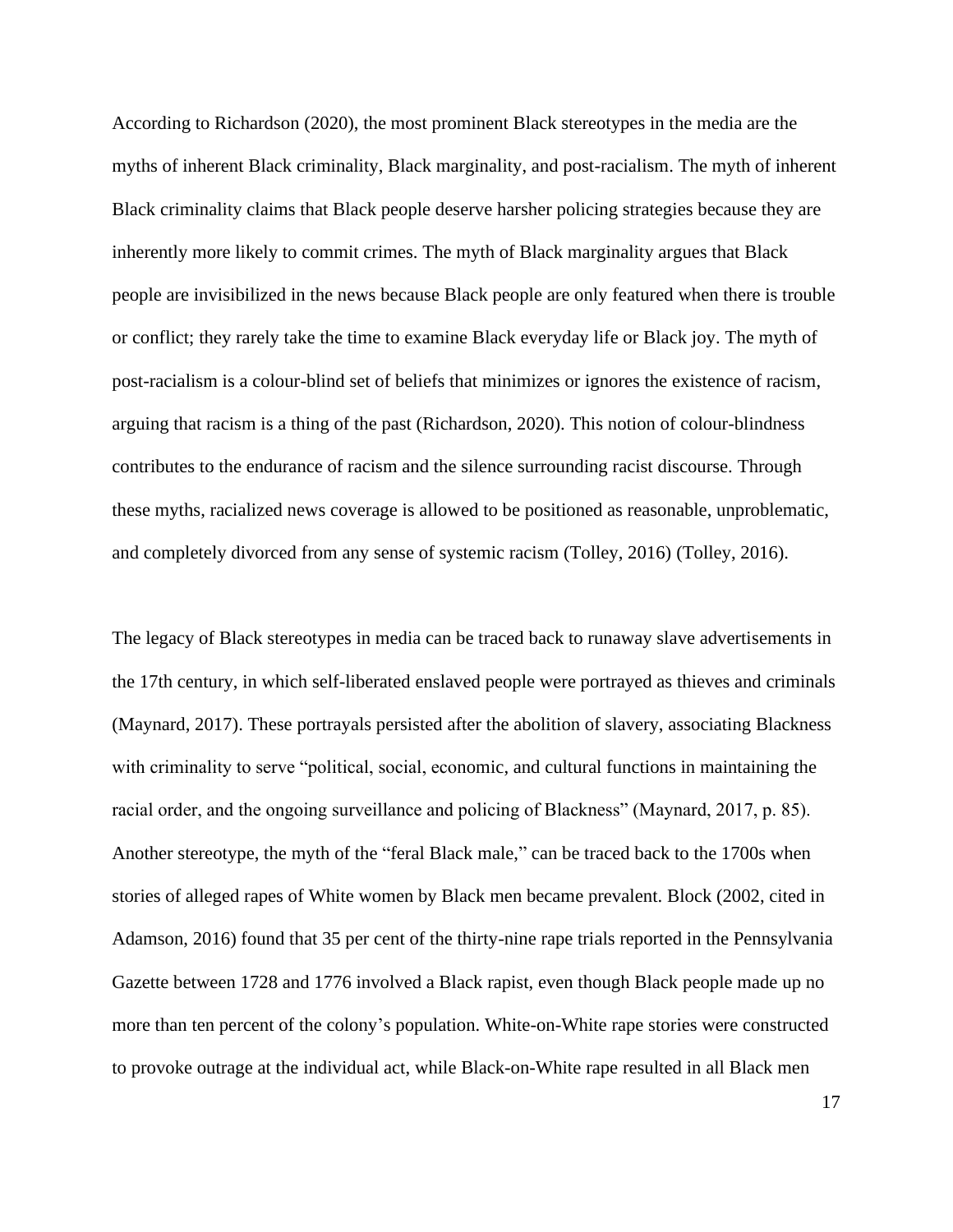being painted as potential violent criminals (Adamson, 2016). The persistence of this stereotype is even more troubling because Maynard (2017) found that White men are statistically more likely to be sex offenders than any other race.

These manifestations of "racial knowledge," a term coined by Goldberg (1993) and cited in Adamson (2016), are precisely what led to the killing of Trayvon Martin by George Zimmerman in 2012. Zimmerman, a community watch member, spotted Martin from a distance and called 911, telling the dispatcher that a "real suspicious guy. . .looks like he's up to no good or on drugs or something. . . looks black[.]" He confronted Martin, and an altercation followed, resulting in Zimmerman shooting and killing him. Zimmerman was subsequently charged with, and acquitted of, second-degree murder and involuntary manslaughter. Zimmerman's phone call with the 911 dispatcher demonstrates how racial knowledge can manifest and how internalized racial narratives are (Adamson, 2016). Not only is racial knowledge insidious in nature, but it is dangerous when left uncontested.

#### <span id="page-26-0"></span>**2.5 Media Framing of Black Lives Matter**

Although all social movements are at risk of being subject to the protest paradigm, anti-racist and anti-colonialism protests are more at risk than demonstrations about other topics like climate change and anti-government. Kilgo (2021) found that anti-Black protest coverage tended to contain much more frequent uses of spectacle, riot, and confrontation frames when compared to other kinds of organizing. Adamson's (2016) news coverage analysis of the Ferguson demonstrations similarly found that narratives created around Brown's killing highlighted racial discord, looting, and violence. Brown's death and the ensuing demonstrations exemplified the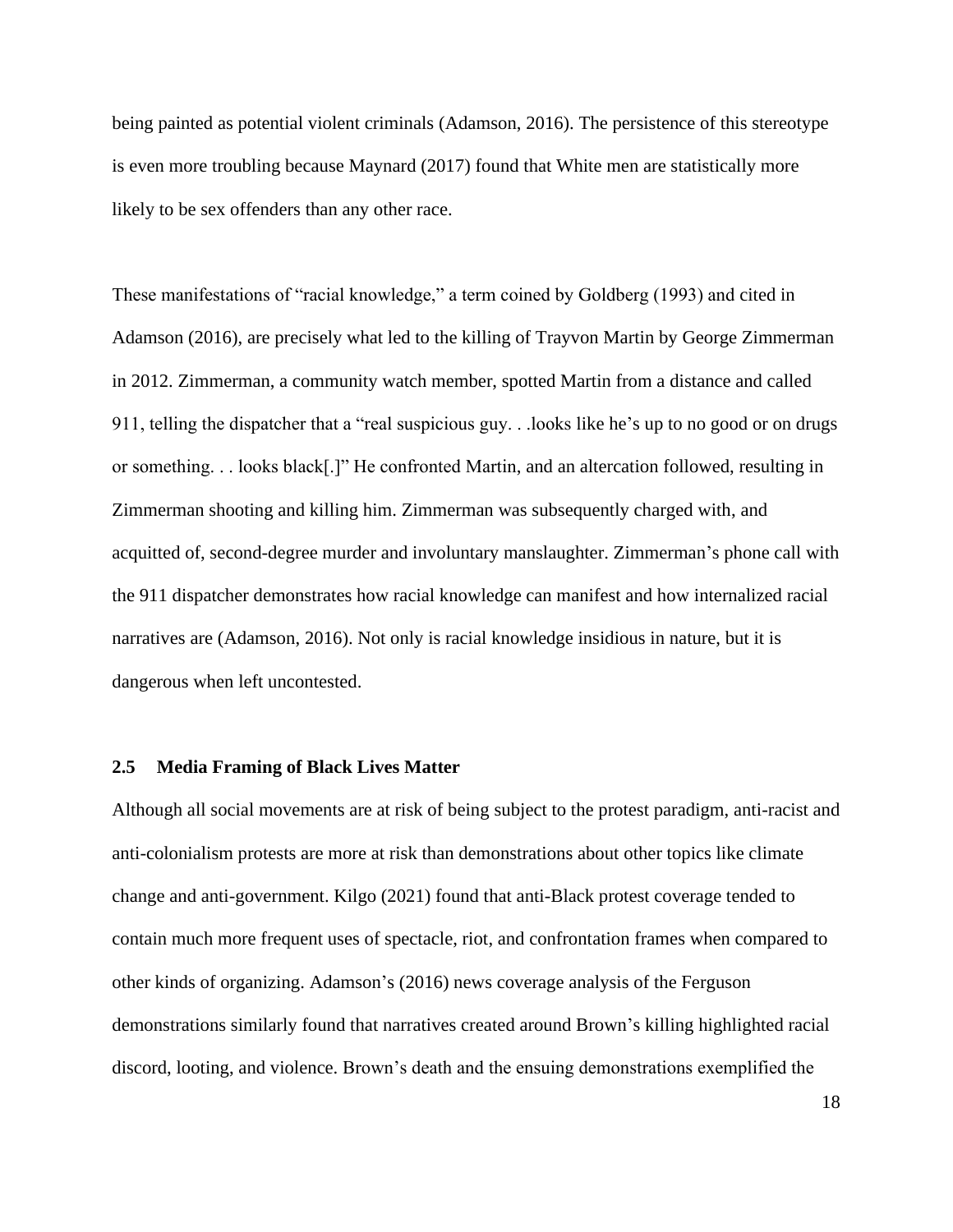racially biased ways news narratives about Blacks are constructed. By associating racial identities with crime narratives, the media committed itself to perpetuating racialized and racist constructions of Black people (Adamson, 2016).

Similarly, in their analysis of Black Lives Matter student activism in media coverage, Hailu & Sarubbim (2019) found that most Black Lives Matter movement depictions in the *Chronicle of Higher Education* undermined the credibility of the organization's mission. The constant association of Black Lives Matter with angry people, campus violence, and disturbance of the peace implied that Black Lives Matter should incite fear and apprehension. Black Lives Matter was rarely defined or defended — instead, the movement was used as an epistemological tool to demonstrate the need to protect Whiteness in higher education. Instead of understanding and engaging with Black Lives Matter, the movement was depicted as deviant, other, and demonized. This is arguably a product of the larger demonization of this movement (Hailu & Sarubbim, 2019).

Banks' (2018) research found that three key specific rhetorical strategies were used to delegitimize the Black Lives Matter movement: the deployment of public memory, utilizing rules of decorum, and the maintenance of post-racial discourse. First, by constantly comparing Black Lives Matter to the Civil Rights movement, the news media delegitimized the actions of Black Lives Matter because they deviated from their perceived understanding of Dr. Martin Luther King Jr.'s so-called "peaceful protests." Second, the rules of decorum allowed the news to dismiss the actions of individuals who did not conform to the unspoken social norms that typically govern public spaces. Those who deviated from these rules of decorum were seen as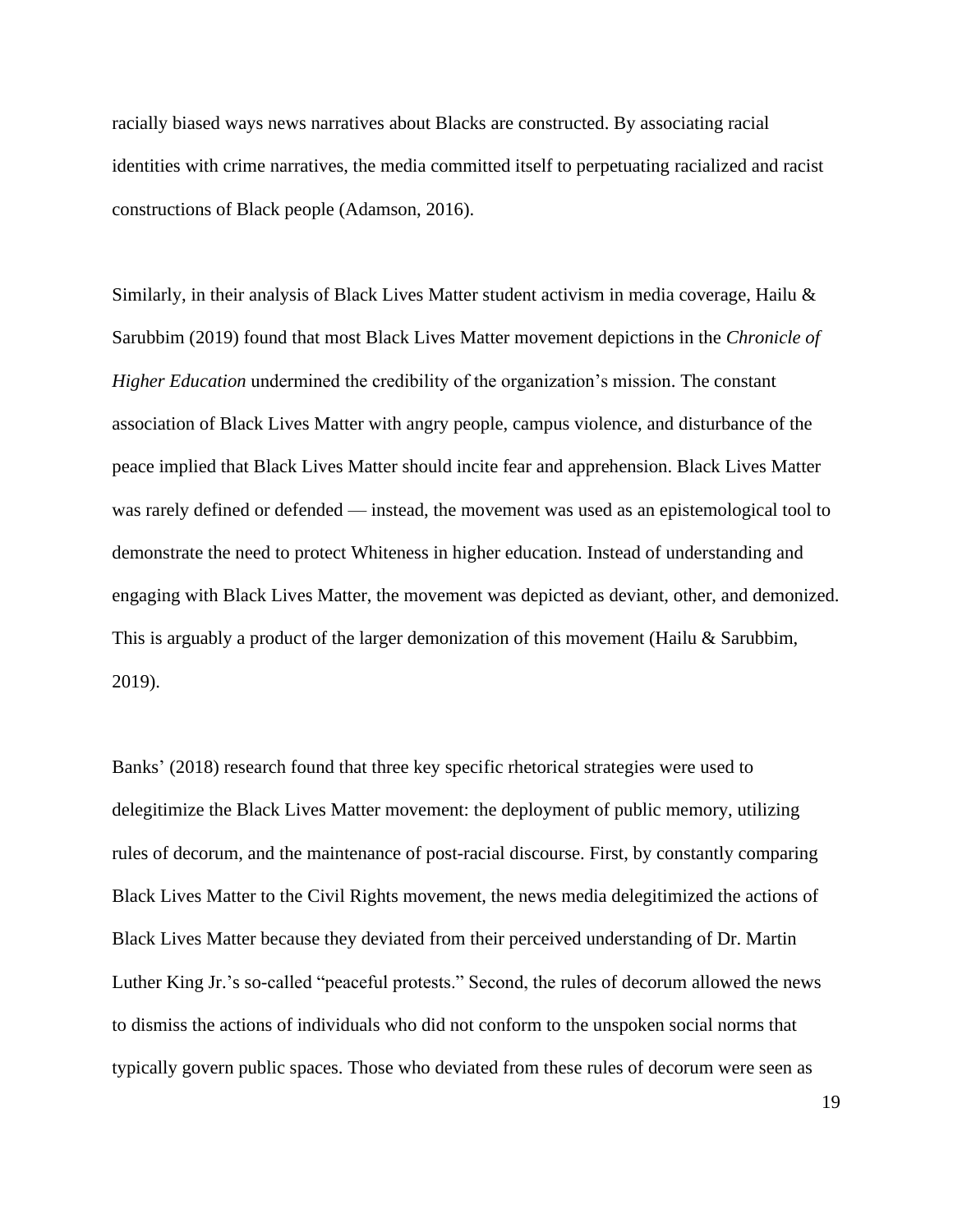unfit for citizenship and public participation and were subsequently dismissed as undeserving of support. Finally, the maintenance of post-racial discourse involved media channels like Fox News accusing the Black Lives Matter movement of using race to excuse their individual misfortunes while dismissing the existence of systemic racism (Banks, 2018).

Since racial protests tend to be framed more deviantly than other protests (Boyle et al., 2005), the Black Lives Matter movement risks their ability to gather support from the public when they seek media attention through disruptive, violent, combative, or confrontational means (Kilgo & Mourão, 2021). However, there have been some notable shifts in how the news frames Black Lives Matter. Elmasry and el-Nawawy (2017) found that two major American newspapers provided sympathetic coverage of the Black Lives Matter protests following the killing of Michael Brown. Both the *New York Times* and the *St. Louis Post-Dispatch* were more likely to employ positively framed coverage, suggesting peacefulness and order, instead of a negative frame suggesting lawlessness and deviance. Neither newspaper over-emphasized protesterperpetrated crimes, and both papers made infrequent mention of looting, arson, assault, and other crimes. Elmasry and el-Nawawy (2017) theorize that the media found it impossible to downplay the widespread anger and frustration in the face of the sheer volume of public outcry following the murders of Trayvon Martin, Michael Brown, and Eric Garner. This echoes Boler's (2008) observation that when the public perception of facts changes, the dominant news media find it safe to take a more dissenting position. Elmasry and el-Nawawy (2017) are careful to note that, while these findings differ from traditional patterns of protest coverage, it is important to continue to research anti-Black protests to see if this pattern represents a shift in news coverage, or if these results are isolated or short-lived. That is precisely what this thesis is aiming to do.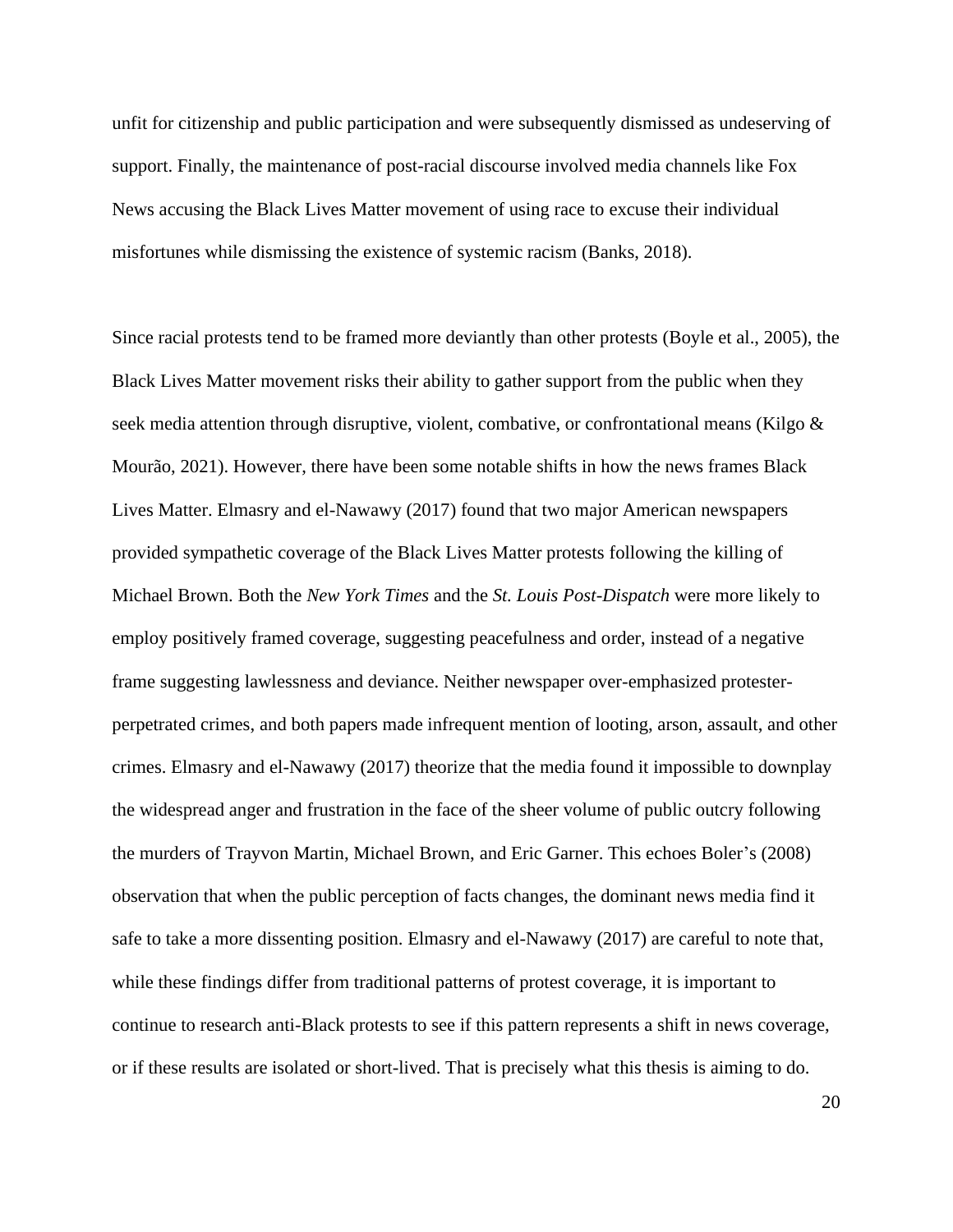## <span id="page-29-0"></span>**Chapter 3: Theoretical Framework**

#### <span id="page-29-1"></span>**3.1 Critical Race Theory**

Critical race theory is a cross-disciplinary theory that grew out of an intellectual movement in the 1970s among lawyers, activists, and legal scholars in the U.S. who were concerned that racial progress had come to a halt, despite the advances of the civil rights era of the 1960s. Realizing that new theories and strategies were needed to combat the subtler forms of racism that were gaining ground, several scholars, including Kimberlé Crenshaw, Neil Gotanda, Teri Miller, Stephanie Phillips, and Richard Delgado, founded critical race theory. Critical race theory argues that racism is not simply an individual belief, but rather a dominant ideology that is pervasive in modern society. It posits that racism is ordinary, not the exception, but its prevalence is shrouded by the embeddedness of white supremacy in our institutions (Delgado & Stefancic, 2017; Mills and Godley, 2017). Inherent to critical race theory is the belief that the power imbalances that stem from racial inequality are foundational to many social and political institutions.

Media scholars like Mills and Godley (2017) have found that critical race theory is particularly useful for critiquing the social and racial hierarchies that exist in the news media. As such, this thesis uses critical race theory as a theoretical framework for interpreting how race is mediatized and re-packaged for consumption by the media. Mills and Godley (2017) found that three tenets of critical race theory are particularly useful to the field of digital literacy, which I extend to media and journalism studies broadly. First, Whiteness as property argues that property has historically been defined as related to the material and social capital acquired and maintained by White citizens. Second, colourblindness, which is the belief that race is no longer of significance, has led to policies with embedded, invisibilized racism that serve to uphold White supremacy.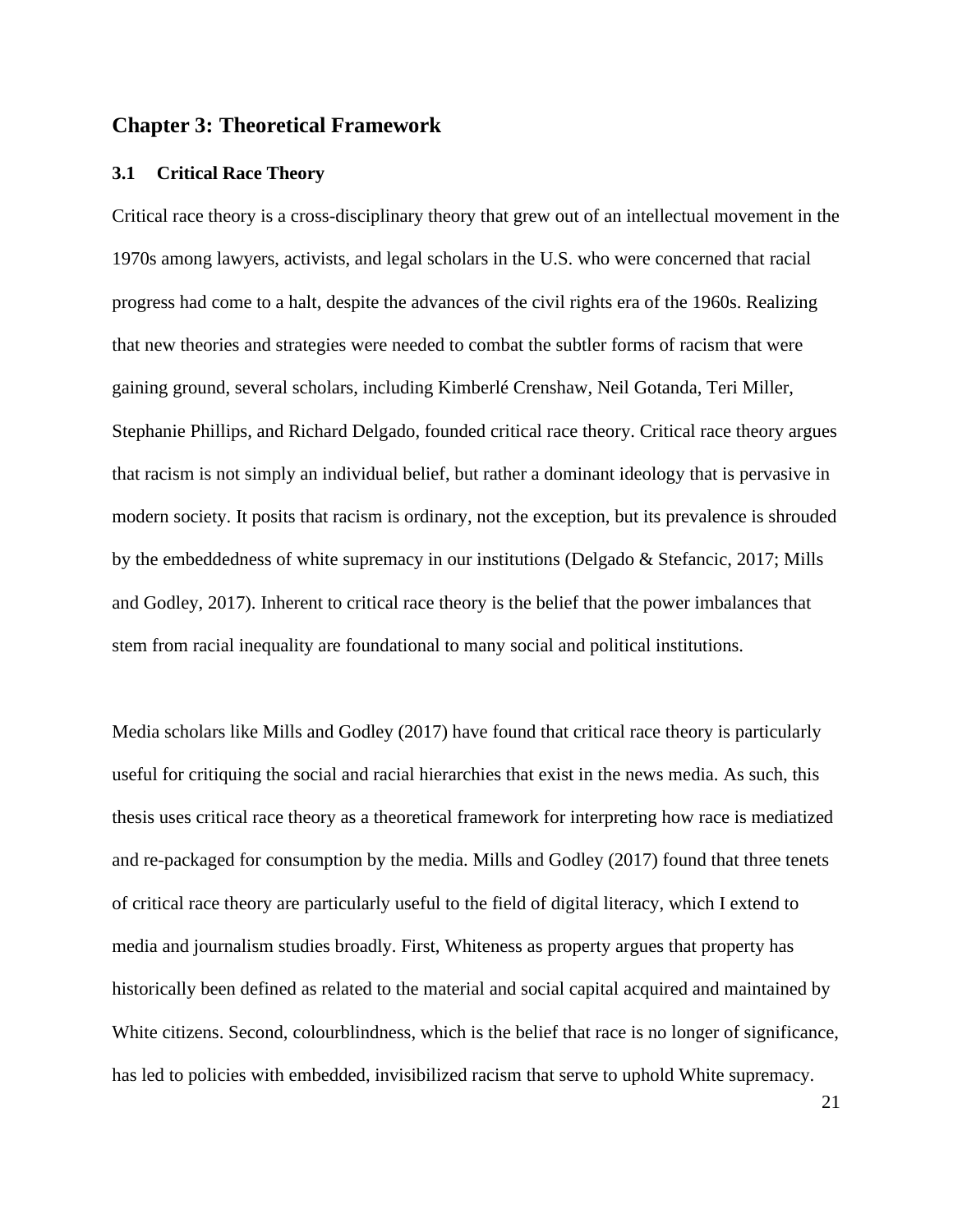Third, critical race theory demonstrates the importance of counter-stories and narratives that portray People of Color's viewpoints and experiences as credible scientific evidence. Baffoe (2012) expands on the revolutionary narrative potential of critical race theory:

Critical race theory has an activist aspect: the end goal is to bring change that will implement social justice. Thus, the use of the ethnic media by ethnic minorities in Canada can be seen as a means of elucidating their stories and experiences which are not often told or regarded as of any importance by mainstream society and its media.

In other words, in its use of counter-storytelling, critical race theory explicitly and intentionally makes space for racialized people to tell their stories and experiences as part of the theoretical framework. Critical race theory provides a framework for uncovering racism in journalism and media by challenging harmful "us versus them" binaries and developing anti-racist approaches to doing journalism. This type of counter-storytelling is already being done by alternative media and ethnic press organizations, but can easily be extended to other, more mainstream mass media organizations. By utilizing the principles of critical race theory, journalists and editors can recognize the covert operations of racism and counter these effects with anti-racist strategies and counternarratives.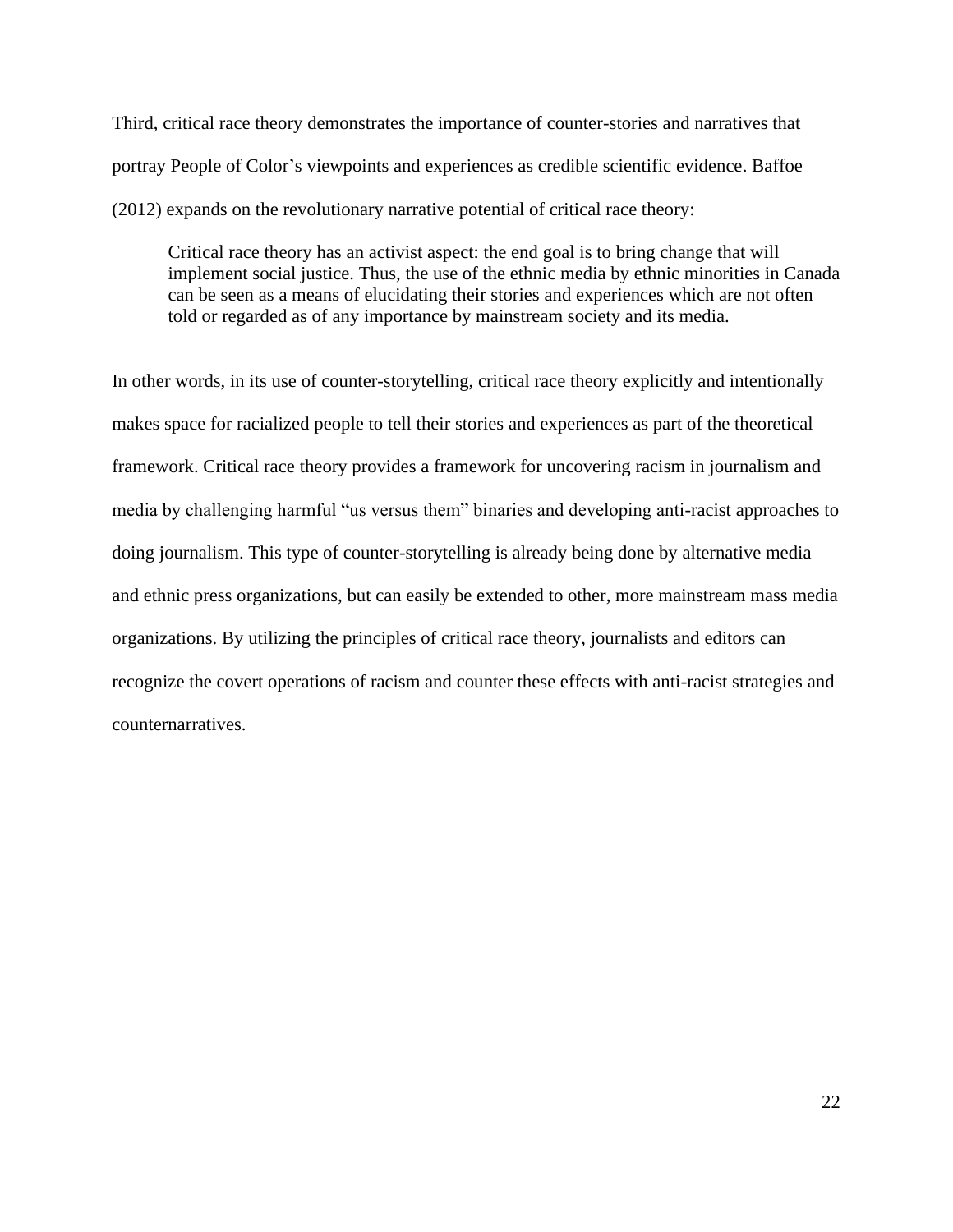## <span id="page-31-0"></span>**Chapter 4: Methodology**

This thesis aims to investigate how four Canadian news outlets in two different cities, representing a range of ideological locations and market orientations, covered the Black Lives Matter protests that erupted after the killing of George Floyd on May 25, 2020. Methodologically, this thesis uses content analysis to examine 55 news articles from four selected news outlets: *The Globe and Mail*, the *Toronto Star*, the *Vancouver Sun*, and the *Toronto Sun*. Framing analysis involves analyzing news frames, defined by Reese (2007) as "organizing principles that are socially shared and persistent over time, that work symbolically to meaningfully structure the social world" (p. 11). Journalists and editors use news frames to organize stories or narratives so that audiences can quickly identify and classify information (Gitlin, 1980). In doing this, journalists simplify complex events and issues so that readers can make sense of them and determine acceptable ways to respond to these events (Broersma, 2010; Gitlin, 1980). Media frames organize the world around us (Gitlin, 1980).

#### <span id="page-31-1"></span>**4.1 Research Question**

This dissertation draws on previous research by Elmasry and el-Nawawy (2017) and Adamson (2016), who examined the 2014 Ferguson demonstrations in U.S. national journalism organizations, and Boykoff (2006) and Dardis (2006), who conducted content analyses of the Global Justice Movement and the Iraq War Protests, respectively.

The research question I seek to answer in my thesis is as follows:

RQ: How did English-language Canadian news media frame the coverage of the 2020 Black Lives Matter protests?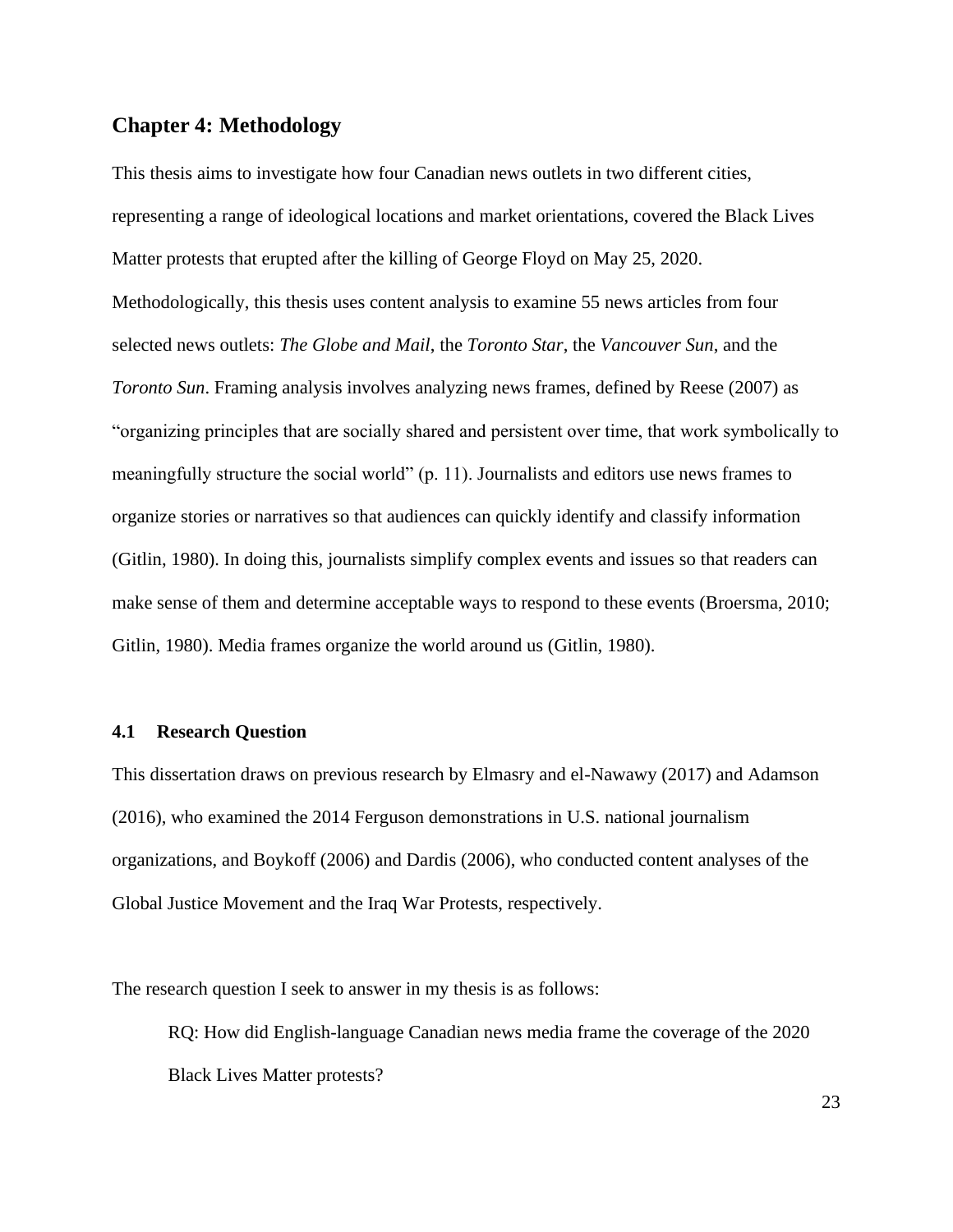I hypothesize the English-language national news coverage of the protests deviated from the typical protest paradigm and overall portrayed the protests as positive (i.e., just, organized, peaceful, and legitimized protester grievances) rather than negative (i.e., violent, chaotic, deviant, sensational). I expect to replicate recent research that found some American national news outlets framed the protests positively and legitimized protesters' grievances (Elmasry and el-Nawawy, 2017).

#### <span id="page-32-0"></span>**4.2 Media Framing Theory**

The framing process involves emphasizing certain aspects of a story "in such a way as to promote a particular problem definition, causal interpretation, moral evaluation, and/or treatment recommendation" (Entman, 1993, p. 52). Journalists enhance meaning by making "information more noticeable, meaningful, or memorable to audiences" (Entman, 1993, p. 53) in a variety of ways, including placement, repetition, or by associating parts of a story with culturally familiar symbols. The selection of news items, and the way these items are presented, can have powerful effects on consumers' perceptions of social problems and support for proposed solutions (Stone & Socia, 2017). While framing issues for public consumption, journalists are often affected by a variety of factors, including personal traditions, political preferences, professional practices, and organizational structures (Elmasry& el-Nawawy, 2017). The process of framing also necessitates that some aspects of a story will be excluded (Gitlin, 1980) because, at its core, news judgement is about "who controls the narrative, whose narratives matter, and how the appearance of "mattering" is created" (Wallace, 2017, p. 34). In other words, news judgement is about power.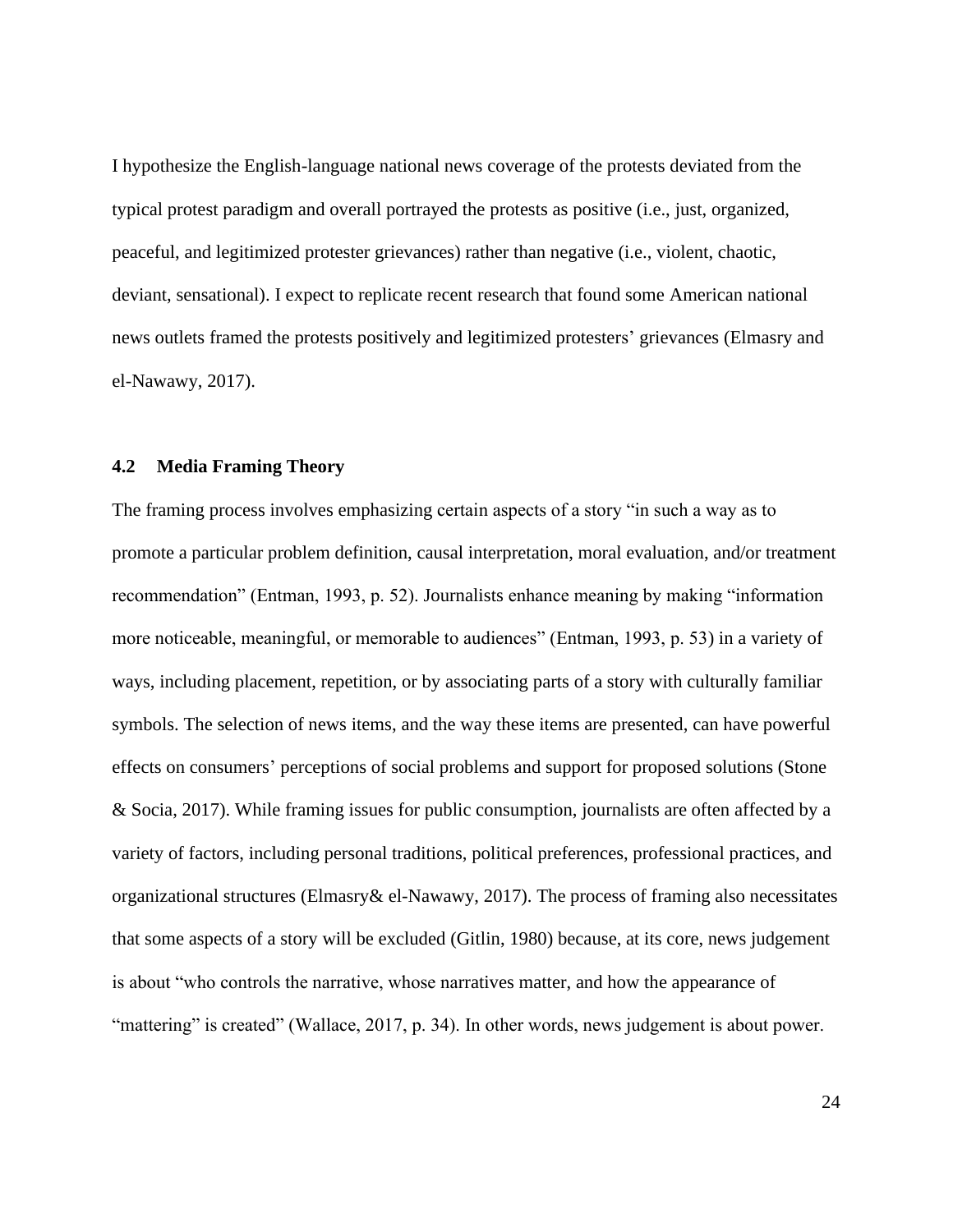In his research, Iyengar (1991) defines two types of framing: episodic and thematic. Episodic framing focuses on a specific individual or event, while thematic framing focuses on a broader collective issue (Iyengar, 1991). Relying primarily on one type of framing impacts how people think about social problems and whether they perceive certain solutions to exist at the individual or institutional level. Issues framed episodically "suggest we need better information to fix the person," while issues framed thematically "suggest we need better policies to fix the condition" (Stone & Socia, 2017, p. 334). Reducing widely existing social problems to individual cases with episodic framing ignores the responsibilities on a higher societal level and emphasizes individual responsibility. This is illustrated by Iyengar's (1991) study on crime, poverty, and unemployment. His results found that when issues were described thematically, respondents placed responsibility on societal factors, such as governmental policies or economic conditions. Conversely, when news coverage used episodic framing, respondents were much more likely to blame poor people for their own misfortune. While episodic and thematic frames are not necessarily mutually exclusive and often occur in the same news story, episodic frames tend to be relied on more because they are often more appealing and digestible for readers (Iyengar, 1991).

The news media often falls back on shallow framing narratives when reporting on social and political protests (Harlow & Johnson, 2011). Since the media is more likely to emphasize the legitimacy of the state and existing institutions, mass media coverage of protest groups tends to marginalize any group that challenges the existing power structures, which oppositional groups advocating for change often do (Gitlin, 1980; McLeod & Hertog, 1992; Ashley & Olson, 1998). Boyle et al. (2005) argue that the more protest groups threaten the status quo, the more likely the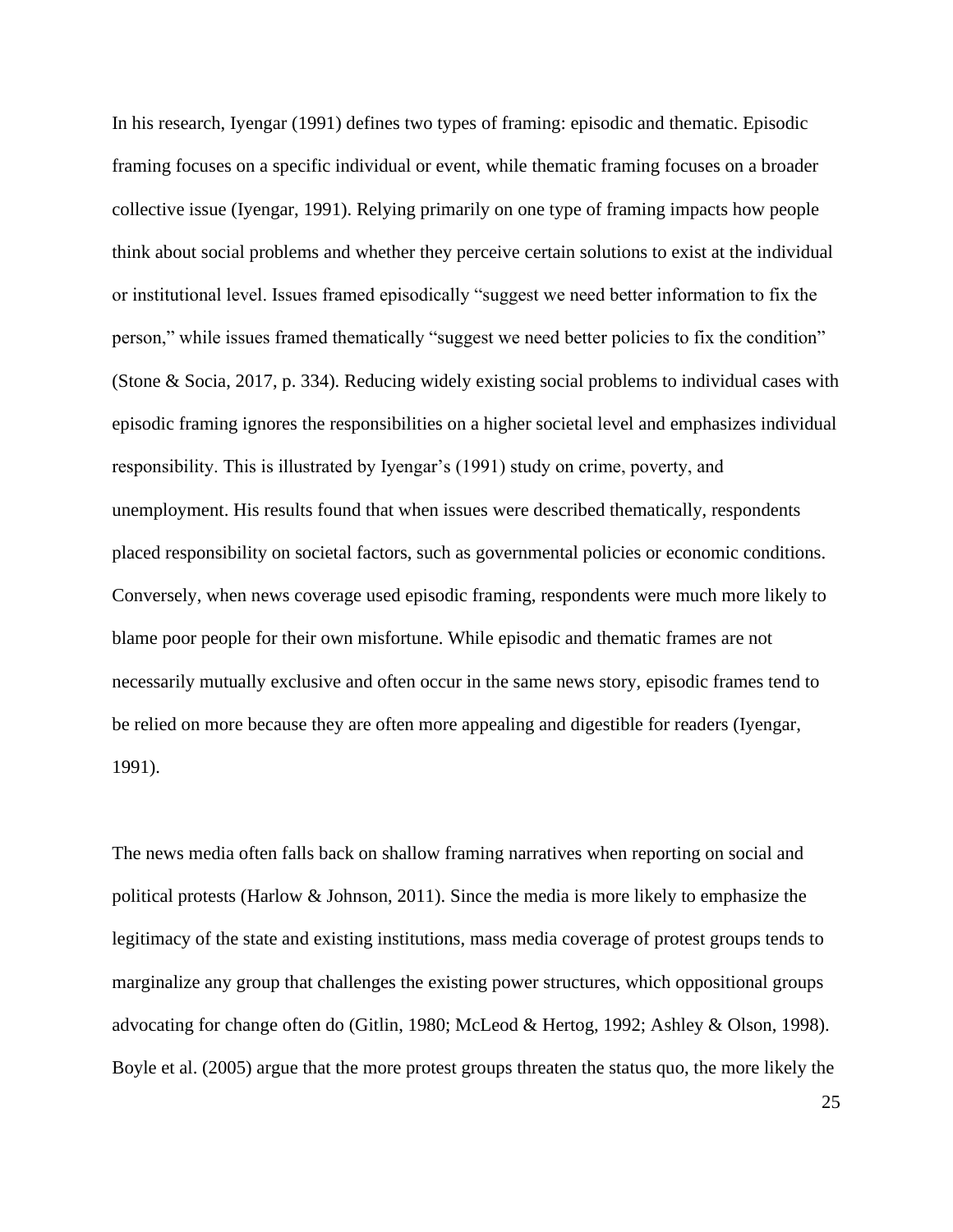media will act to marginalize the group. The news media often uses framing to "minimize ideological threats by these groups" by downplaying their contributions while simultaneously exaggerating the threat they pose to the rest of society (Ashley & Olson, 1998, p. 264). My research will seek to discover if the English-speaking news media employs any of the previously discussed tactics and framing narratives that delegitimize social and political protests.

#### <span id="page-34-0"></span>**4.3 Content Analysis**

This thesis uses content analysis as its research methodology. Content analysis is a "quantitative process of analyzing communication messages by determining the frequency of message characteristics" (Maier, 2017, p. 239). Researchers use content analysis to quantify and analyze the presence and meanings of specific words, themes, or concepts. Although time-consuming, this type of research tool is uniquely suited for the systematic, quantitative study of communicated content and artifacts (Elmasry and el-Nawawy, 2017), like news articles. In media, communication, and journalism research, content analysis is used to gain a deeper understanding of what Neuendorf (2017) calls "human communication behavior" (p. 42) by focusing on "the specific communication message and the message creator" (Maier, 2017, p. 239). I used this research tool to evaluate each article and determine how frames and framing devices were used to describe the protests and demonstrations, the protestors/sympathizers, or any other related events.

#### <span id="page-34-1"></span>**4.4 Sampling**

This analysis examined the protest coverage of four major Canadian newspapers — *The Globe and Mail*, the *Toronto Star*, the *Vancouver Sun*, and the *Toronto Sun*. These four were selected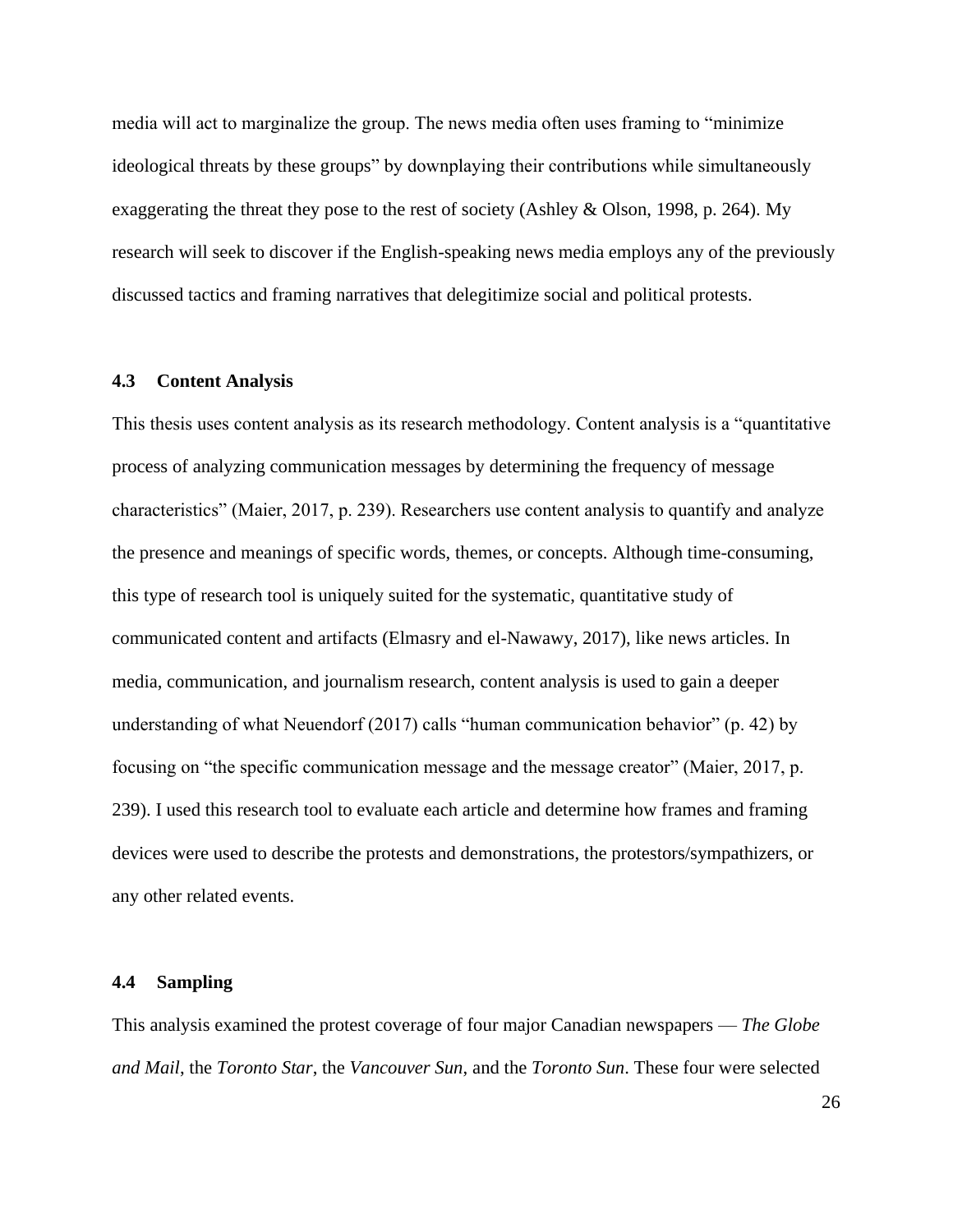because they were the four most-circulated English-language newspapers with significant original content (News Media Canada, 2021). Although the *National Post* is one of Canada's most-circulated papers, it was not selected because it did not have enough original content to contribute to this sample. Though three news of the news outlets are based out of Toronto, and one out of Vancouver, all are distributors of national and international news content.

I used the Canadian Newsstream database to search for news about the Black Lives Matter protests from May 26, 2020, to June 30, 2020, while the protests and subsequent reporting were at their peak. The search terms "George Floyd AND protests OR demonstrations" and "Black Lives Matter AND protests OR demonstrations" were used within the specific date ranges. After an article was pulled from the database, the headline and first few paragraphs were skimmed to determine if the article was relevant to this thesis. Only articles specifically about the protest or demonstrations were examined — any that made a passing reference to the protest, but were not actually about them, were discarded. The final sample included 22 articles from *The Globe and Mail*, 14 articles from the *Toronto Star*, 9 articles from the *Toronto Sun*, and 10 articles from the *Vancouver Sun*.

| Source             | Articles | $\%$ |
|--------------------|----------|------|
| The Globe and Mail | 22       | 40   |
| The Toronto Star   | 14       | 25.4 |
| <i>Toronto Sun</i> |          | 16.4 |
| Vancouver Sun      | 10       | 18.2 |
| Total              | 55       | 100  |

<span id="page-35-0"></span>**Table 1: Newspaper coverage sources**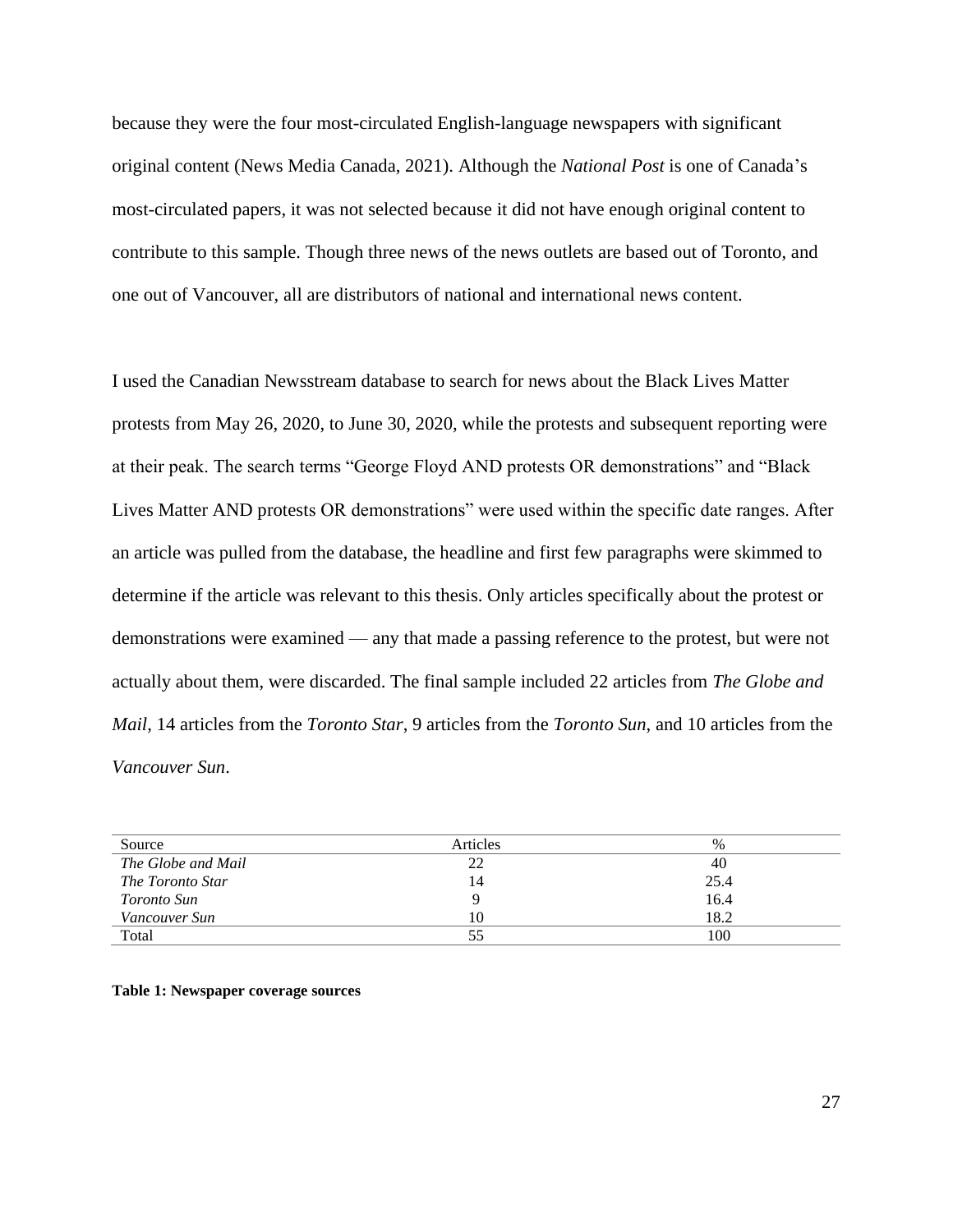#### **4.5 Coding**

The unit of analysis was every relevant, non-editorial news article pulled from the database that met my search specifications after a filtering process that eliminated any republished articles from other news outlets. As per human content analysis methodology, I used a coding scheme (see Appendix A) for analyzing the articles. Human coding, as opposed to computer coding, involves using people as coders "to read, view, or otherwise decode the target content and record his or her objective and careful observations on preestablished variables" (Neuendorf, 2017, p. 39).

To determine which variables to code for, I used a sample codebook from Neuendorf's (2017) "The Content Analysis Guidebook" and populated it with coding items replicated from Elmasry and el-Nawawy (2017), Adamson (2016), Boykoff, (2006), Kilgo and Harlow (2019) and Dardis (2006). Specifically, I drew on Dardis' (2006) marginalization devices of lawlessness, police confrontation, and protest as anarchy, Adamson's (2016) coding items of riots, assault, violence, robbing, looting, chaos, and lawlessness, and Kilgo and Harlow's (2019) confrontation frame.

Both Dardis (2006) and Elmasry and el-Nawawy (2017) coded the overall tone of their articles. Elmasry and el-Nawawy (2017) coded articles positively if they "focused primarily on the peaceful, organized nature of the protests, the cause of the protests, or violence and brutality of police." Articles were coded as negative if they "focused primarily on the criminal actions of protesters or inconveniences caused by the protests for area resident" (Elmasry and el-Nawawy, 2017, p. 865). Dardis (2006) measured "either positive or negative overall story tone toward the protesters" (p. 118). My study replicated a combination of these two approaches and primarily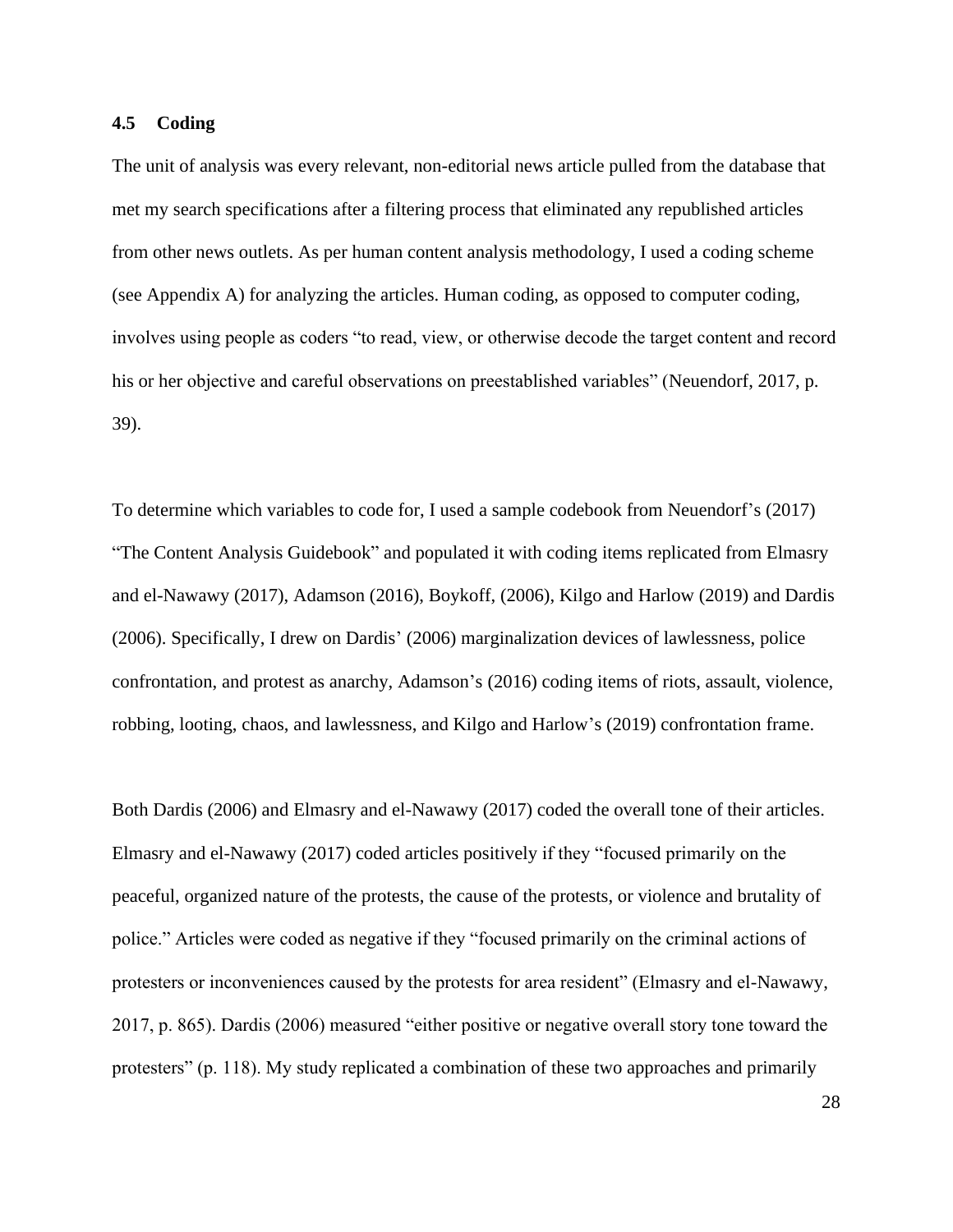drew on Elmasry and el-Nawawy's (2017) provided definitions for positive and negative coverage. I employed the same methodology to determine the overall tone of each article. Articles that described the protests as just, organized, peaceful, or highlighted the underlying issue of racism and police brutality were coded as positive, while coverage that focused on criminality (i.e., looting, graffiti, breaking and entering, violence, riots, protesters wielding weapons), or did not contextualize the protests, were coded as negative. Overall, positive framing involved sympathetic coverage, while negative framing involved unsympathetic coverage. Neutral framing was neither sympathetic nor unsympathetic to the protesters and was applied only sparingly and if necessary; the goal was to ascribe an overall positive or negative tone.

As the literature review demonstrated, journalism tends to rely on "official" sources by frequently quoting government officials and law enforcement, whose perspectives are often at odds with those of protesters and social movement sympathizers (Koopmans, 2004; Andrews & Caren, 2010; McLeod & Hertog, 1992; Arpan et al., 2006). As such, part of the coding scheme replicated Elmasry and el-Nawawy's (2017) research method, which measured how frequently protesters/sympathizers, police, or government officials were quoted. Any source that was quoted for at least a sentence was recorded as data, including quotes from social media (i.e., Twitter, Facebook, Instagram).

## **4.6 Limitations**

This study has several methodological limitations that need to be addressed. First, and most notably, is content analysis as a research method. While content analysis is extremely useful as a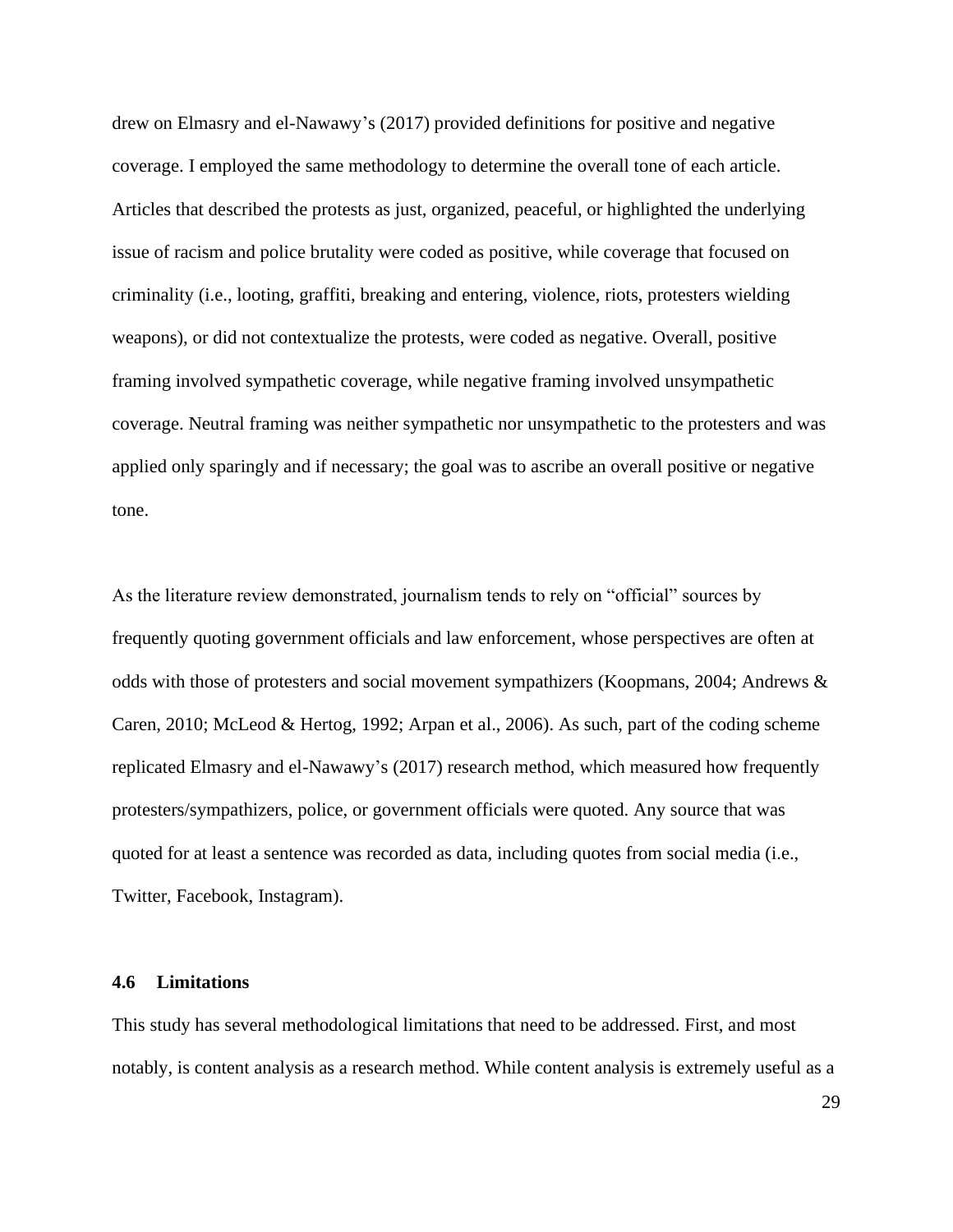descriptive tool, it can present reliability and validity-related challenges, particularly as it relates to coding. There is a tendency for researchers to code too narrowly or broadly. Coding categories should be as exhaustive and detailed as possible, but sometimes they are not comprehensive enough and "important nuances of the message may be missed" (Maier, 2017, p. 241). A great attempt was made to make categories as wide-ranging as possible to avoid this. Secondly, using a binary classification system to determine "positive" and "negative" overall tone is inherently problematic and does not allow for a more exact, nuanced exploration of media framing theory. Creating a more comprehensive coding system that allows for a greater breadth of categories could lead to a deeper, richer understanding of the shifting protest paradigm. Thirdly, intercoder reliability was also a significant limitation. Usually, content analysis uses multiple coders to achieve intercoder reliability, or "the amount of agreement between coders on coding decisions" (Maier, 2017, p. 241). Ideally, coding should be done by, at minimum, two different individuals with experience or training in content analysis, and results should be compared. Lastly, the small sample size and focus on only mainstream news sources were also methodological limitations. A larger, more robust sample size from a more diverse selection of media outlets could reveal more about news media framing and protest coverage.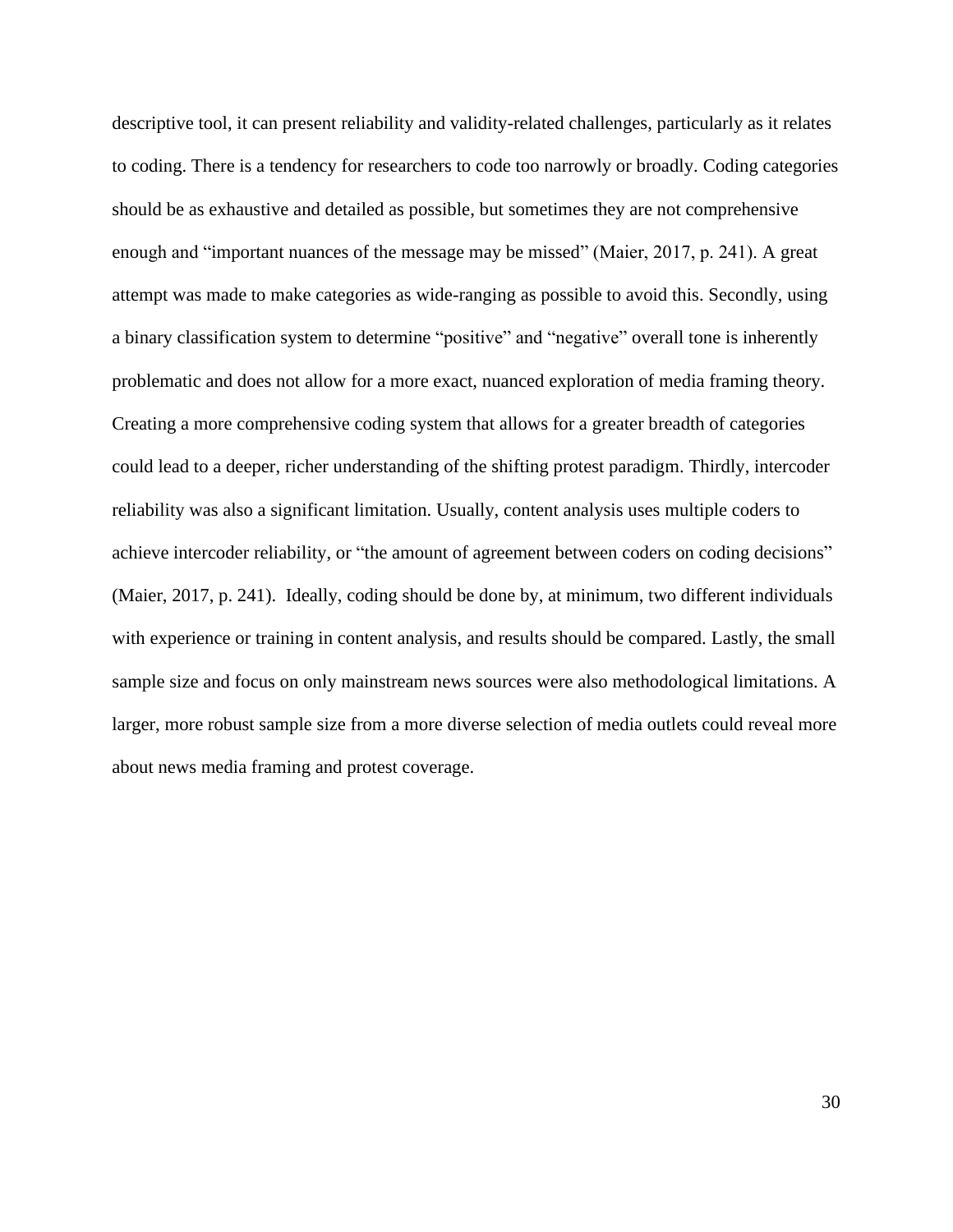# **Chapter 5: Results**

My hypothesis predicted that the Canadian news media would be more likely to frame the protests positively by contextualizing and legitimizing protester tactics and paying adequate attention to the Black Lives Matter movement's agenda. As seen in Table 1, this hypothesis was correct: My findings suggest that more news articles were framed positively (60%) than negatively (30.9%) or neutral (9.1).

### **5.1 Overall Tone**

All four news outlets were more likely to frame the stories positively by emphasizing peacefulness and unity and legitimizing protester grievances, rather than framing them negatively by emphasizing lawlessness, anarchy, and deviance. The *Toronto Sun* was most likely to frame the protests positively, followed by *The Globe and Mail*, the *Toronto Star*, and the *Vancouver Sun*. There appeared to be a turning point in the media coverage; most of the negative coverage occurred on or before June 3, except for a *Toronto Star* article on June 8, and three *Vancouver Sun* articles on June 13 and 15. Almost all articles after June 3 were coded positively (and a few as neutral).

An example of an article with a positive tone is a June 4 article from the *Vancouver Sun* titled, "Anti-racism movement's 'pivotal moment' sweeps city; Black community touched by support; second major rally planned for Friday." The article opens with the following sentence: "If you were sickened by the video of a Minneapolis police officer kneeling on the neck of a handcuffed George Floyd as the life ebbed from his body, you are definitely not alone. Thousands of people have joined demonstrations and vigils in Vancouver and across the country - in addition to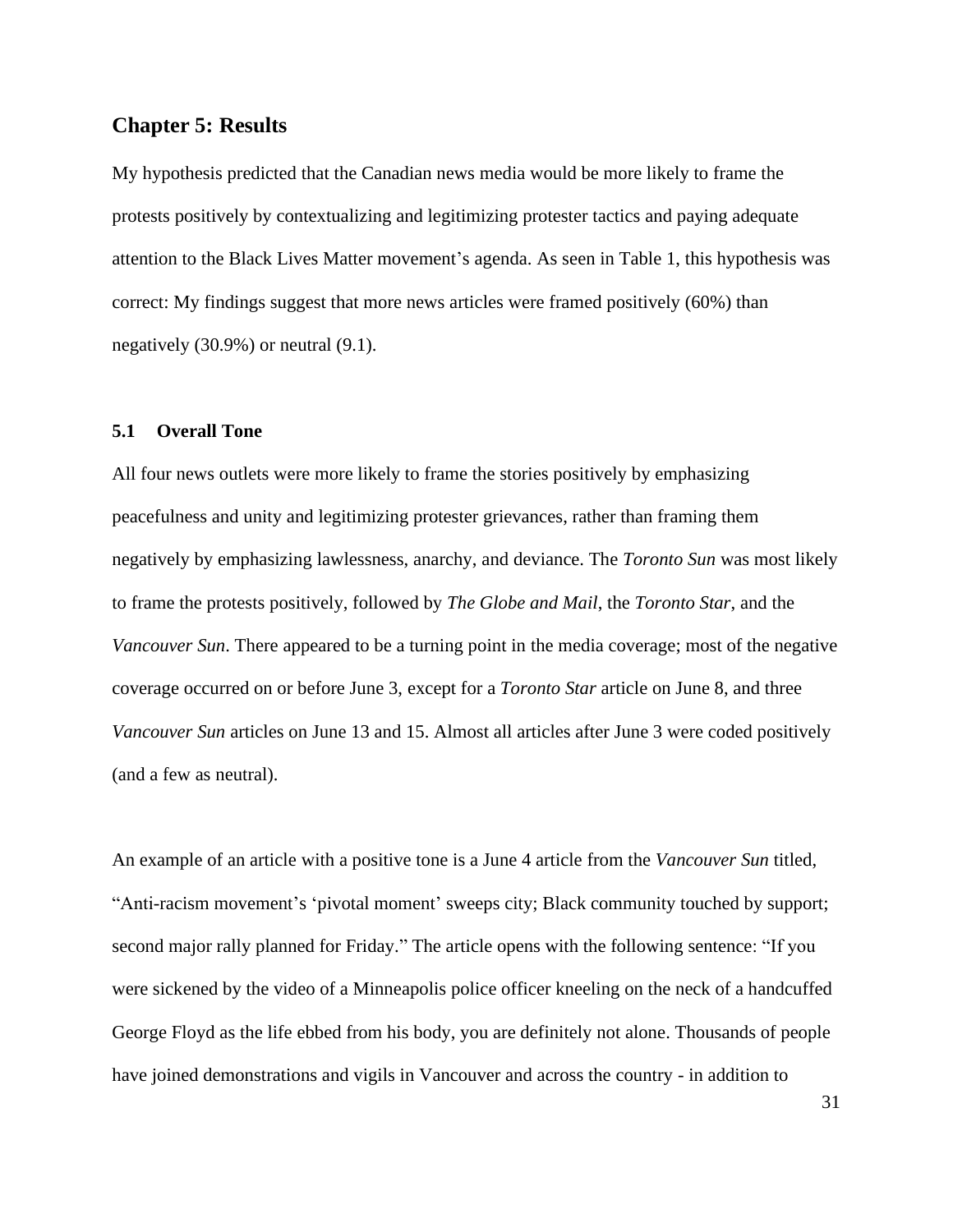overseas - in solidarity with black victims of police brutality" (Shore, 2020, para. 1). The sentence is visceral, using descriptive phrases like "ebbed from his body" to describe the horror of Floyd's murder, and using words like "sickened" to describe the similarly horrific experience of watching his death on video. The article later touched on the theme of solidarity with the following description: "Members of the local black community were touched by the support demonstrated by British Columbians who turned out *en masse* despite the risks posed by the COVID-19 health crisis" (Shore, 2020, para. 11). The use of the word "community" emphasizes the feeling of unity and places the social protests and demonstrations in the broader context and does not isolate the protesters as deviants; instead, they are an extension of "the local black community."

An article from *The Globe and Mail* titled "Anti-riot tactics draw criticism as Americans protest police violence" provides an example of an article with a negative tone. Although the article discusses the militarization of law enforcement against protesters, the framing of the article overwhelmingly emphasized violence, chaos, and deviant protester behaviour. The article opens with the following sentence: "Americans venting their grief and anger at the death of George Floyd in police custody are being confronted nightly with tear gas, rubber bullets and truncheonwielding, armour-clad riot police - the merciless approach they set out to protest in the first place (McCarten, 2020, para. 1)." Using the word "venting" to describe social movement protests is condescending and delegitimizing. The phrase "being confronted" accomplishes two things: first, it is written in passive voice, thereby shifting the focus and accountability for the violence away from the police, onto the protesters. Second, this is an example of the Confrontation Frame, which I examine in detail later, that positions police and protesters on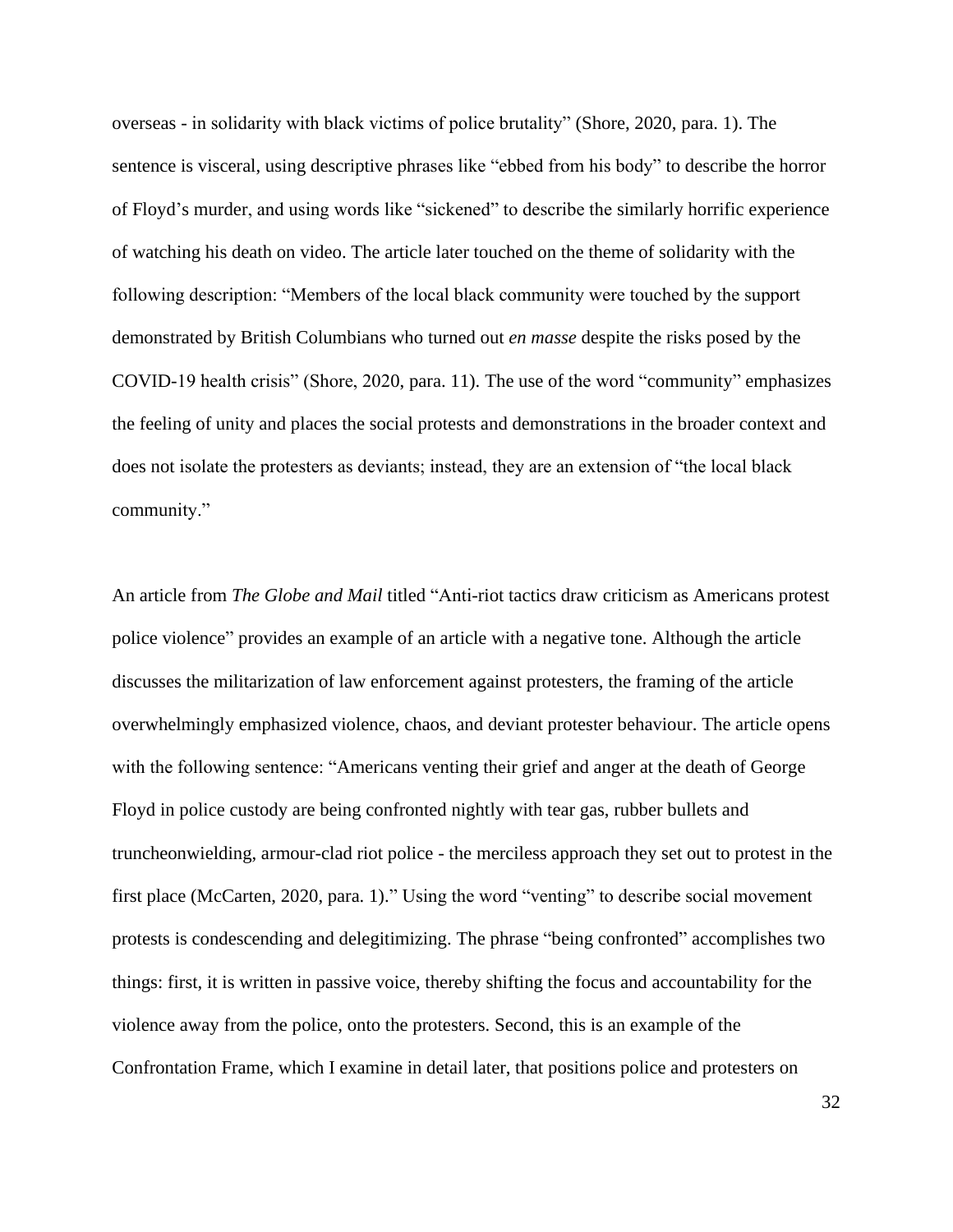opposing sides. Later, the article describes the state of the U.S. during the protests using aggressive war metaphors:

The sense of a country at war with itself is palpable. Far from Ronald Reagan's shining city upon a hill, parts of the urban landscape across the U.S. are beginning to resemble end-times Hollywood movie sets, with angry epithets spray-painted on flame-scorched buildings and local shops upended and stripped of their wares (McCarten, 2020, para. 8).

There are a couple of words and phrases to take note of: "Ronald Reagans shining city upon a hill," "end-times Hollywood movie sets," "flame-scorched buildings," and "shops upended and stripped of their wares," are all highly descriptive and emphasize the apparent chaos and destruction the protesters are raining down on the U.S.

|                | The Globe and<br>Mail |      |    | The Toronto Star | The Toronto Sun |      | The Vancouver<br>Sun |      |       |      |
|----------------|-----------------------|------|----|------------------|-----------------|------|----------------------|------|-------|------|
|                |                       | $\%$ | n  | $\%$             |                 | $\%$ |                      | $\%$ | Total | $\%$ |
| Positive       |                       |      |    |                  |                 |      |                      |      | 33    | 60   |
| Negative       |                       |      |    |                  |                 |      |                      |      |       | 30.9 |
| <b>Neutral</b> |                       |      |    |                  |                 |      |                      |      |       | 9.1  |
| Total          |                       |      | 14 | 25.4             |                 | 16.4 |                      | 18.2 |       | 100  |

#### **Table 2: Overall Tone of Story**

# **5.2 Sourcing**

Social protests have historically been covered from the perspectives of people in positions of power, resulting in the platforming of top-down perspectives of social movements in the news media (Arpan et al., 2006; Sigal, 1973 in McLeod & Hertog, 1992; Andrews & Cared, 2010). The analysis sought to determine the relationship between sourcing and marginalizing news frames. Surprisingly, my findings demonstrated that government sources and protesters were quoted an equal amount (45.2%), while police were vastly underrepresented as sources (9.6%).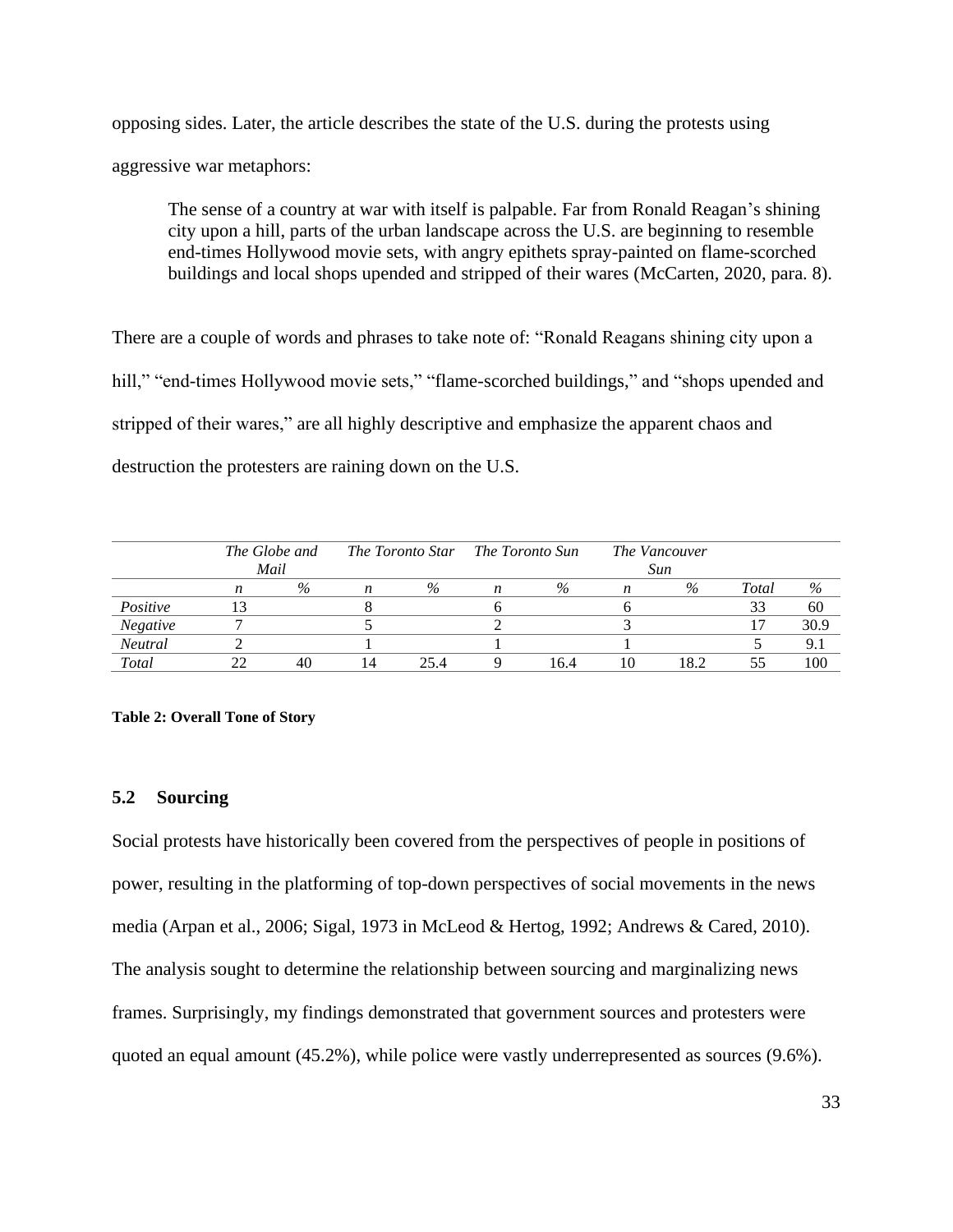The news, which often gives police officers the benefit of the doubt (Kilgo, 2021a), instead platformed protesters and sympathizers about four-and-a-half times more than members of law enforcement. The number of protesters quoted could explain two interesting findings: first, they could explain why so many articles had an overall positive tone and why over half framed the protests as peaceful. Second, they could also explain the presence of the Anti-Racism Frame, which contextualized the protests within the broader social issues of police brutality and systemic racism. If journalists provide a platform to those who are organizing and participating in a social movement, the news coverage appears to be more sympathetic to that movement and its goals.

|                                     |    | The Globe and<br>Mail |    | The Toronto Star The Toronto Sun |                  |      |    | <b>The Vancouver</b><br>Sun |       |      |
|-------------------------------------|----|-----------------------|----|----------------------------------|------------------|------|----|-----------------------------|-------|------|
|                                     | n  | $\%$                  | n  | $\%$                             | $\boldsymbol{n}$ | $\%$ | n  | $\%$                        | Total | $\%$ |
| <i>Protesters</i> /<br>Sympathizers |    |                       | 24 |                                  |                  |      | 10 |                             |       | 45.2 |
| Police                              |    |                       |    |                                  |                  |      |    |                             |       | 9.6  |
| Government                          | 35 |                       | 30 |                                  |                  |      |    |                             |       | 45.2 |
| Total                               | 69 | 43.9                  | 60 | 38.2                             | 10               | 6.4  | 18 |                             | 157   | 100  |

#### **Table 3: Distribution of Sources**

## **5.3 Framing Devices**

Framing devices are mechanisms through which the media marginalize or legitimize social protest groups (Dardis, 2006) and are used by journalists to construct news frames. My findings suggest that marginalization devices did not indicate whether an article was coded positively or negatively. 63% of positive articles had at least one marginalizing framing device; *The Globe and Mail* dedicated the most coverage to the protests, comprising 22 articles 40%), the *Toronto Star* comprised 14 (25.4%), the *Vancouver Sun* comprised 10 (18.2%), and the *Toronto Sun*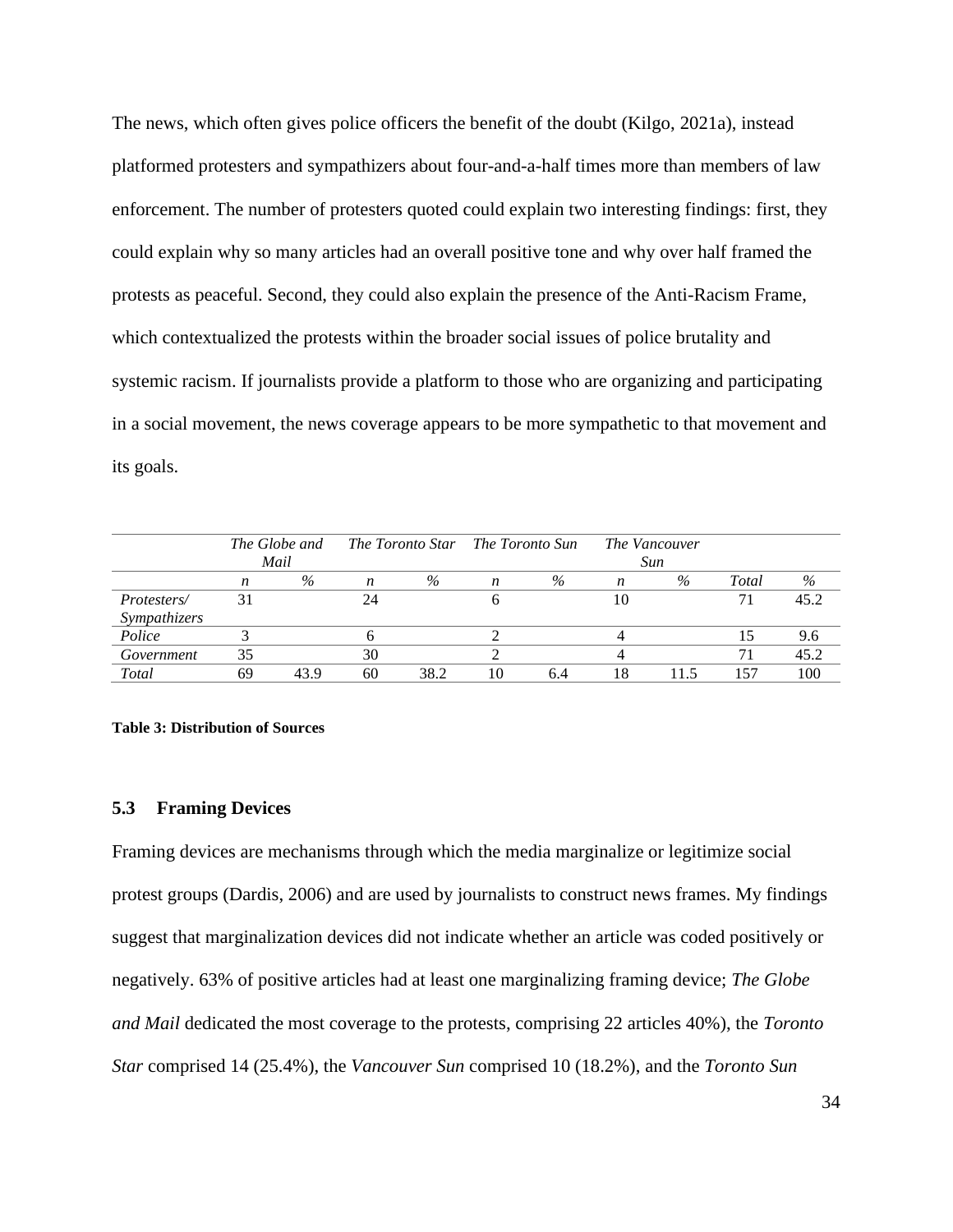comprised 9 (16.4%) of the sample over this period. Only 36.4% of positive articles had no marginalization devices; 63.6% contained one or more marginalization devices. In addition, the legitimizing framing devices were employed more frequently than the marginalizing framing devices. For example, the most-used legitimizing framing device, police brutality and racism, was used 81.8% of the time, compared to the most-used marginalizing framing device, protest as anarchy, which was used 41.8% of the time.

| Device               | Total <sup>a</sup> | $\%$ | <b>The</b>        | $\%$ | <i>The</i> | $\%$ | <b>The</b>     | $\%$ | <b>The</b>       | $\%$ |
|----------------------|--------------------|------|-------------------|------|------------|------|----------------|------|------------------|------|
|                      |                    |      | Globe             |      | Toron      |      | <b>Toron</b>   |      | Vanco            |      |
|                      |                    |      | and               |      | to         |      | to             |      | uver             |      |
|                      |                    |      | Mail <sup>b</sup> |      | $Star^c$   |      | $Sum^d$        |      | Sum <sup>e</sup> |      |
| Peaceful protest     | 27                 | 49.1 | 10                | 45.5 | 9          | 64.3 | $\overline{4}$ | 44.4 | $\overline{4}$   | 40   |
| Police brutality and | 45                 | 81.8 | 20                | 90.9 | 7          | 50   | 8              | 88.9 | 10               | 100  |
| racism               |                    |      |                   |      |            |      |                |      |                  |      |
| Criticism of law     | 2                  | 3.6  |                   |      |            | 7.1  |                | 11.1 |                  |      |
| enforcement          |                    |      |                   |      |            |      |                |      |                  |      |
| Solidarity and unity | 13                 | 23.6 | 3                 | 13.6 | 3          | 21.4 | 3              | 33.3 | 4                | 40   |
| Systemic racism      | 19                 | 34.5 | 8                 | 36.4 | 4          | 28.6 | 2              | 22.2 | 5                | 50   |
| Other victims        | 19                 | 34.5 | 5                 | 10.2 | 7          | 50   | 3              | 33.3 | 4                | 40   |
| mentioned            |                    |      |                   |      |            |      |                |      |                  |      |

 $n^{\text{a}} = 55$ ,  $n^{\text{b}} = 22$ ,  $n^{\text{c}} = 14$ ,  $n^{\text{d}} = 9$ ,  $n^{\text{e}} = 10$ 

#### **Table 4: Legitimizing Framing Devices**

| Device                                                        | Total <sup>a</sup> | $\%$  | <b>The</b>        | $\%$ | <b>The</b>   | $\%$ | <b>The</b>               | $\%$ | <b>The</b>       | $\%$ |
|---------------------------------------------------------------|--------------------|-------|-------------------|------|--------------|------|--------------------------|------|------------------|------|
|                                                               |                    |       | Globe             |      | <b>Toron</b> |      | <b>Toron</b>             |      | Vanc             |      |
|                                                               |                    |       | and               |      | to           |      | to                       |      | ouver            |      |
|                                                               |                    |       | Mail <sup>b</sup> |      | $Star^c$     |      | Sum <sup>d</sup>         |      | Sum <sup>e</sup> |      |
| Anger, rage, and fury                                         | 8                  | 14.5  | 6                 | 27.3 | 2            | 14.3 | $\qquad \qquad -$        |      |                  |      |
| Lawlessness                                                   | 18                 | 32.7  | 10                | 45.5 | 4            | 28.6 | 2                        | 22.2 | 2                | 20   |
| Protest as anarchy                                            | 23                 | 41.8  | 10                | 45.5 | 9            | 64.3 | 3                        | 33.3 |                  | 10   |
| Police vs. protesters                                         | 10                 | 18.2  | 4                 | 18.2 | 4            | 28.6 |                          |      | 2                | 20   |
| Police confrontations                                         | 8                  | 14.5  | 2                 | 9.1  | 3            | 21.4 | 3                        | 33.3 |                  |      |
| Causing inconvenience                                         | 10                 | 18.23 | 4                 | 18.2 |              | 7.1  | 2                        | 22.2 | 3                | 30   |
| Restoring calm and                                            | 7                  | 12.7  | 4                 | 18.2 | 3            | 21.4 |                          |      |                  |      |
| order                                                         |                    |       |                   |      |              |      |                          |      |                  |      |
| Carnival                                                      | 4                  | 7.3   | 3                 | 13.6 |              | 7.1  | $\overline{\phantom{a}}$ |      | -                |      |
| COVID-19 concerns                                             | 7                  | 12.7  | 2                 | 9.1  | 3            | 21.4 |                          | 11.1 |                  | 10   |
| $n^a = 55$ , $n^b = 22$ , $n^c = 14$ , $n^d = 9$ , $n^e = 10$ |                    |       |                   |      |              |      |                          |      |                  |      |

#### **Table 5: Marginalizing Framing Devices**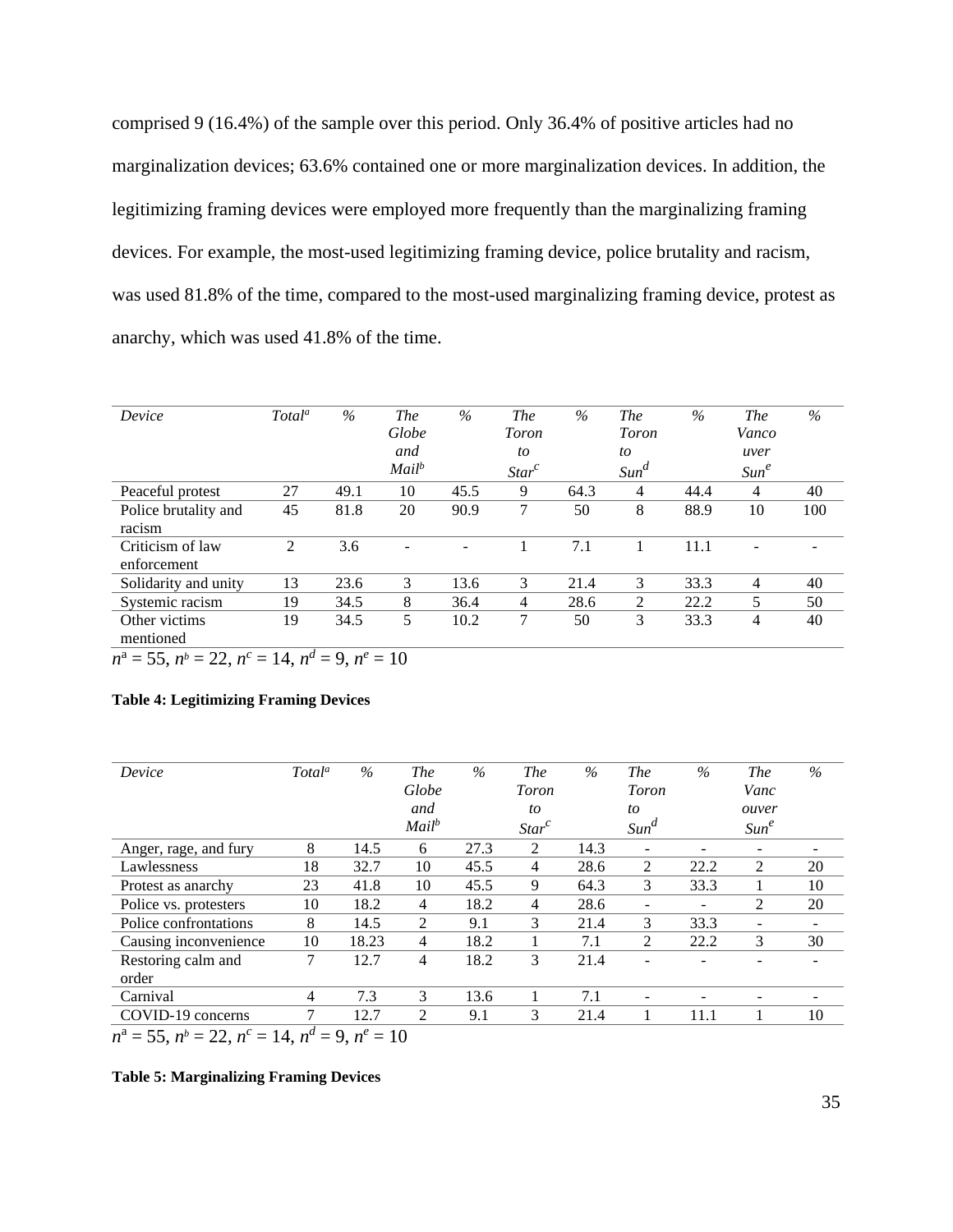## **5.4 News Frames**

From the framing devices I coded for, four marginalizing frames and two legitimizing frames emerged. The Anarchy Frame was the most dominant of all the marginalizing frames, followed by the Violence Frame, the Confrontation Frame, the Canada vs. U.S. Frame, and lastly the Disruption Frame. The Peace Frame was the most prevalent legitimizing frame, followed by the Anti-Racism Frame. Although not every article explored systemic racism as the issue underpinning the reason for the protests, most of them did contextualize them in the broader issues of police brutality and anti-Black racism.

# **5.4.1 Peace Frame**

While peacefulness is not inherently positive and violence is not inherently negative, the news media tends to frame both as such. The Peace Frame portrayed protests as peaceful, emphasizing themes of solidarity and unity, and appeared the most frequently out of all the frames (52.3%). It was used most often by *The Globe and Mail* (20%) and the *Toronto Star* (16.4%). The usage of the Peace Frame increased over time, coinciding with a change in coverage, as seen in an article from *The Globe and Mail* that characterized a shift in "mood" of the protests "from explosive anger to more peaceful calls for change" (Corey & Williams, 2020, para. 3).

| <b>Source</b>      | # Articles | % Total Articles |
|--------------------|------------|------------------|
| The Globe and Mail |            | 20               |
| The Toronto Star   |            | 16.4             |
| The Toronto Sun    |            | 9.1              |
| The Vancouver Sun  |            | 7.3              |
| Total              | 29         | 52.3             |

**Table 6: Peace Frame**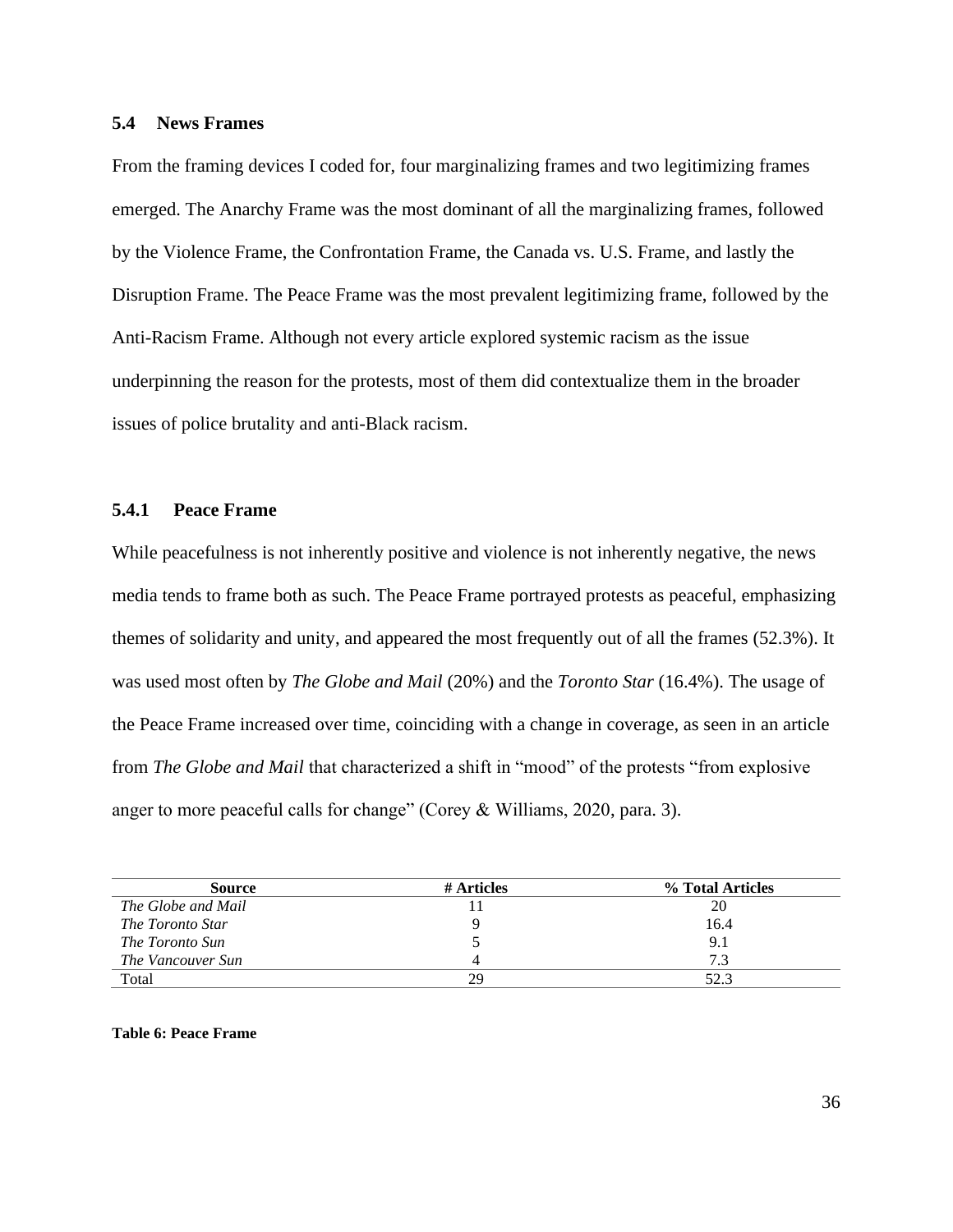In many cases, especially in earlier coverage, peaceful protests were used to contrast "good" versus "bad" protester behaviour. An article from the *Vancouver Sun* described a "rally in Toronto" that "remained peaceful" compared to a rally in Montreal that "degenerated into clashes between police and some demonstrators" (Ip & Carrigg, 2020, para. 8). Later protests were described entirely peacefully. For example, an article from the *Toronto Sun* about a month into the protests reported: "About 2,000 peaceful protesters gathered at Nathan Phillips Square on Sunday for a series of speeches about such issues as defunding police and putting the money into communities" (Braun, 2020, para. 1). This type of coverage also dovetailed with the Anti-Racism Frame by platforming protester grievances and Black Lives Matter's policy-related goals.

## **5.4.2 Anarchy Frame**

The Anarchy Frame characterized the protests as chaotic and disruptive and emphasized lawless behaviour, like rioting and looting. For example, the *Toronto Star* reported: "Earlier Monday, residents of the U.S. capital were cleaning up and preparing for another night of unrest after windows were broken, stores were broken into buildings were burned on Sunday night" (Keenan, 2020c, para. 8). While no journalists used the word "anarchy" to refer to the protests, some quoted politicians that used the word, such as Doug Ford in a *Toronto Star* article from June 2, 2020, and Donald Trump in a *The Globe and Mail* article from the same date. The Anarchy Frame was the most used marginalizing frame at 38.2% of all total articles. *The Globe and Mail* used this frame the most frequently (18.2%) followed by the *Toronto Star* (12.7%), the *Toronto Sun* (5.5%), and the *Vancouver Sun* (1.8%).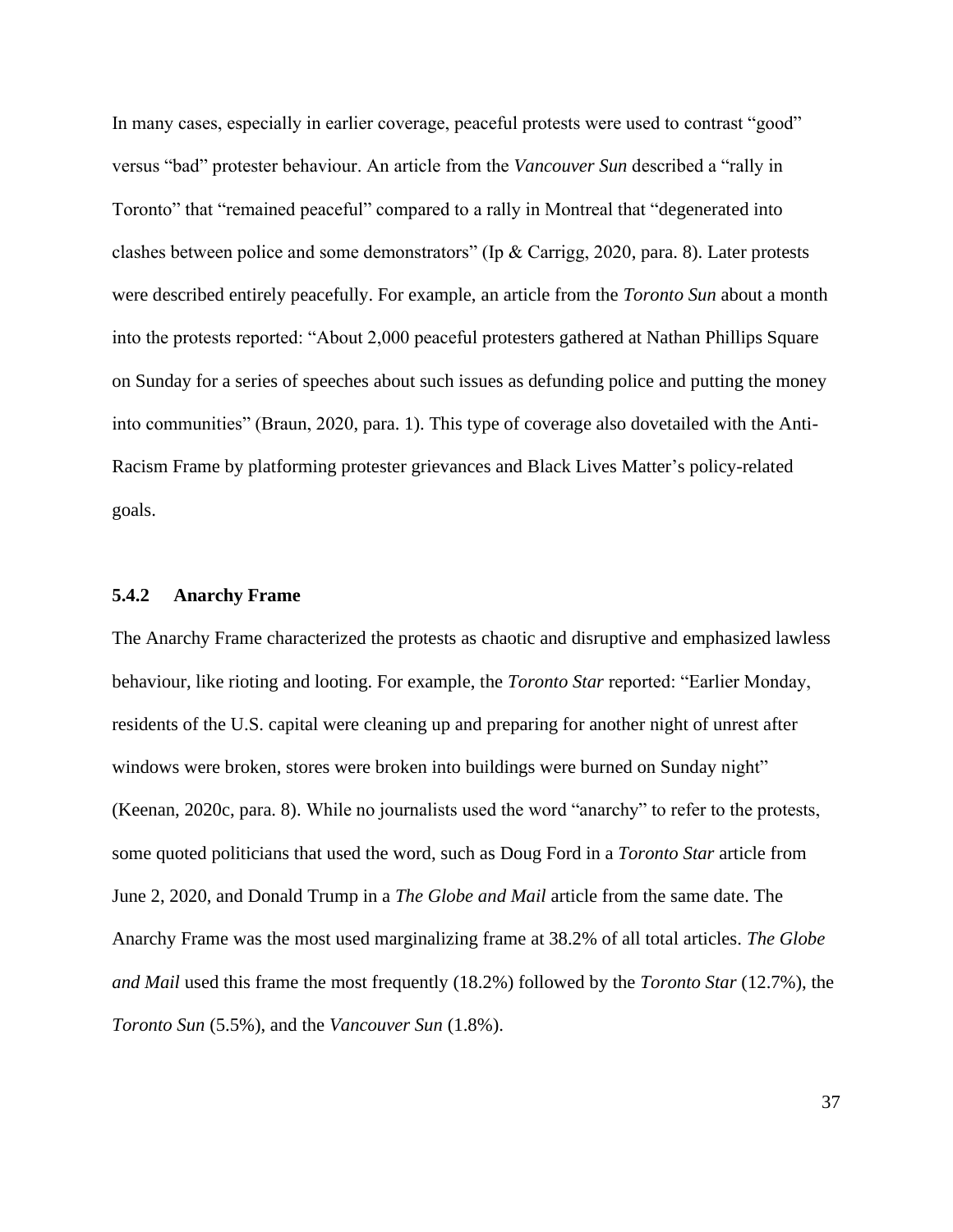| <b>Source</b>           | # Articles | % Total Articles |
|-------------------------|------------|------------------|
| The Globe and Mail      |            | 18.2             |
| <i>The Toronto Star</i> |            | 12.7             |
| The Toronto Sun         |            | 5.5              |
| The Vancouver Sun       |            | 1.8              |
| Total                   |            | 38.2             |

#### **Table 7: Anarchy Frame**

An article from the *Toronto Star*, fittingly titled "No justice! No peace!' Already in crisis, America lurches toward chaos," reported the following: "After months of the coronavirus and days of civil unrest, Americans are bracing themselves for more chaos in the days and weeks ahead" (Keenan, 2020b, para. 14). The word "bracing" frames the protesters as an external threat to the rest of the public. Another clear example of this frame was seen in *The Globe and Mail*'s article, "Minnesota calls in National Guard to respond to unrest over killing of George Floyd," from May 29. The article described the scene in Minneapolis as such: "The Minneapolis unrest ravaged several blocks in the Longfellow neighbourhood, with scattered rioting reaching for miles across the city (Sullivan & Forliti, 2020, para. 2)." The article later quoted a protester named Cash, who justified the destruction "because the system is broken (para. 11)." A few days later, another *The Globe and Mail* underlined the apparent chaos in the U.S. with the following: "Burning cars and riot police in the U.S. featured on newspapers' front pages around the globe Sunday - bumping news of the COVID-19 pandemic to second-tier status in some places" (Kirka, 2020, para. 2).

Lawlessness was a key component of the Anarchy Frame. An article from *The Globe and Mail* highlighted protester arrests of protesters in the following headline: "Thousands arrested as protests against racism, police brutality spread across America" (Morrow & Tamsin, 2020). A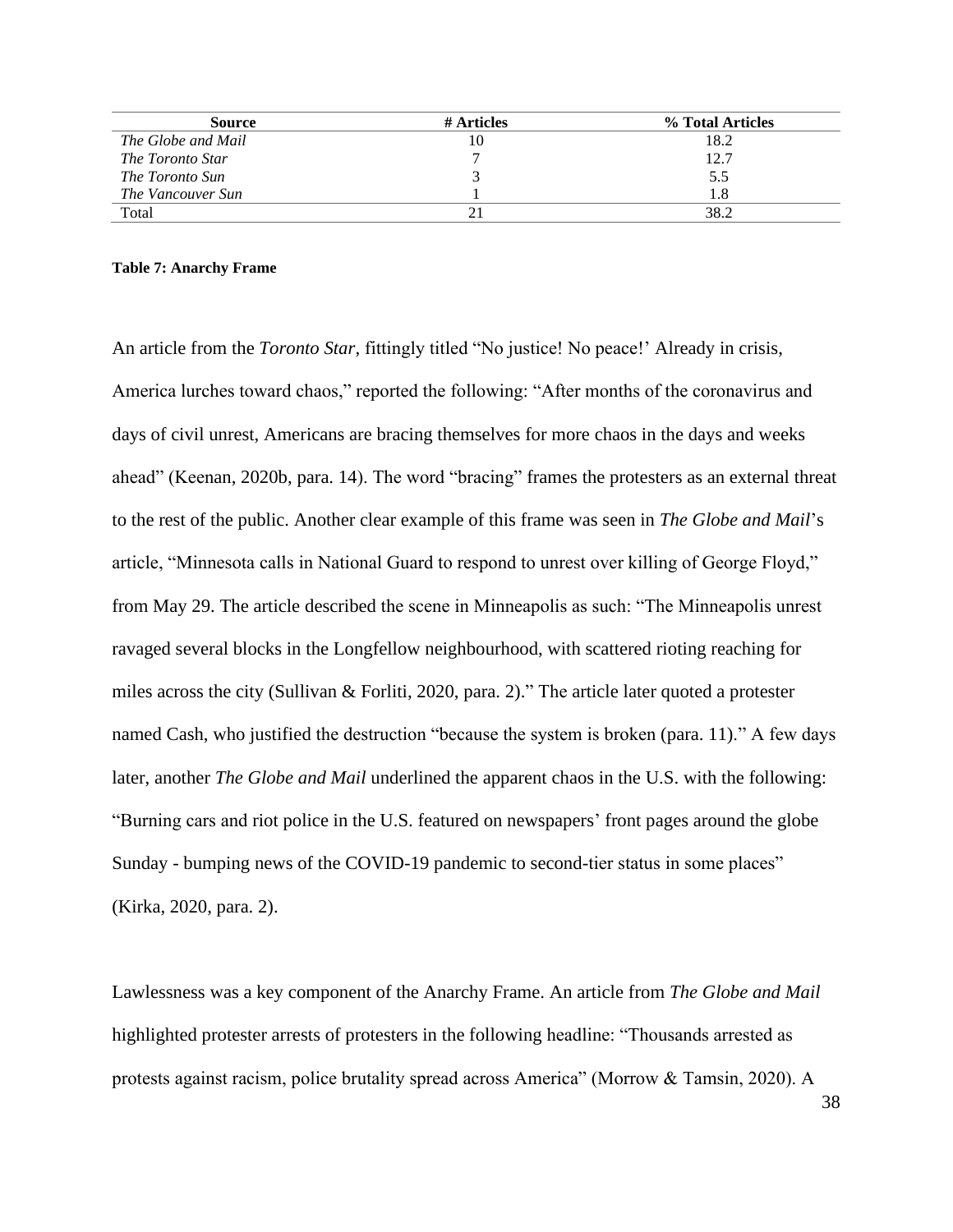June 2 article from *The Globe and Mail* reported that "state and local authorities struggled to respond to the upheaval in more than 140 cities (Morrow & McMahon, 2020b, para. 2)." The same article then stated: "Demonstrators set fire to a strip mall in Los Angeles, looted stores in New York City and clashed with police in St. Louis, Missouri, where four officers were taken to hospital with non-life-threatening injuries (para. 3)." This quote exemplifies how the Anarchy Frame was associated with protest-related crimes, even though the vast majority of demonstrations were non-violent (Kishi & Jones, 2020).

News coverage at the start of the protests often framed the protests as problems that needed to be solved. The protesters, in turn, were framed as deviants who needed to be dealt with. For example, in the *Toronto Star*, former U.S. president Donald Trump called himself the "president of law and order," and labelled the looting, violence, and vandalism in the streets as "acts of domestic terror" (Keenan, 2020c, para. 13). The next day in another article from *The Globe and Mail*, he threatened to "deploy the United States military quickly to solve the problem" of the protests if cities and states refused to "take the actions that are necessary to defend the life and property of their residents" (Saikali, 2020a, para. 3). Another article from the *Toronto Star* reported that the governor of Minnesota, Tim Waltz, "made a plea for peace" after "parts of Minneapolis smouldered after a third night of civil unrest" (Keenan, 2020g, para. 1).

### **5.4.3 Anti-Racism Frame**

The Anti-Racism Frame legitimized and contextualized protester grievances by situating the protests within the interlocking issues of police brutality and systemic racism. Journalists did this in a variety of ways, including reporting on examples of systemic racism (i.e., how COVID-19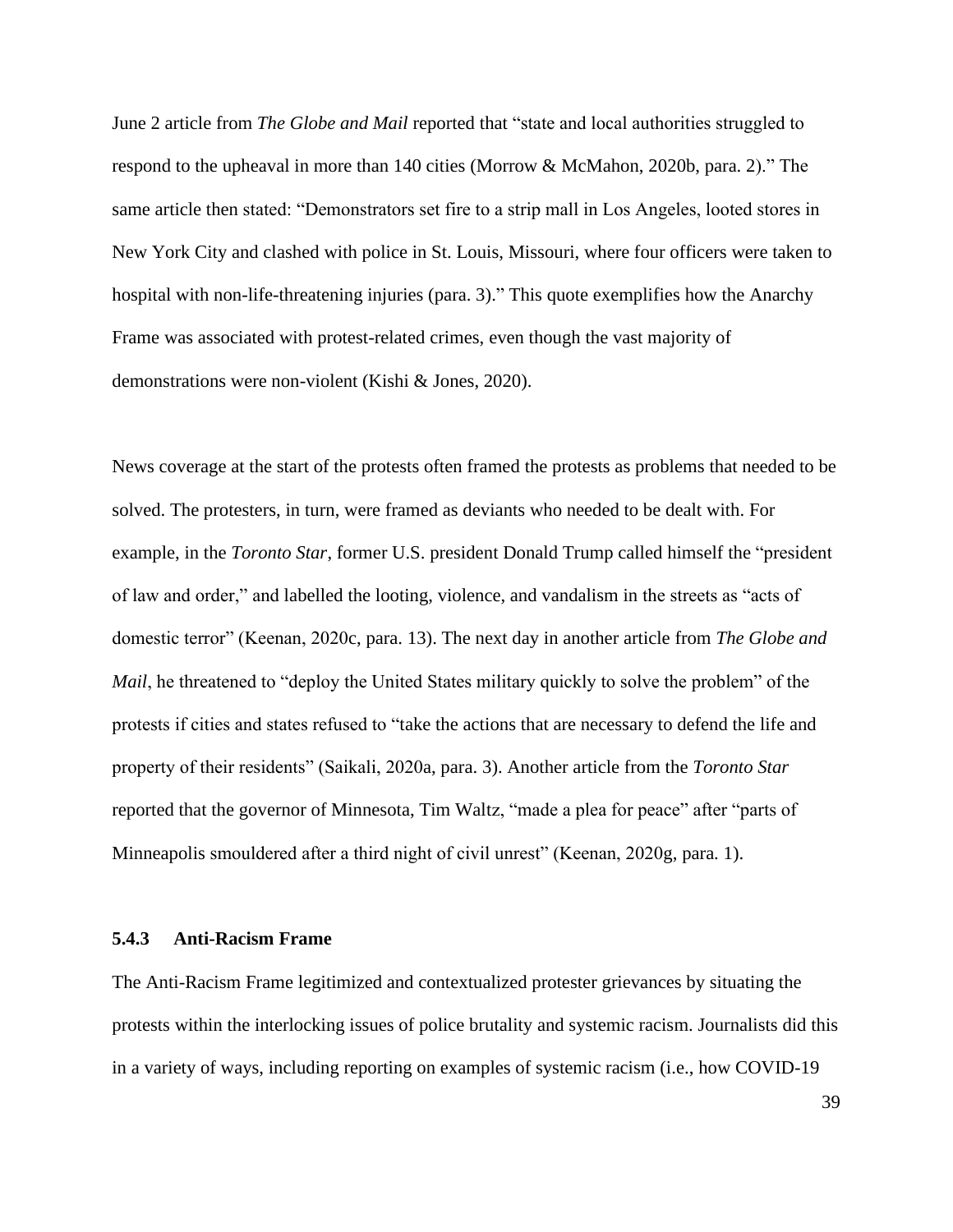disproportionately affected marginalized communities. One article from the *Toronto Star* mentioned: "the ongoing reality of racial disparity in the United States—one exemplified by the cost of the coronavirus paid disproportionately by people of colour" (Keenan, 2020a, para. 8). A significant number of articles also highlighted the ongoing issue of police brutality by mentioning other victims, mostly notably Breonna Taylor, Eric Garner, Michael Brown, and Regis Korchinski-Paquet. *The Globe and Mail* used this frame the most frequently (9.1%) followed by the *Toronto Star* and the *Toronto Sun* (both 3.6%), and finally the *Vancouver Sun* (1.8%).

| <b>Source</b>          | # Articles | % Total Articles |
|------------------------|------------|------------------|
| The Globe and Mail     |            | 9.1              |
| The Toronto Star       |            | 3.6              |
| <i>The Toronto Sun</i> |            | 3.6              |
| The Vancouver Sun      |            | 1.8              |
| Total                  |            | 18.              |

#### **Table 8: Anti-Racism Frame**

Some news articles covered the grievances and demands of protest groups in depth, like the

following *Toronto Star* article that reported on racialized policing tactics:

With about 250 people on hand, the groups pressed for levels of government to address the findings and recommendations of reports such as the 2018 Independent Street Checks review by Court of Appeal Justice Michael Tulloch. It found that carding disproportionately affects racialized communities and should be banned, and made several recommendations aimed at standardizing police interactions Ontario-wide (Moon, 2020, June 13).

Other coverage reported on policy changes that stemmed from the protests, thereby legitimizing the protesters' political agendas. For example, an article from *The Globe and Mail* reported that the "Minneapolis city council agreed to ban police chokeholds on suspects and require officers to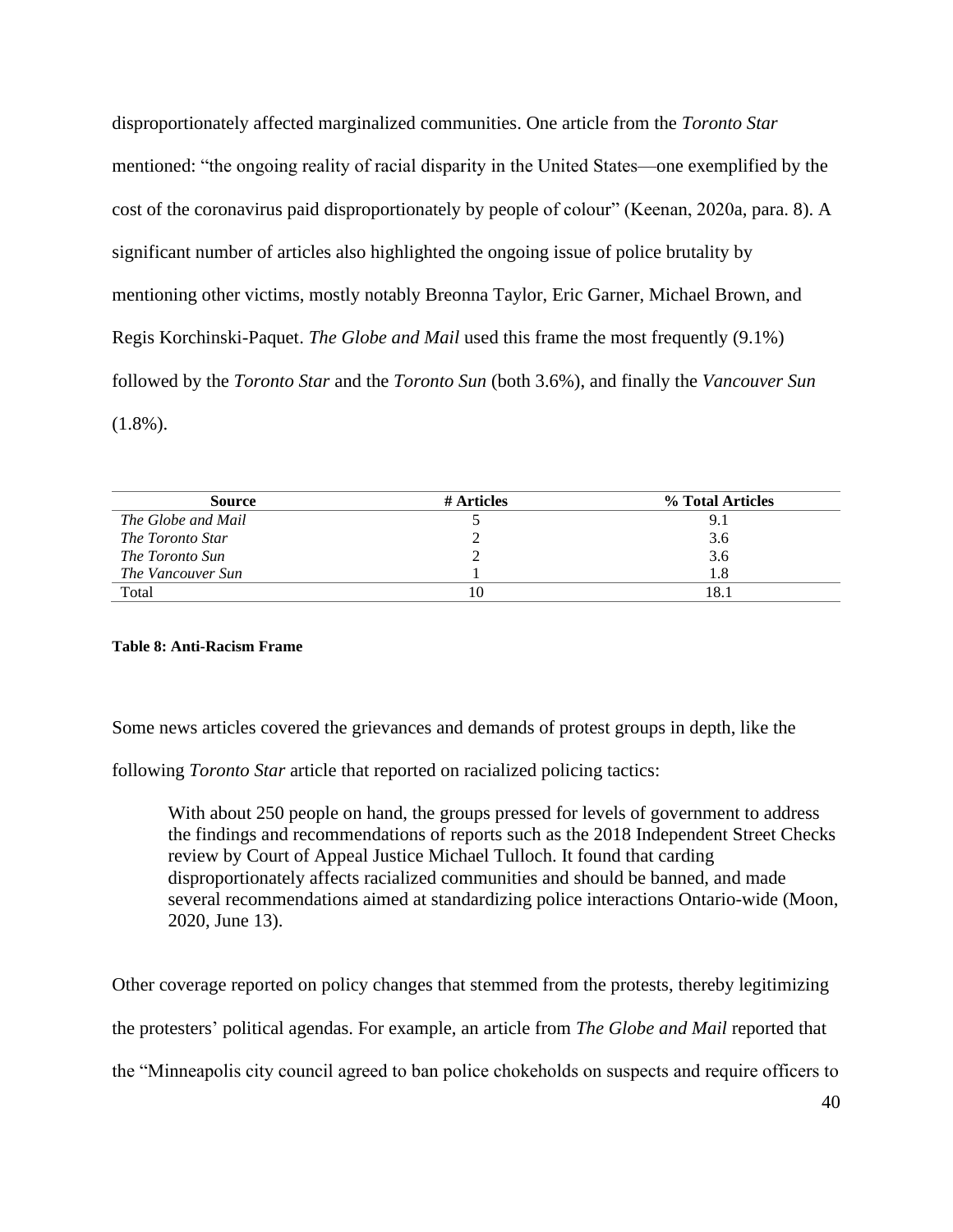intervene against unauthorized force by another officer" (Wright, 2020, para. 5). Another article from *The Globe and Mail* was quick to point out a double standard in the U.S. administration's response to the Black Lives Matters protests when compared to a previous protest of mostly White people: "U.S. President Donald Trump threatened to use the army on the protesters. He had made no similar threat against the mostly white, armed demonstrators who stormed Michigan's legislature weeks earlier" (Hannay, 2020, para. 2). An article from the *Toronto Sun* covered an educational protest that hosted a variety of difference speakers while platforming Black Lives Matter's political agenda. The article described the speakers at the event, like the following description of Pamela Palmater's speech "about police institutions and their history of inherent racism, violence and white supremacy (Braun, 2020, para. 5)." The article reported on her calls "for a demilitarization of the force and a dismantling of the immunity that surrounds racism in policing (para. 5)."

#### **5.4.4 Violence Frame**

The Violence Frame differed from the Anarchy Frame by explicitly describing physical violence, or the threat of explicit violence, rather than the chaos, unrest, and lawlessness that characterizes the Anarchy Frame. It was necessary to distinguish between the two because, although there was some overlap, the Anarchy Frame was much more prevalent than the Violence Frame, which is unusual for news reporting on protests (Boykoff, 2006). The *Toronto Star* used this frame the most frequently (10.2%), followed by *The Globe and Mail* (4.1%), and the *Toronto Sun* (2%). The *Vancouver Sun* did not use it at all. An example of this frame can be seen in a *Toronto Sun* article from June 3: "Protests across the U.S. and in Montreal this week turned violent, with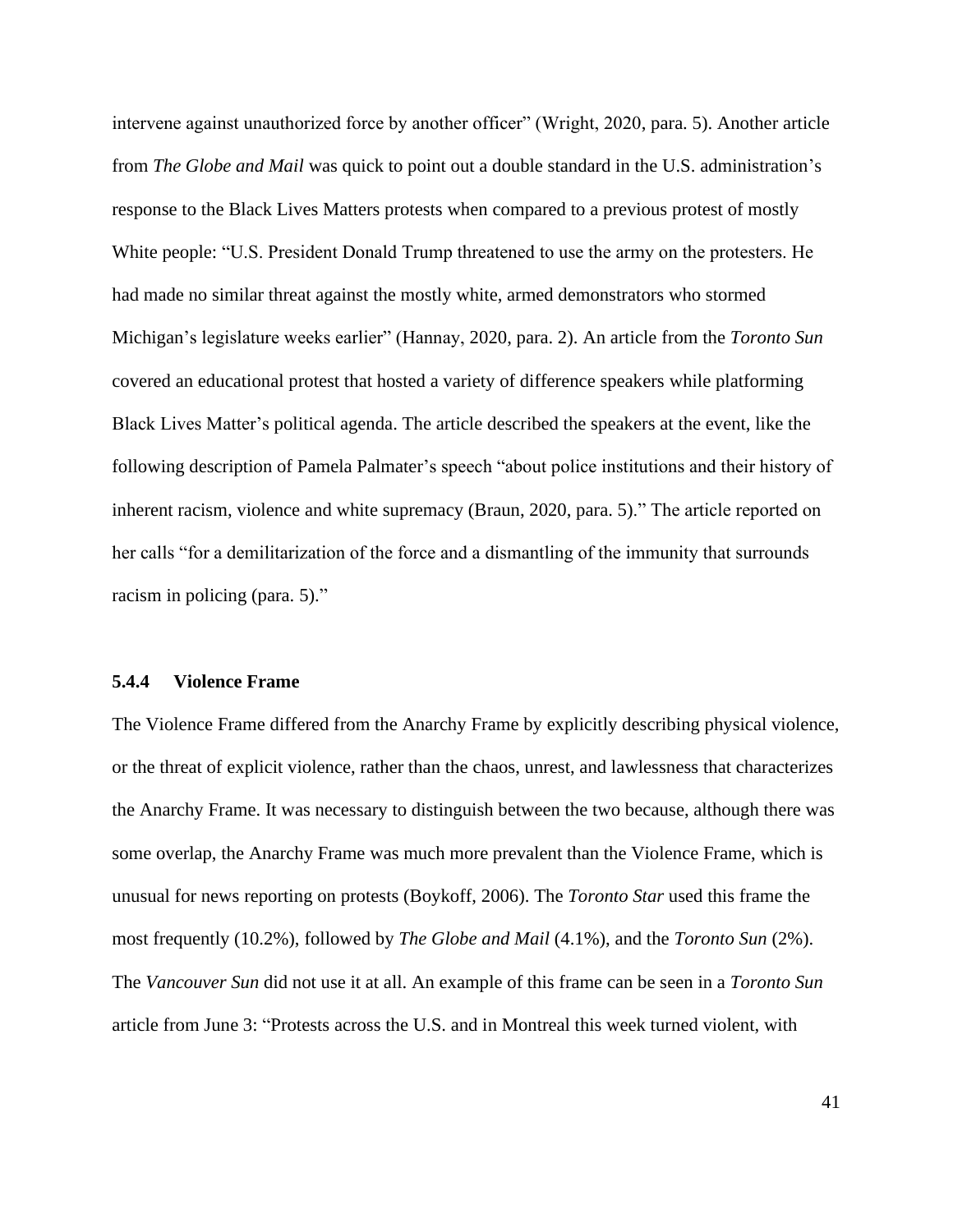police precincts and cruisers set ablaze, officers shot, protesters shot with rubber bullets and sprayed with tear gas" (Yuen, 2020, para. 3).

| <b>Source</b>      | # Articles               | % of Total Articles |
|--------------------|--------------------------|---------------------|
| The Globe and Mail |                          | 4.1                 |
| The Toronto Star   |                          | 10.2                |
| The Toronto Sun    |                          |                     |
| The Vancouver Sun  | $\overline{\phantom{a}}$ | -                   |
| Total              |                          | 16.3                |

**Table 9: Violence Frame**

Many articles that used the Violence Frame described a sense of fear or apprehension in anticipation of future protests. For example, a *Toronto Star* article from May 29 reported that "some stores in Minneapolis and the suburbs closed early, fearing more strife. The city shut down its light-rail system and all bus service out of safety concerns" (Sullivan & Forliti, 2020, para. 2). The media also appeared to expect violence in some cases. In an article titled "Washington curfew doesn't stop protesters who continue to gather near the White House," the *Toronto Star* reported:

As the 7 p.m. curfew arrived, the crowd knelt down as one, facing the tall black fence at the edge of the park, the lines of police behind it, and the White House in the distance. And then ... Nothing particularly significant happened. Or rather, the significant thing that happened was that the protest continued peacefully (Keenan, 2020d, para. 3).

The framing of this quote suggests the reporter was primed and ready to see violence carried out by protesters. Their shock at the unexpected peacefulness of the protest is palpable.

The prevalence of the Violence Frame changed over time. After June 3, hardly any articles had an overall negative tone and hardly any of the articles employed framing devices that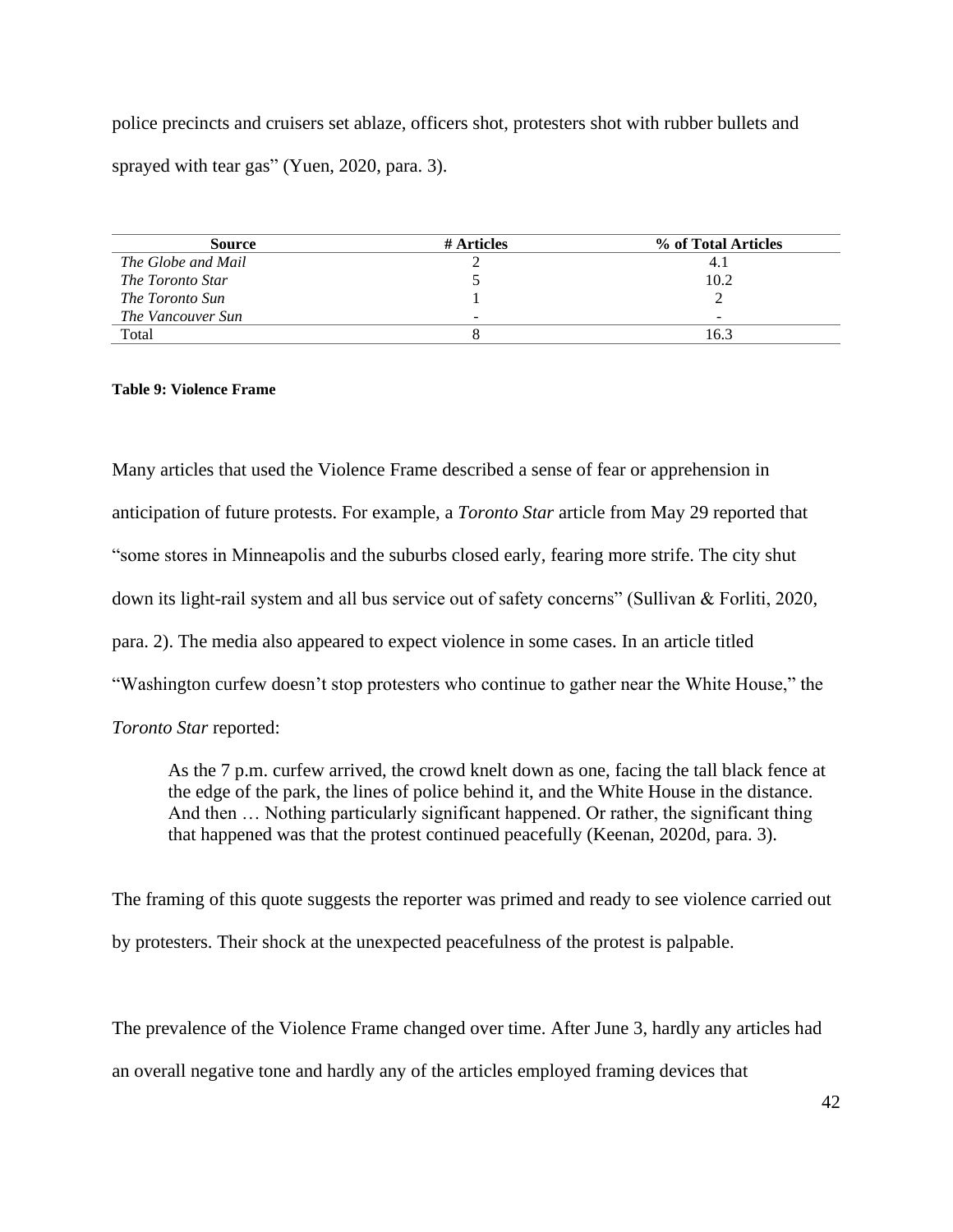emphasized violence. The news articles themselves reflected this change, as seen in the following article from the *Toronto Star*: "[B]y June 3, people were sitting in the street waving flashlights and singing "Lean On Me." The open rage of the first few days has given way here, at least somewhat and at least for now, to a focused determination" (Keenan, 2020f, para. 10). Similarly, a *Globe and Mail* article from June 6 remarked: "Protests around the country had initially been marred by the setting of fires and smashing of windows, but Friday marked the third day of more subdued demonstrations" (Corey & Williams, 2020, para. 5). Once again, the shift characterized in both quotes involved the reporters contrasting peaceful protester behaviour against violent protester behaviour.

The Violence Frame sometimes overlapped with the Anti-Racism Frame. A few articles provided some insight into the cause of the violence, with one article from the *Toronto Star* reporting that "many protesters decried what they called the co-opting of their peaceful movement by those with violent ends" and that a protest was called off "due to fears the event would be highjacked by white people committing violence in the name of Black Lives Matter" (Keenan, 2020b, para. 8). Similarly, a wire service article from the *Toronto Star* reported that a "violent night" in Providence, Rhode Island "was not a protest over the death of George Floyd but an organized effort to cause destruction" (Toronto Star staff, 2020c).

## **5.4.5 Confrontation Frame**

The Confrontation Frame emphasized confrontations between protesters and the authorities (Kilgo and Harlow, 2019) and often portrayed protesters as the agitators of violence and altercations with police. This type of framing created "public hostility" toward protesters,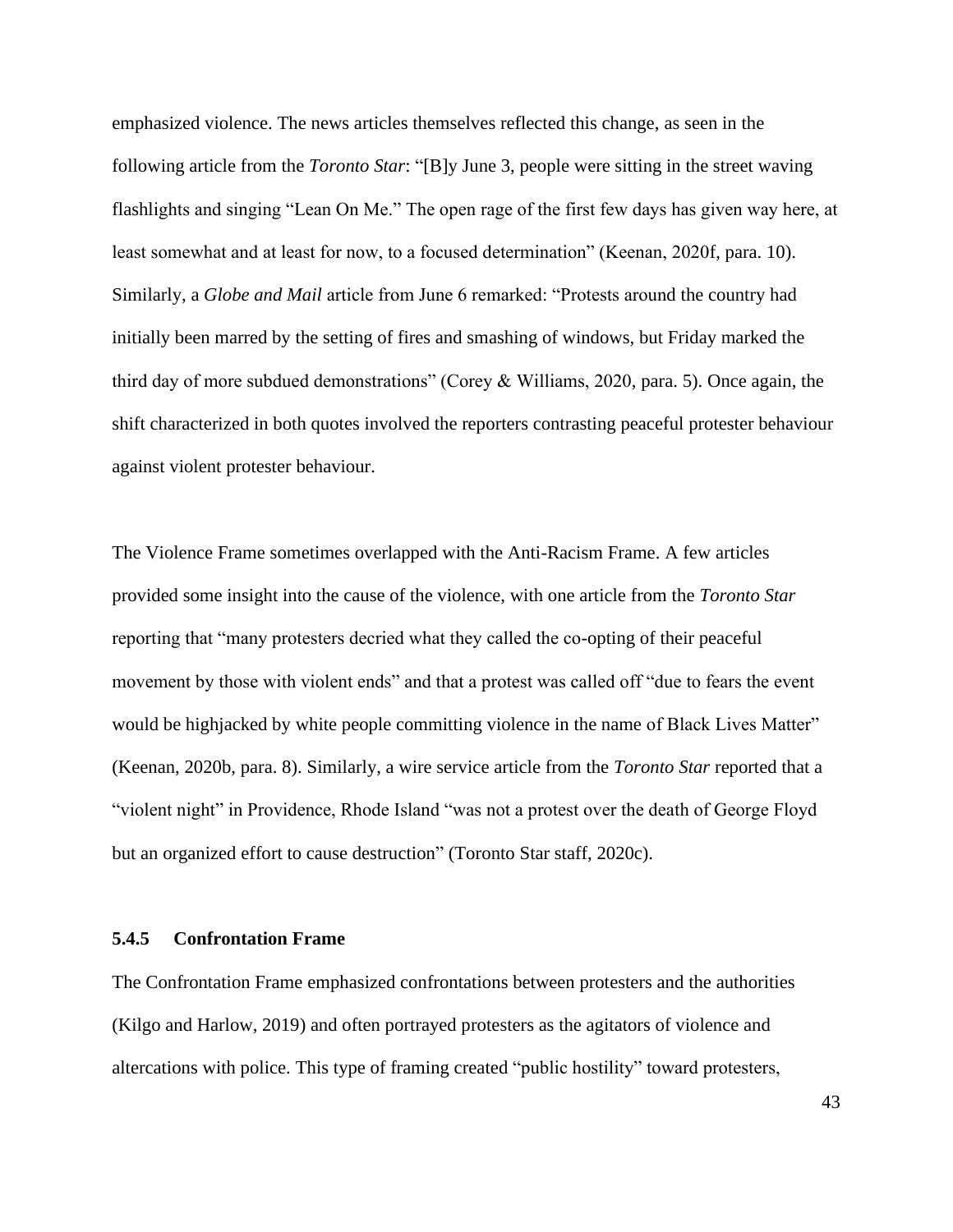portraying them as "deviants, rather than as active participants seeking social change" (Eastman, 2020, para. 6). This type of frame often dovetailed with the Anarchy Frame that painted the police and authorities as "saviours" bringing calm and order to the chaotic protests. The Confrontation Frame pitted protesters against police and created "a false image that protesters are lining up to battle with police or authority figures," and by extension, also blamed the protesters for any violence that took place (Pierre-Louis, 2020, para. 12). *The Globe and Mail* used this frame the most frequently (7.3%) followed by the *Toronto Sun* (5.5%), and the *Toronto Star* (3.6%). The *Vancouver Sun* did not use it at all.

| <b>Source</b>      | # Articles | % Total Articles |
|--------------------|------------|------------------|
| The Globe and Mail |            | 7.3              |
| The Toronto Star   |            | 3.6              |
| The Toronto Sun    |            | 5.5              |
| The Vancouver Sun  | -          | $\sim$           |
| Total              |            | 16.4             |

#### **Table 10: Confrontation Frame**

The word "clash" was the most used word to describe confrontations between police and protesters. For example, an article from *The Globe and Mail* reported that protesters "clashed with police in St. Louis, Missouri, where four officers were taken to hospital with non-lifethreatening injuries" (Morrow & McMahon, 2020b, para. 3). Another *The Globe and Mail* article titled "Huge crowds turn anti-racism demonstrations into global protest movement," described the confrontations as such: "Sunday's clashes saw bottles, rocks and the occasional firework tossed toward a line of helmeted officers" (MacKinnon, 2020, para. 7).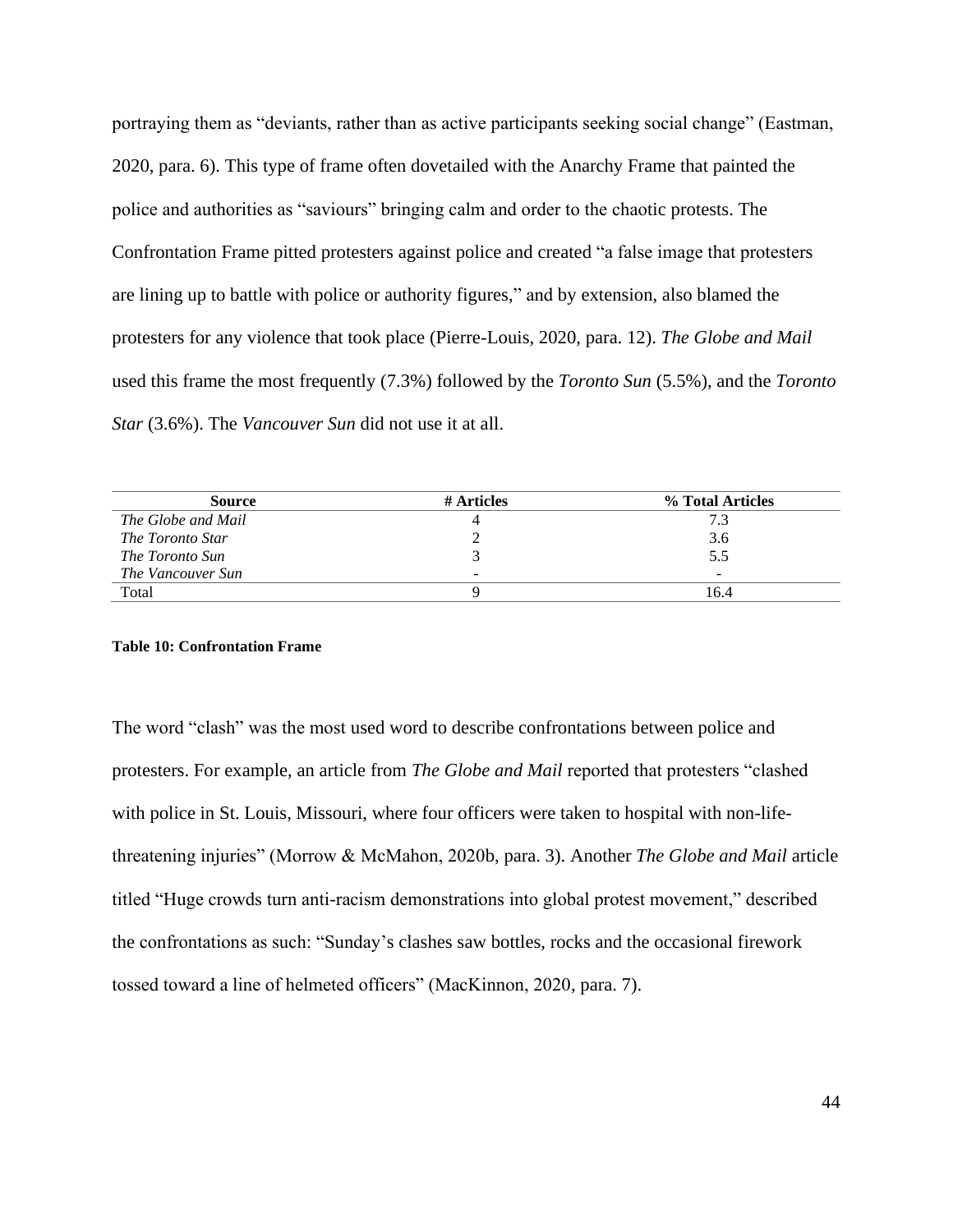Similarly, an early article from the *Toronto Star* described a "push-and-pull" that took place between protesters and police, "in which protesters pulled down barricades and police restored them —seemingly poised on the verge of an open clash that never quite came" (Keenan, 2020b, para. 6). Similar to the Violence Frame, in which some articles appeared to expect violence from the protesters, the *Toronto Star* also appeared to expect altercations between the police and protesters. This "push-and-pull" narrative was echoed in a *Vancouver Sun* article, which reported the following on June 1: "Tensions flared after the formal rally had concluded and some demonstrators made their way back to the starting point, in the shadow of Montreal police headquarters downtown. Windows were smashed, fires were set and the situation slid into a game of cat-and-mouse between pockets of protesters and police trying to disperse them" (Ip & Carrigg, 2020, para. 10).

#### **5.4.6 Canada vs. U.S. Frame**

As discussed in the literature review, the media plays a key role in maintaining Canada's dominant myth as a tolerant, colour-blind, multicultural country (Tolley 2016; Szuchewycz, 2000; Cole, 2020). Part of this mythology requires Canadians to compare themselves to Americans. In other words, to be proudly Canadian is to *not* be American. News articles upheld this narrative by contrasting the "peaceful" nature of the Canadian demonstrations with the more "violent" American protests. A *Vancouver Sun* article quoted a protest organizer who stressed that no riots would take place in Vancouver: "It's not the same as the United States, we don't have cops going around causing damage here just to uphold a riot" (Ip & Carrigg, 2020, para. 16). This narrative was used much less than I anticipated, comprising only 5.5% of the total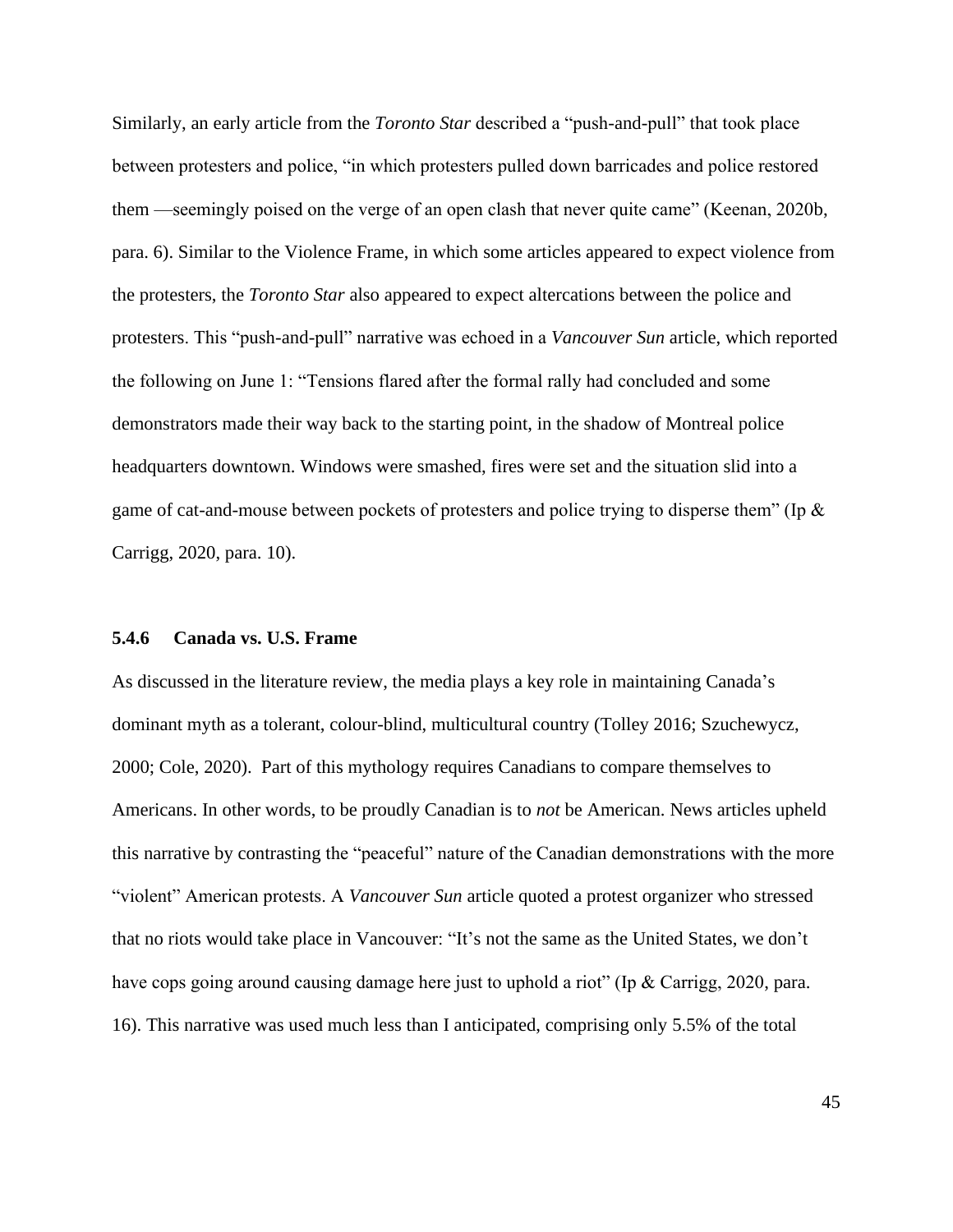articles. *The Globe and Mail*, the *Toronto Star*, and the *Toronto Sun* used it the same amount (1.8%). The *Vancouver Sun* did not use it at all.

| Source             | # Articles | % Total Articles |
|--------------------|------------|------------------|
| The Globe and Mail |            | 1.8              |
| The Toronto Star   |            | 1.8              |
| The Toronto Sun    |            | 1.8              |
| The Vancouver Sun  | -          |                  |
| Total              |            | 5.5              |

**Table 11: Canada vs. U.S. Frame**

Similarly, an article from the *Toronto Sun* titled "Thousands of protesters demand 'Justice for Regis' in downtown Toronto" reported that the U.S. protests had been "violent, with buildings set ablaze and looting" (Stevenson, 2020a, para. 15). Some articles addressed this tendency for Canadians to pat themselves on the back for not being as "bad" as Americans. An article from the *Toronto Star* swiftly condemned the practice:

Canadians tempted to feel smug should look at maps released this week by the city of Toronto. They show radically disproportionate numbers of COVID-19 cases in lowincome areas of the city, neighbourhoods disproportionately populated by people of colour (Keenan, 2020a, para. 14).

The only source that reinforced the myth of a colour-blind Canada was Ford. A *Toronto Star*

newswire reported that Ford said Canada did not have the "systemic, deep roots" of racism that

the United States did:

Ford… said the difference between the two countries is that in Canada, people for the most part get along, working and shopping together. He says comparing Canada and the U.S. is like "night and day," and he hopes America can straighten out its problems (Toronto Star staff, 2020b).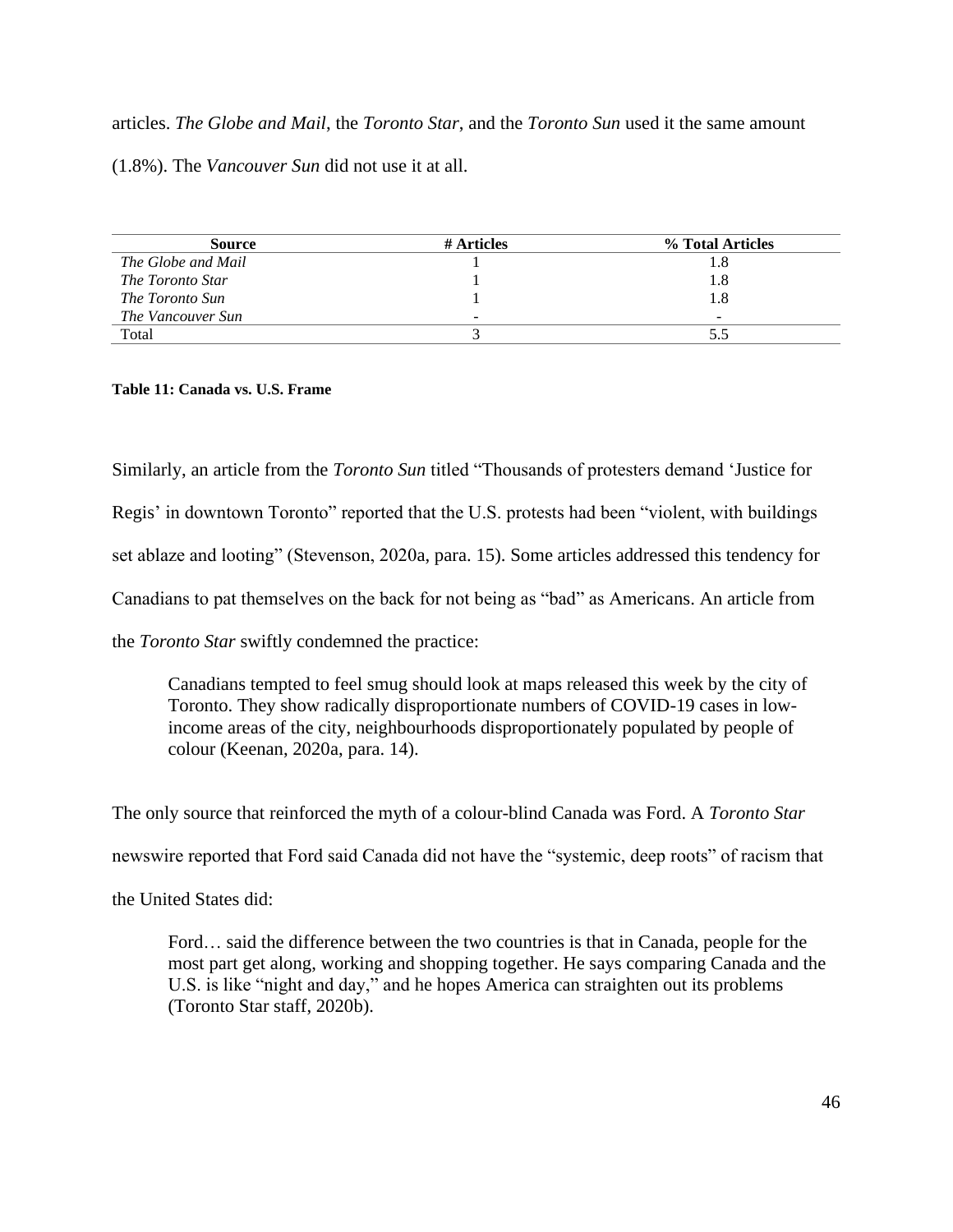The same newswire later quoted Prime Minister Justin Trudeau saying the opposite: "There is systemic discrimination in Canada, which means our systems treat Canadians of colour, Canadians who are racialized, differently than they do others." An article from the *Toronto Star* reported on some protesters' response to Ford's remarks: "Protesters at Nathan Phillips Square emphasized racism is not exclusive to the United States, days after Ontario Premier Doug Ford said Canada does not have the same "systemic deep roots" of racism as its neighbour" (Armstrong & Warren, 2020, para. 3).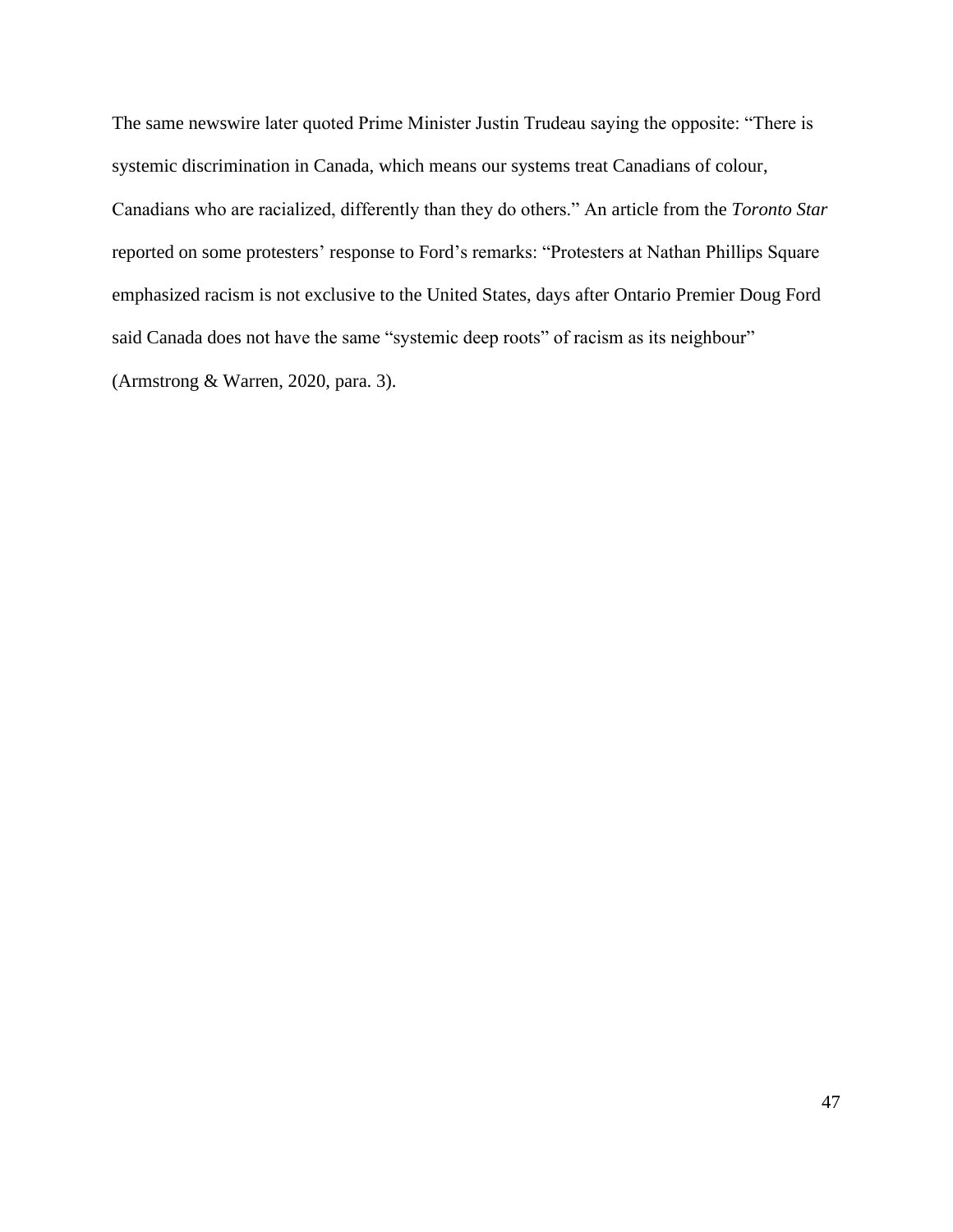# **Chapter 6: Discussion**

Kilgo aptly describes the work journalists must do to counteract the damage done by biased reporting as "unraveling the protest paradigm" (2021b, para. 13). As part of this undoing, she argues that journalists must interrogate the "traditional ideas of who we grant legitimacy to" (2021b, para. 13). Part of this process involves platforming activists, advocates, community leaders, and social movement organizers' perspectives and narratives in news coverage. My findings illustrate how four Canadian journalism organizations did precisely this in their news coverage of the 2020 George Floyd protests.

My research offers two main contributions: first, it implies the existence of a shift in the protest paradigm since most of the articles were framed positively. Secondly, it introduces the emergence of what I have dubbed the Anti-Racism frame, which appears to be an intervention into the traditional protest paradigm. In this section of my thesis, I will discuss these key findings and contextualize them in the broader journalism studies landscape.

## **6.1 Key Findings**

My findings replicated results similar to Elmasry and el-Nawawy's (2017) research. Namely, my findings indicate that most of the articles from my sample portrayed the protests positively, by legitimizing protest political agendas and emphasizing themes of peacefulness, unity, and solidarity. Since my results are contrary to most journalism scholarship on Black Lives Matter protests (Hailu & Sarubbim, 2019; Adamson, 2016; Kilgo & Mourão, 2021; Banks, 2018), this finding reveals the dynamic nature of the protest paradigm and how it is subject to change under the current cultural and sociopolitical conditions. My findings also suggest that, as Black Lives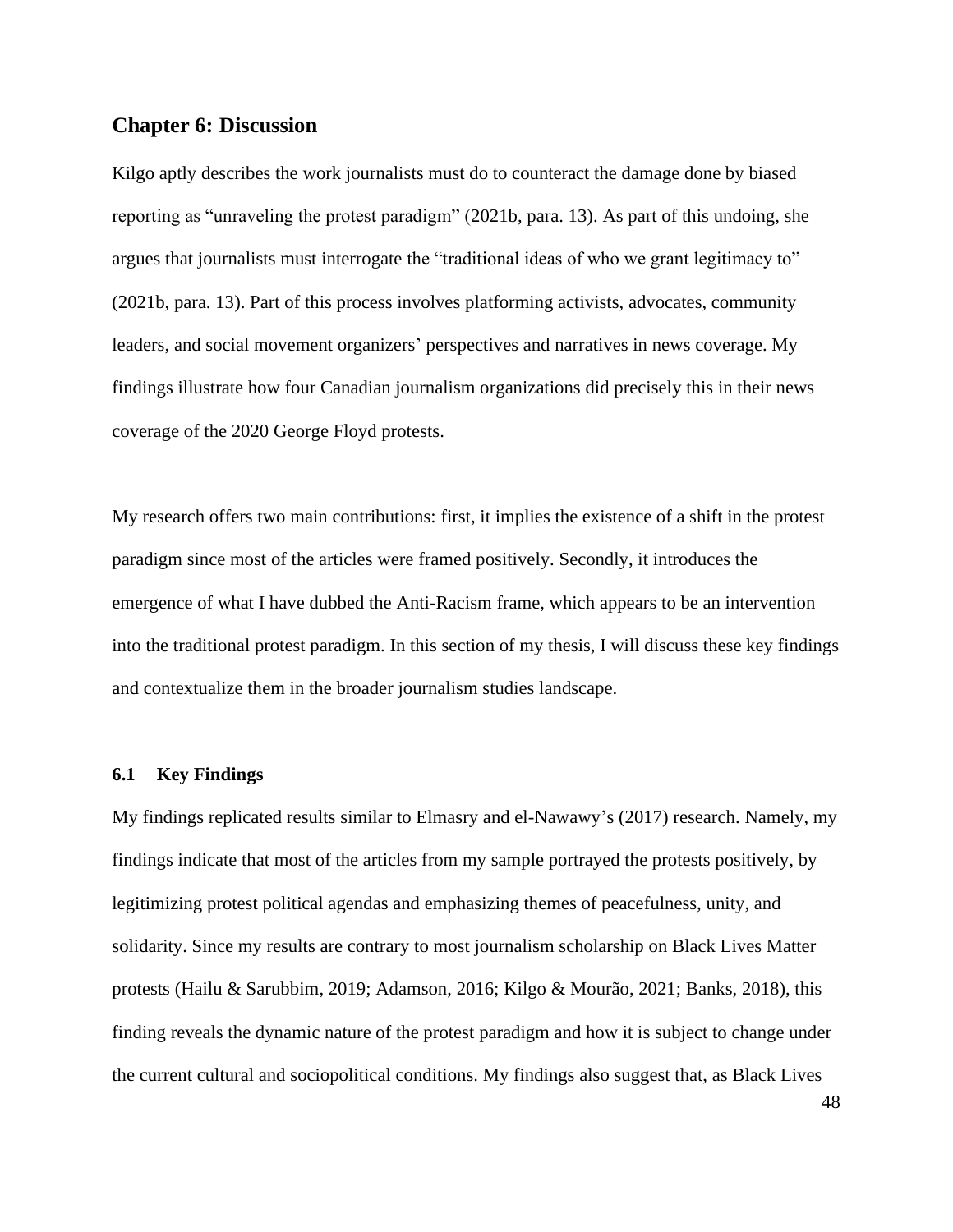Matter protests have become more common, the public has become more receptive to their messages and grievances. Adeshina Emmanuel, the editor-in-chief of Injustice Watch, argues a similar point in Nieman Reports. He writes that the Black Lives Matter movement is fundamentally changing the dynamics of protest coverage:

The BLM movement…challenges journalists to write about police violence in ways that center the perspectives of the individuals and communities most impacted, look more holistically at public safety beyond cops, uphold the dignity of the person slain, whether they are accused of wrongdoing or not — and address the harm perpetuated by coverage that fails to do these things (2020, para. 12).

As the communicator of the protest paradigm, the mainstream media is malleable to public opinion if said opinion is widespread enough, and if enough people in positions of power also agree with that opinion (or are not publicly opposed to it). This finding supports Boler's (2008) assertion that the dominant media finds it safe to take more dissenting positions when the public perception of facts changes.

One of the most interesting findings was the emergence of the Anti-Racism Frame, which essentially worked opposite to the traditional protest paradigm. Rather than delegitimizing the protests, it placed the protests and George Floyd's death in the wider context of police brutality and systemic racism. Since news media that employed legitimizing frames, like the Anti-Racism Frame, increased reader support for, and identification with, protesters (Kilgo and Mourão, 2021), Canadian journalists participated in the legitimization of the Black Lives Matter movement. I characterize the Anti-Racism Frame as a thematic news frame because of its attention to the broader sociopolitical reasons underpinning the protests. Although it was one of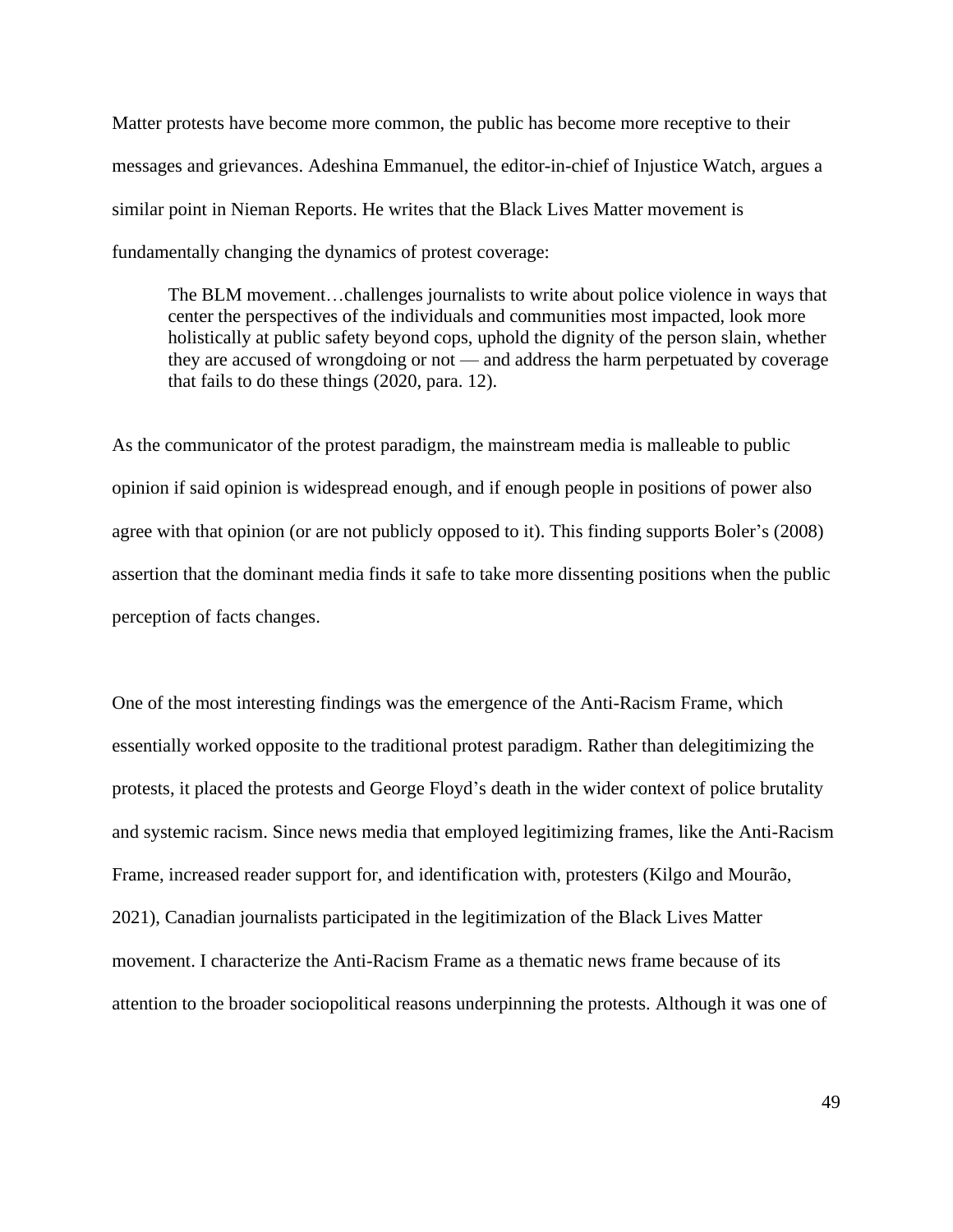the most recurrent news frames, the Anti-Racism Frame was still only present in 18.1% of articles, demonstrating the pervasiveness of episodic news frames over thematic news frames.

A key reason behind the overall positive framing of the protests is the amount and type of sources quoted by journalists. Government officials and protesters were quoted the same amount, somewhat challenging the body of journalism scholarship that argues journalists are trained to seek out quotes from official sources (Arpan et al., 2006; Sigal, 1973 in McLeod & Hertog, 1992; Andrews & Cared, 2010). Journalists often reinforce power dynamics and the status quo by quoting "official sources" and giving them control over protest narratives. Journalistic bias from over-reliance on law enforcement sources is even more exacerbated when the media covers the Black Lives Matter movement because their claims often directly conflict with police perspectives. Although the articles did rely heavily on government sources, they paid equal credence to protesters. Police, who are usually quoted frequently in cases related to police brutality (Wallace, 2019; Kilgo, 2021a), were quoted much less than government officials or protesters. Critically, many of the police quoted in the articles strayed from the official line by expressing solidarity with Black Lives Matter, like Mark Saunders, the Toronto Police chief during the protests. Articles were more likely to be framed positively and adhere to the Anti-Racism Frame when protesters were quoted, although it's important to note that a significant amount of government officials also expressed solidarity with the protesters (while condemning any violence or lawlessness, of course). By subverting sourcing norms and quoting protesters more frequently than usual, Canadian journalists championed protester grievances in a way the mainstream news rarely does.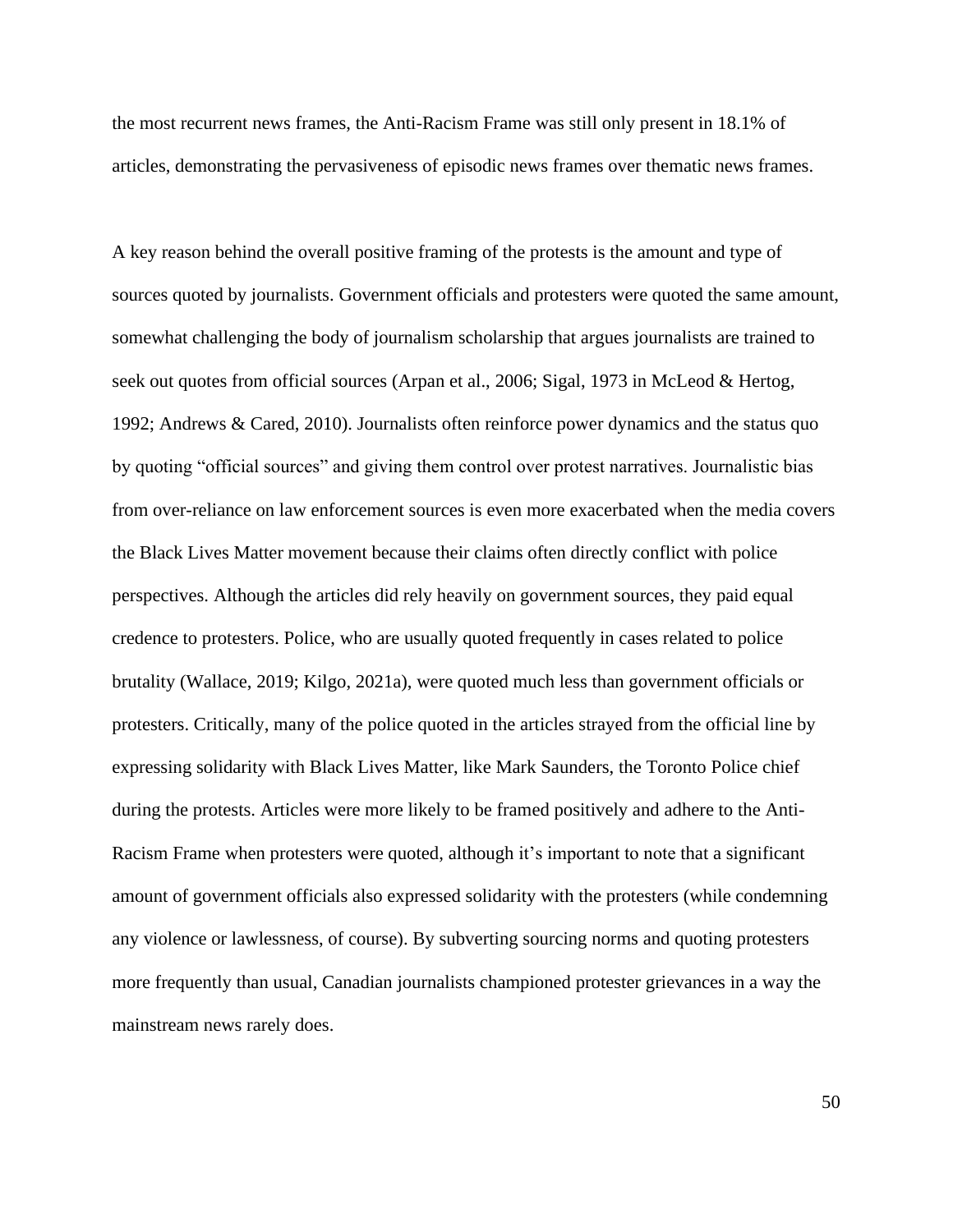The framing of most protests as peaceful was not solely the work of the media, but also of the protests and organizers themselves. The vast majority of Black Lives Matter protesters opted to protest peacefully (Kishi & Jones, 2020), which undeniably contributed to how the news media covered the protests. I argue that the prevalence of the Peace Frame indicates a level of sophistication among Black Lives Matter organizers and protesters, who leveraged a number of non-violent disruptive tactics, including "die-ins" (Yoganathan, 2020), to amplify their platform. While violence is often used as a discursive tactic by protesters to gain media attention, it is usually weaponized by the media to discredit their social movements (Kilgo & Mourão, 2021; McLeod, 2007; Smith et al., 2001). Peaceful tactics, while less likely to be weaponized against protesters, can be detrimental to social movements because the news will be less likely to amplify their grievances (McLeod, 2007). Since news coverage is vital to the success and longevity of a social protest movement, protesters often resort to violence and risk being delegitimized by the media. As such, social protest movements are often at the mercy of respectability politics (Anderson, 2017), and must challenge the status quo while operating within the unspoken rules of decorum. Black Lives Matter's success has partly hinged on the movement's refusal to adhere to contemporary notions of politeness, while simultaneously challenging and working within the bounds of respectability politics. The result of their organizing in 2020 was massive demonstrations coupled with the deployment of novel strategies that were strategically — and successfully — used to draw attention to their calls for action.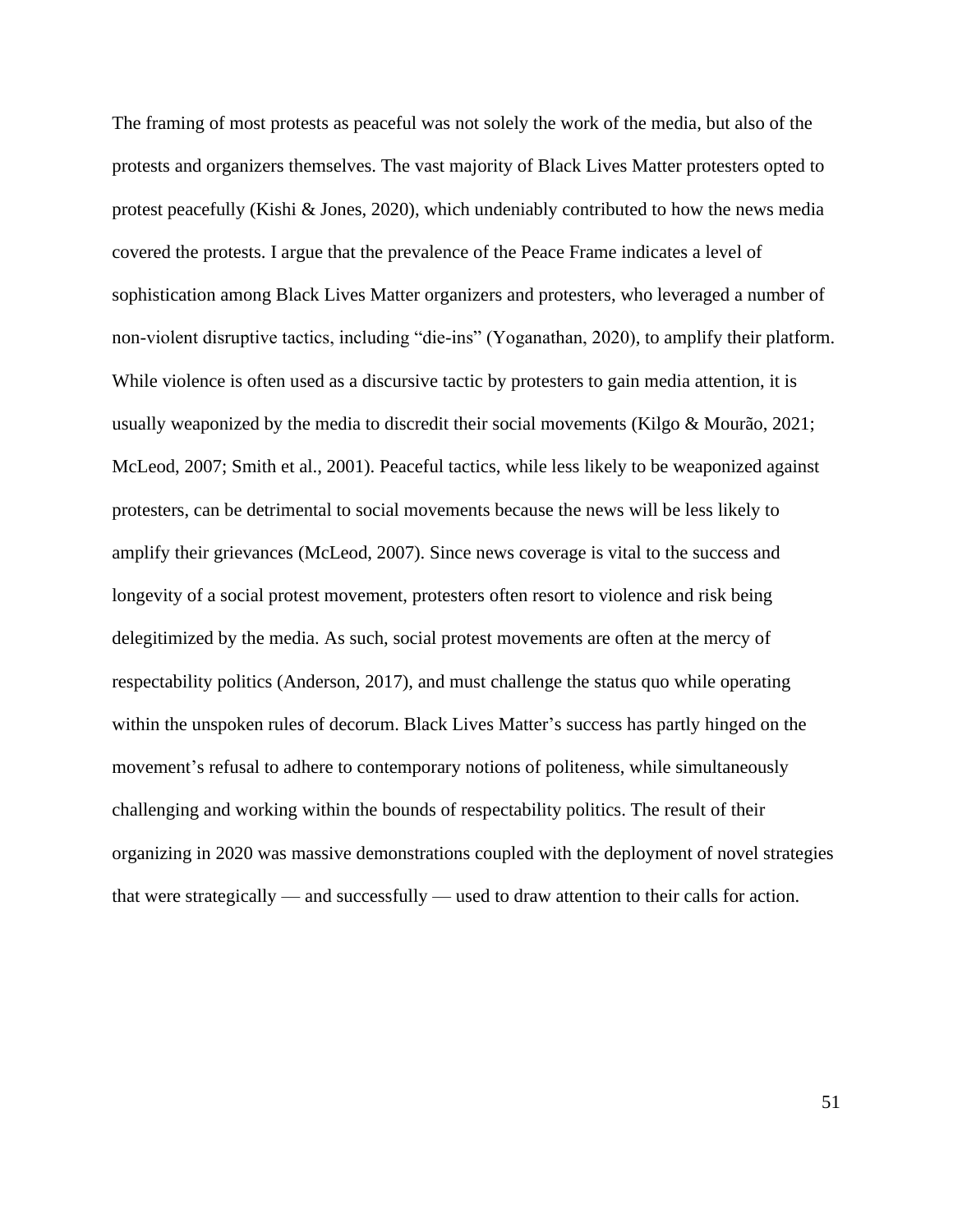# **Chapter 7: Conclusion**

This thesis examined the news coverage of the 2020 Black Lives Matter protests by four English-language Canadian national news outlets. Specifically, I analyzed how the articles published by these outlets framed the protests by drawing on numerous past media framing studies (Elmasry and el-Nawawy, 2017; Adamson, 2016; Boykoff, 2006; Kilgo & Harlow, 2019; Dardis, 2006). Using content analysis, I identified which framing devices were used by journalists, the overall tone of each article, and the frames used to construct each article. Theoretically, this study drew on media framing theory (Entman, 1993; Iyengar, 1991; Stone & Socia, 2017), social movement theory (Gitlin, 1980; Cottle, 2008; Gamson & Wolfsfeld, 1993), and critical race theory (Delgado & Stefancic, 2017; Mills and Godley, 2017; Tolley, 2016; Szuchewycz, 2002). My study was especially guided by Dardis' (2006) work on media framing devices, Boykoff's (2006) research on the Global Justice Movement, and Elmasry and el-Nawawy's (2017) work on the framing of the Black Lives Matter protests following the killing of Michael Brown.

## **7.1 Theoretical Implications and Future Research**

Previous research on news coverage of Black Lives Matter protests focused heavily on U.S. news media, with significantly less research focus dedicated to Canadian news coverage (Elmasry & el-Nawawy, 2017; Kilgo, Mourão, & Sylvie, 2018; Kilgo & Harlow, 2019; Adamson, 2016). This thesis works toward closing this research gap by examining how the Canadian news media adhered to the protest paradigm, and whether Canadian journalists legitimized or marginalized the 2020 Black Lives Matter protests. My findings provide an interesting stopping point for other academics and researchers in the field of journalism studies.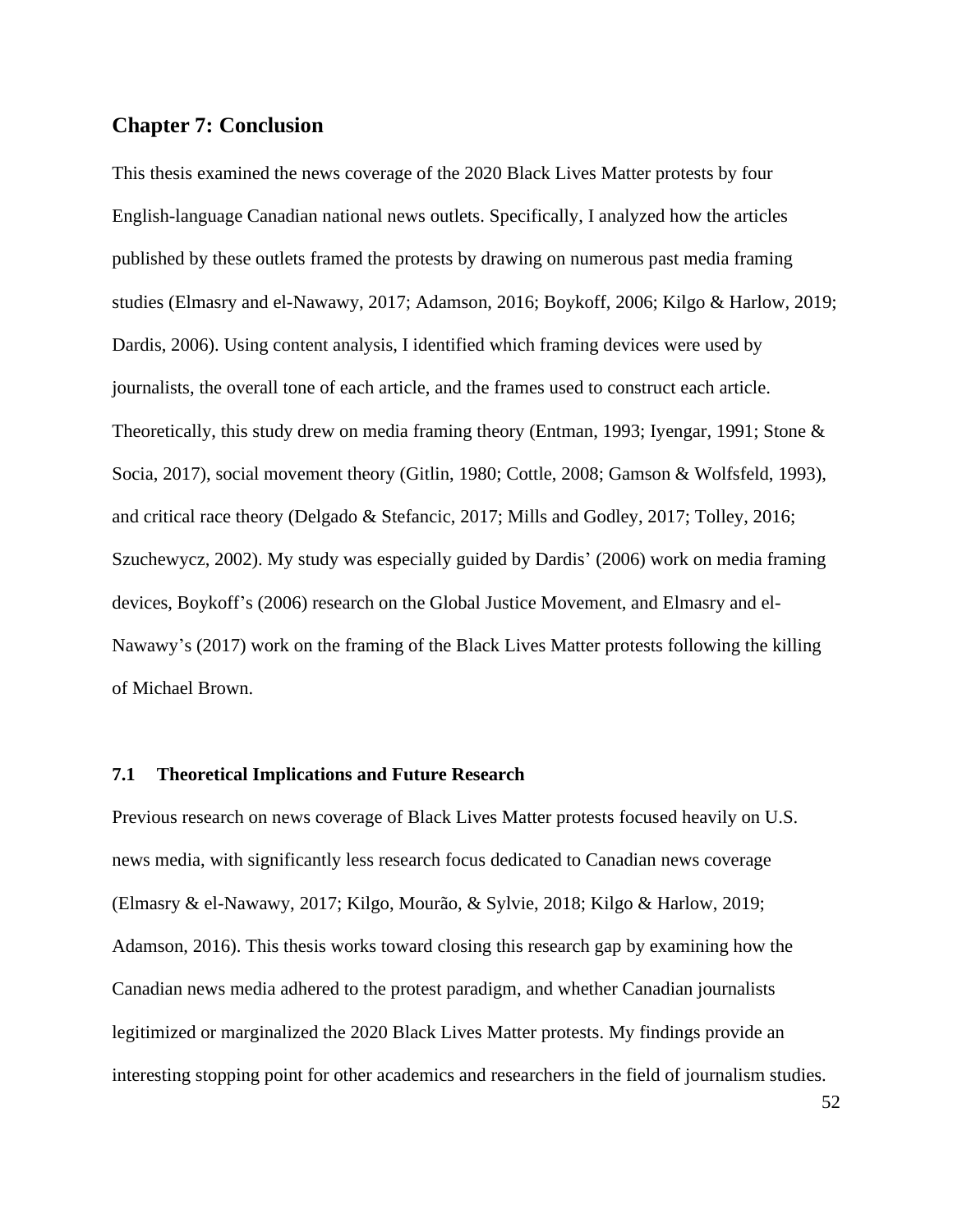Researchers should continue to examine how the Canadian media frames social movements and protests, as my thesis is only the start of closing this research gap. As Elmasry  $\&$  el-Nawawy (2017) mention in the conclusion of their study, future research should attempt to replicate the results from this thesis to determine if the protest paradigm truly is changing, or if my findings are an exception to the norm.

Future research should also look beyond mainstream news media and examine how alternative and ethnic media provide opportunities for social protest groups to counter marginalizing media narratives. While mainstream media coverage has historically delegitimized protesters and protest groups, the media can also be a site for empowerment and promotion of anti-hegemonic narratives. Future research should examine the impact alternative and ethnic media has on the changing narratives of social protest movements, particularly when protesters are able to be their own storytellers. In addition, scholarly attention should be paid to sourcing in protest reporting. Whose voices are platformed in protest news coverage, and how frequently, deserves further research.

#### **7.2 Implications for Journalists and Newsrooms**

Besides theoretical implications, my findings have practical implications for the field of journalism itself. Journalism's lofty goal of speaking truth to power means the standards of the field are high, and there is always progress to be made by journalists and scholars alike. Firstly, the diversity of newsrooms, while gradually improving, is still a pressing issue, despite Canada's supposed commitment to multiculturalism. As Wallace argues, "[b]uilding equitable accountable media organizations means facing power dynamics of race, class, gender, and exploitation"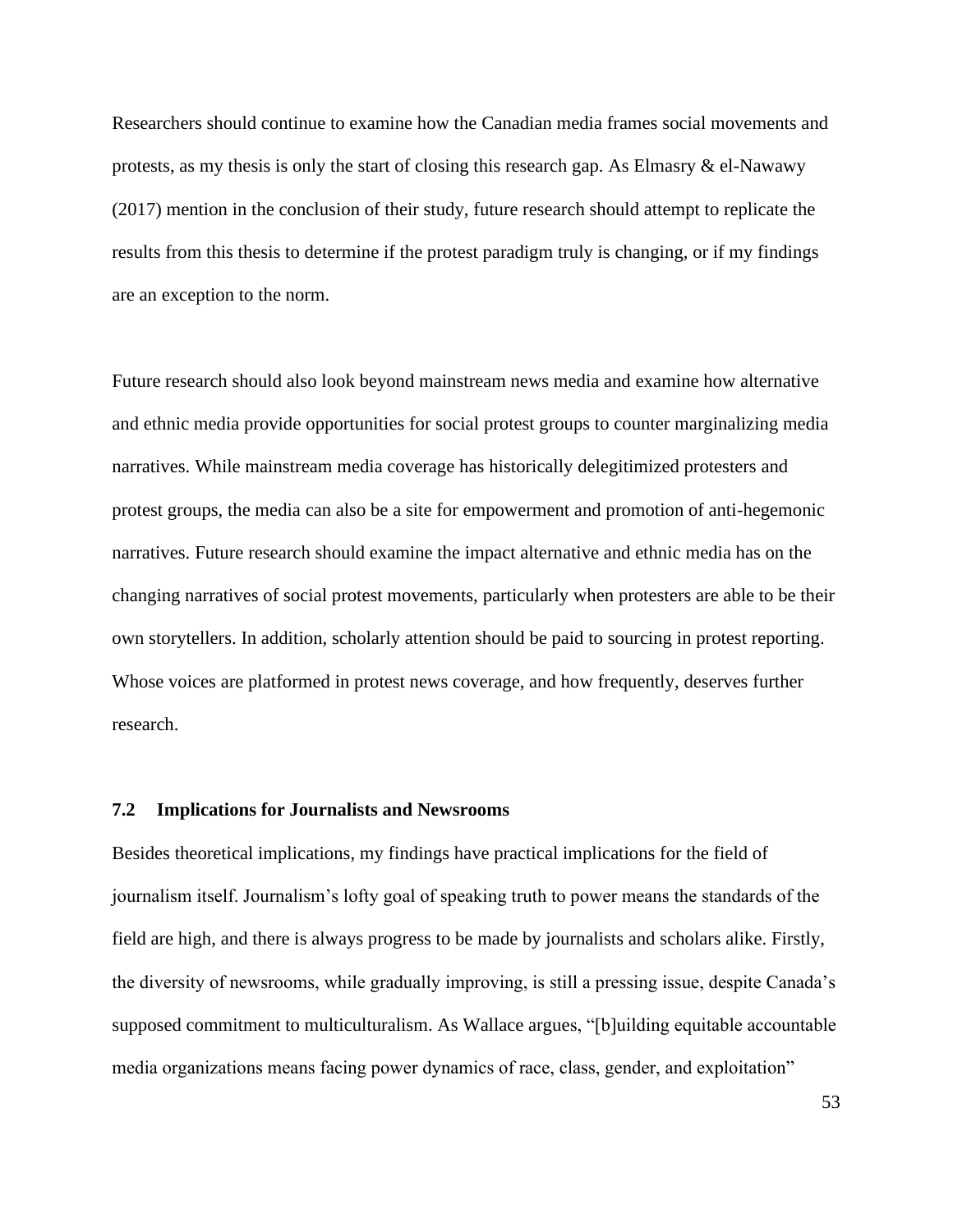(2019, p. 206), and diversifying the workforce is merely the beginning. Despite the existence of policy directives, such as the Policy Framework for Canadian Television and the Equitable Portrayal Code — both of which were implemented to ensure "quantity and quality of minority representation" (Yu, 2016, p. 345) — representation gaps in newsrooms and news content persist. The Canadian Association of Journalists' first annual diversity survey on the Canadian media found that about eighty per cent of newsrooms have no Black or Indigenous journalists on staff. Almost half of all Canadian newsrooms exclusively employ White journalists. This absence of racial and cultural diversity in the newsrooms, coupled with the media's failure to retain and listen to racialized people, is partly responsible for the negative representation and portrayal of Black people in the media (Lowery, 2020; Henry & Tator, 2000, in Baffoe, 2012; Ojo, 2006). Mattar argues that Canadian newsrooms "do not reflect the world outside of them which does not bode well for accurately representing the breadth of stories playing out every day" (Mattar, 2020). Newsrooms must prioritize hiring diverse journalists and editors to uphold its role as a watchdog of public institutions, especially in a country as ethnically and culturally diverse as Canada.

Secondly, this thesis is a case study in journalism tactics and methodology. It is an opportunity for journalists to understand the pitfalls of the protest paradigm and how they can avoid delegitimizing framing narratives when reporting on protests. Journalists must be cautious of characterizing protests based on discrete, individual events. As shown in this study, even when the overall framing of a news article was positive, news articles highlighted lawless and deviant behaviour, even though the violence was often carried out by outside agitators who were not actually part of the protest movement, or a very small minority of the protests (Keenan, 2020b).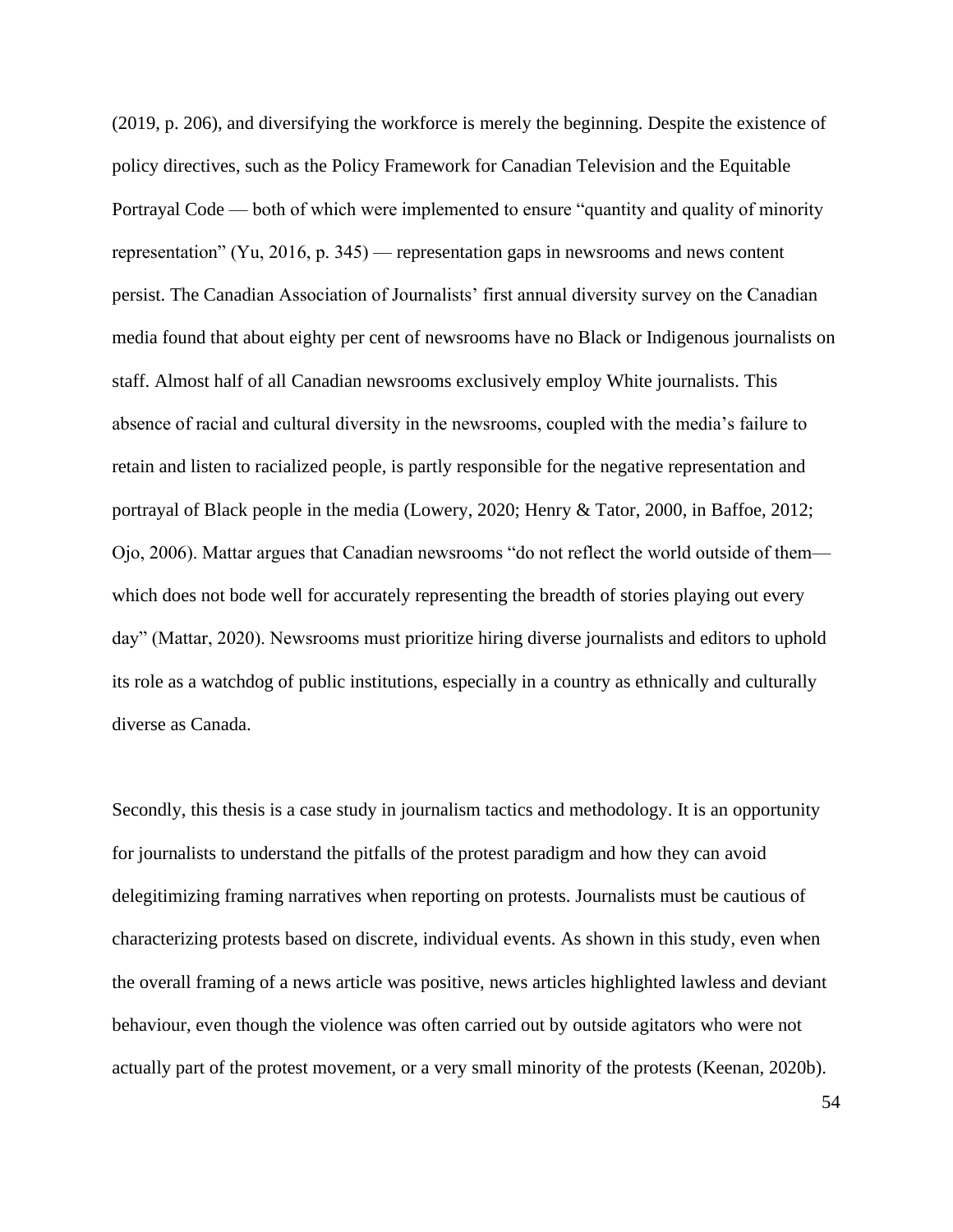Because of this, journalists need to be vigilant investigators and verify whether social movement protesters are the instigators of violence and criminal activity. It is careless, irresponsible, and harmful for journalists to assume protesters are involved in adjacent violence without factchecking. In addition, journalists should pay more attention to non-violent protests and demonstrations, so that protest groups do not have to engage in disruptive newsworthy actions to draw attention to their causes. The Anti-Racism Frame is one such example of a shift in protest coverage that pivots away from sensationalizing news coverage that highlights strife and chaos, toward deeper, richer reporting that contextualizes the Black Lives Matter movement in a way that adheres much closer to journalism's public service goal.

Ultimately, I hope the results from this thesis can inform scholarly journalism literature, inspire further in-depth research on protest news coverage in Canadian media, and impact the way journalists report on social movement protests in the future. If the media is to serve as a forum for public debates and political activism, social movements must be able to platform their grievances alongside the voices of other, more powerful political actors. The conversations that emerge because of social movements are often important and necessary, and journalists should not stifle those discussions, but allow them the time and space to flourish in the public sphere. All of this is integral to unravelling the protest paradigm, which is necessary for rooting out the White supremacy underpinning journalism and revitalizing the democratic aims of the industry more broadly.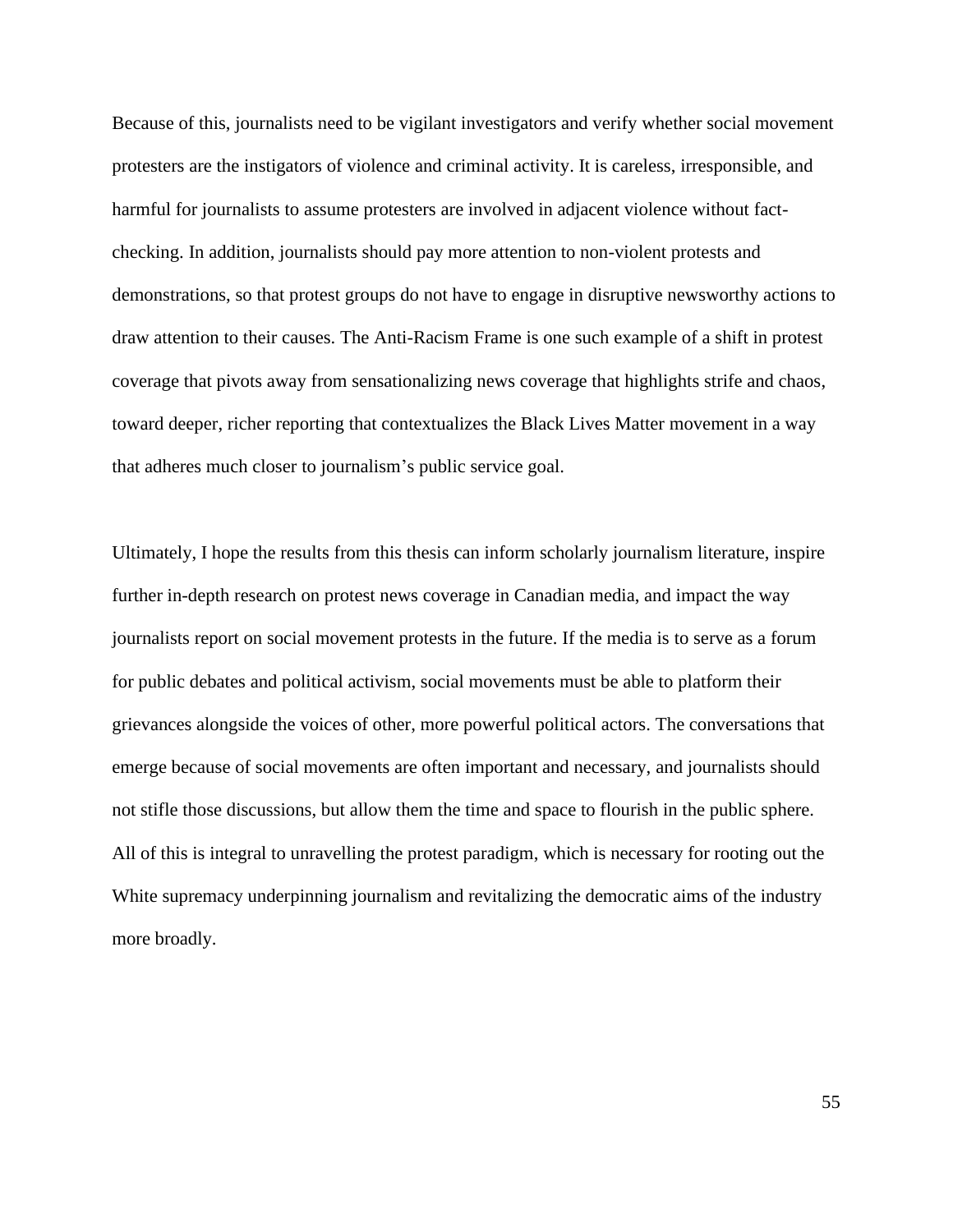# **Bibliography**

- Adamson, B. L. (2016). 'Thugs,' 'Crooks,' and 'Rebellious Negroes': Racist and Racialized Distortions in Media Coverage of Michael Brown and the Ferguson Demonstrations. *Harvard Journal on Racial & Ethnic Justice*, 32, 189–278.
- Anderson, C. (2017, August 9). Respectability Will Not Save Us. *Literary Hub*. https://lithub.com/respectability-will-not-save-us/
- Andrews, K. T., & Caren, N. (2010). Making the news: Movement organizations, media attention, and the public agenda. *American Sociological Review*, 75(6), 841–866. https://doi.org/10.1177/0003122410386689
- Armstrong, L. & Warren, M. (2020, June 6). Protesters take to the streets for peaceful anti-Black racism marches. *Toronto Star*. https://www.thestar.com/news/gta/2020/06/06/moreprotests-expected-today-in-toronto-after-peaceful-march-on-friday.html
- Arpan, L. M., Baker, K., Lee, Y., Jung, T., Lorusso, L., & Smith, J. (2006). News coverage of social protests and the effects of photographs and prior attitudes. *Mass Communication & Society, 9*(1), 1-20. https://doi.org/10.1207/s15327825mcs0901\_1
- Ashley, L. & Olson, B. (1998). Constructing reality: Print media's framing of the women's movement, 1966 to 1986*. Journalism & Mass Communication Quarterly, 75*(2), 263– 277. https://doi.org/10.1177/107769909807500203
- Baffoe, M. (2012). Projecting their own images: The role of the Black ethnic media in reconstructing the identities and images of ethnic minorities in Canadian society. *Journal of Alternative Perspectives in the Social Science, 5*(1), 28–52.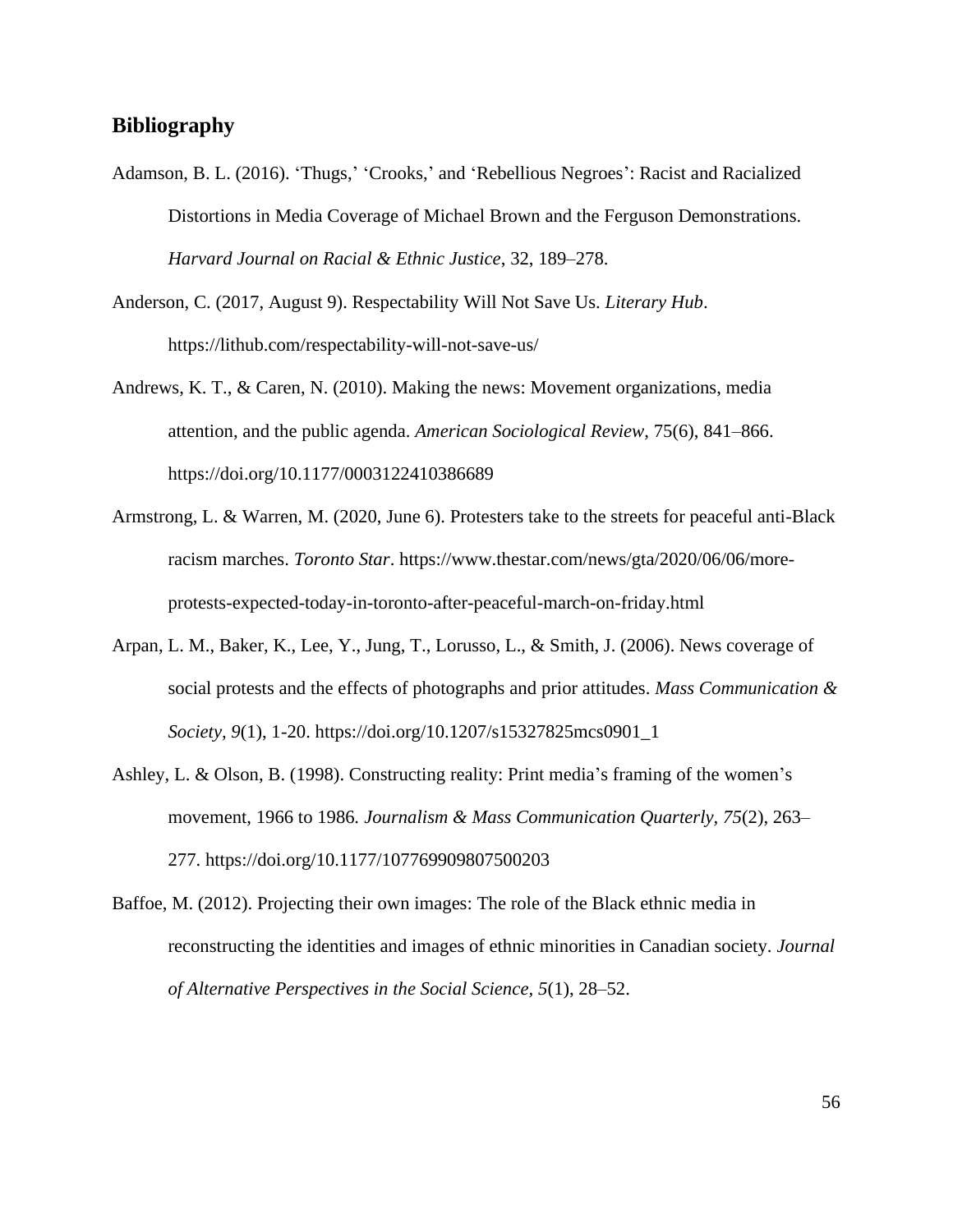- Baker, S., Tait, A., & Meiss, G. (2019). The Black Press Centering on Injustice (1938): An Afrocentric Analysis of Black Newspaper Coverage. *Ethnic Studies Review, 42*(1), 37– 58. https://doi.org/10.1525/esr.2019.421004
- Banks, C. (2018). Disciplining Black activism: post-racial rhetoric, public memory and decorum in news media framing of the Black Lives Matter movement. *Continuum, 32*(6), 709– 720. https://doi.org/10.1080/10304312.2018.1525920
- BBC News. (2020, July 16). George Floyd: What happened in the final moments of his life. *BBC News.* https://www.bbc.com/news/world-us-canada-52861726
- Boler, M. (2008). Introduction and the shape of publics: New media and global capitalism. In M. Boler (Ed.), *Digital media and democracy: Tactics in hard times* (pp. 1–52). The MIT Press.
- Boykoff, J. (2006) Framing Dissent: Mass-Media Coverage of the Global Justice Movement. *New Political Science, 28*(2), 201-228. https://doi.org/10.1080/07393140600679967
- Boyle, M. P., McCluskey, M. R., McLeod, D. M., & Stein, S. E. (2005). Newspapers and protest: An examination of protest coverage from 1960 to 1999. *Journalism & Mass Communication Quarterly, 82*(3), 638–653.
- Braun, L. (2020, June 28). Peaceful rally wants swords-to-ploughshares now. *Toronto Sun*. https://vancouversun.com/news/local-news/peaceful-rally-wants-swords-to-ploughsharesnow
- Broersma, M.J. (2010). The Unbearable Limitations of Journalism: On Press Critique and Journalism's Claim to Truth. *International Communication Gazette, 72*(1), 21–33. http://doi.org/10.1177/1748048509350336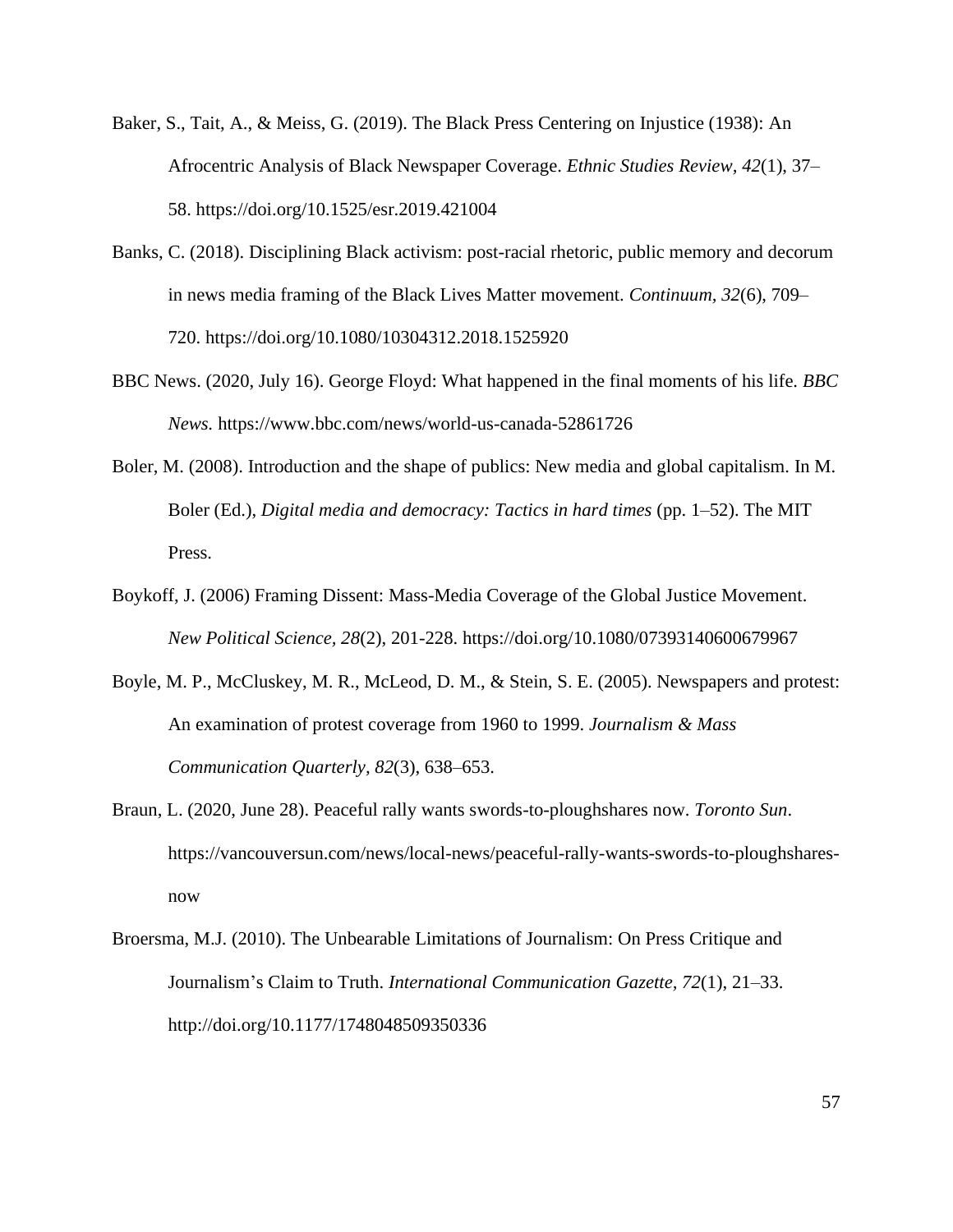- Callison, C. & Young, M.L. (2020). *Reckoning: Journalism's Limits and Possibilities*. Oxford University Press.
- Campbell, J., Levenson, E., & Chan, S. (2022, Feb. 21). Derek Chauvin pleads guilty in federal court to violating George Floyd's civil rights. *The Cable News Network*. https://www.cnn.com/2021/12/15/us/derek-chauvin-federal-plea-changewednesday/index.html
- Canadian Association of Journalists. (2021). *Canadian Newsroom Diversity Survey*. The Canadian Association of Journalists. https://caj.ca/images/downloads/diversity\_survey\_report.pdf
- Cole, D. (2020). *The Skin We're In: A Year of Black Resistance and Power*. Doubleday Canada.
- Corey, B. & Williams, J. (2020, June 6). U.S. protesters vow to maintain momentum after 11 days of rallying. *The Globe and Mail*.
- Cottle, S. (2008). Reporting demonstrations: The changing media politics of dissent. *Media, Culture & Society, 30*(6), 853–872. https://doi.org/10.1177/0163443708096097
- Crawford, T. (2020, June 4). COVID-19: B.C. health officials call for physical distancing at protests. *Vancouver Sun*. https://vancouversun.com/news/covid-19-health-officials-callfor-physical-distancing-at-protests
- Crawford, T. (2020, June 11). Statue of George Vancouver outside city hall vandalized. *Vancouver Sun*. https://vancouversun.com/news/statue-of-george-vancouver-outside-cityhall-vandalized
- Crenshaw, K. W. (1995). Mapping the margins: Intersectionality, identity politics, and violence against women of color. In K. Crenshaw, N. Gotanda, G. Peller, & K. Thomas (Eds.),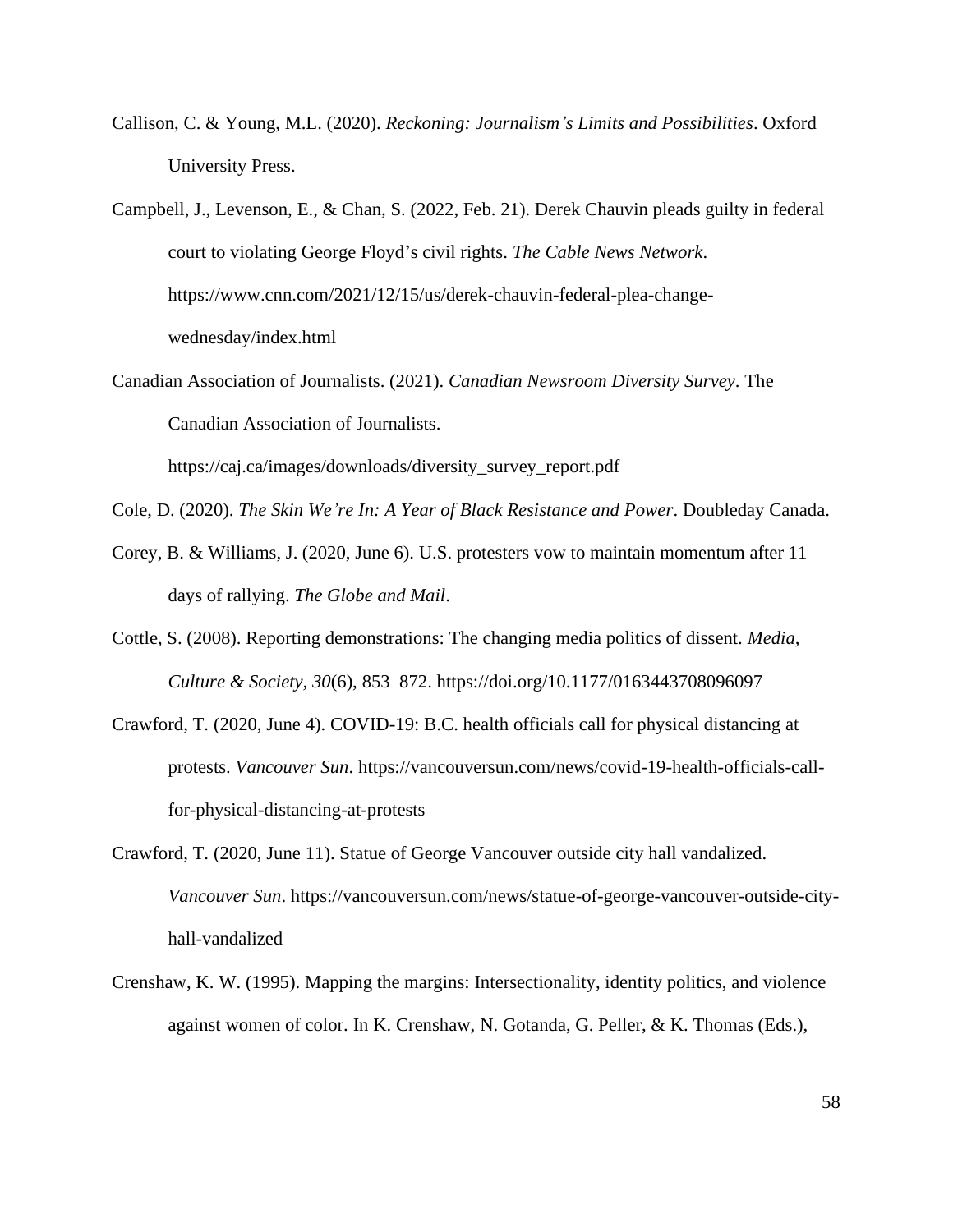*Critical race theory: The Key writings that formed the movement* (pp. 357–383). The New Press.

- Dale, D., Subramaniam, T., & Lybrand, H. (2020, August 31). Fact check: Trump makes more false claims about Biden and protests. *The Cable News Network*. https://www.cnn.com/2020/08/31/politics/trump-kenosha-briefing-fact-check/index.html
- Dardis, F. E. (2009). Marginalization Devices in U.S. Press Coverage of Iraq War Protest: A Content Analysis. *Mass Communication & Society, 9*(2), 117–135. https://doi.org/10.1207/s15327825mcs0902\_1
- Delgado, R. & Stefancic, J. (2017). *Critical race theory (third edition): An introduction.* NYU Press. https://doi.org/10.2307/j.ctt1ggjjn3
- Diverlus, R., Hudson, S., & Ware, S. M. (2020). *Until We Are Free: Reflections on Black Lives Matter Canada.* University of Regina Press.
- Dixon, T. L. (2017). Good guys are still always in White? Positive change and continued misrepresentation of race and crime on local television news. *Communication Research, 44*(6), 775–792. https://doi.org/10.1177%2F0093650215579223
- Eagland, N. (2020, June 6). Thousands pack Jack Poole Plaza for anti-racism rally in Vancouver. *Vancouver Sun*. https://vancouversun.com/news/live-anti-racism-protesters-gather-atvancouvers-jack-poole-plaza
- Eastman, K. (2020, June 5). Five problems with your protest coverage: what reporters and news consumers need to know about protest narratives. *Center for Journalism Ethics*. https://ethics.journalism.wisc.edu/2020/06/05/five-problems-with-your-protest-coverage/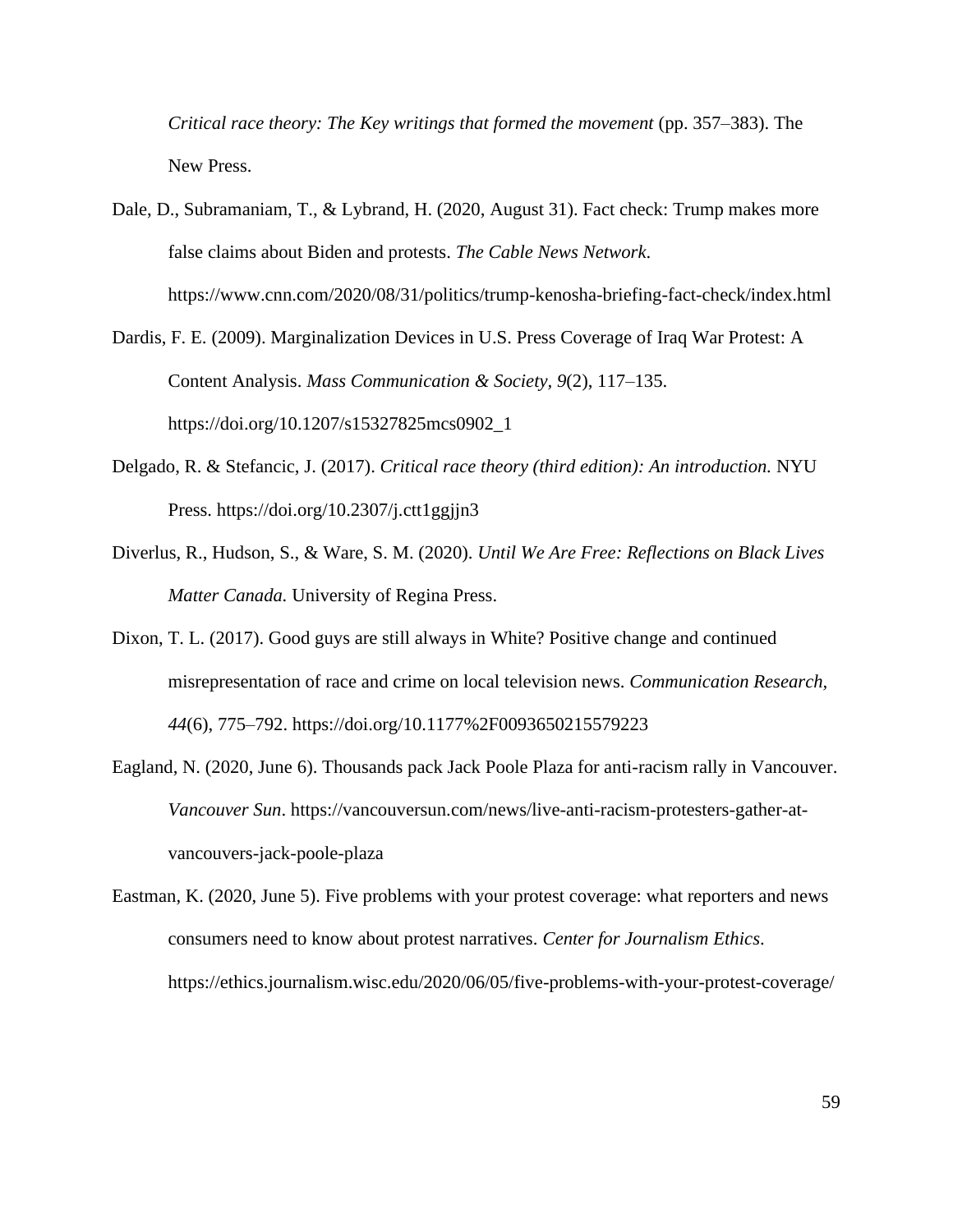- Egan-Elliott, R. (2020, June 8). Thousands fill Centennial Square in Victoria for Black Lives rally. *Vancouver Sun*. https://vancouversun.com/news/local-news/thousands-fillcentennial-square-in-victoria-for-black-lives-rally
- Elmasry, M. H. & el-Nawawy, M. (2017). Do Black Lives Matter? *Journalism Practice, 11*(7), 857–875. https://doi.org/10.1080/17512786.2016.1208058
- Entman, R. M. (1993). Framing: Toward clarification of a fractured paradigm. *Journal of Communication, 43*(4), 51–58. https://doi.org/10.1111/j.1460-2466.1993.tb01304.x

Fleras, A. (2011). *The Media Gaze: Representations of Diversities in Canada*. UBC Press.

Fraser, T. & Kopun, F. (2020, June 1). Downtown Toronto businesses board up storefronts as police monitor rumours of protest. *Toronto Star*. https://www.thestar.com/news/gta/2020/06/02/two-downtown-toronto-businesses-boardup-storefronts-as-police-monitor-rumours-of-protest.html

- Gamson, W. A., & Wolfsfeld, G. (1993). Movements and media as interacting systems. *The Annals of the American Academy of Political and Social Science, 528*(1), 114–125. https://doi.org/10.1177%2F0002716293528001009
- Garza, A. (2016). A Herstory of the #BlackLivesMatter Movement. In J. Hobson (Ed.), *In Are All the Women Still White? Rethinking Race, Expanding Feminisms*. SUNY Press.

Gilroy, R. & Quadri, O. (2020, June 4). Evening Update: Mourners gather for George Floyd memorial in Minneapolis. *The Globe and Mail*. https://www.theglobeandmail.com/canada/article-evening-update-mourners-gather-forgeorge-floyd-memorial-in/

Gitlin, T. (1980). *The whole world is watching: Mass media in the making and unmaking of the new left.* University of California Press.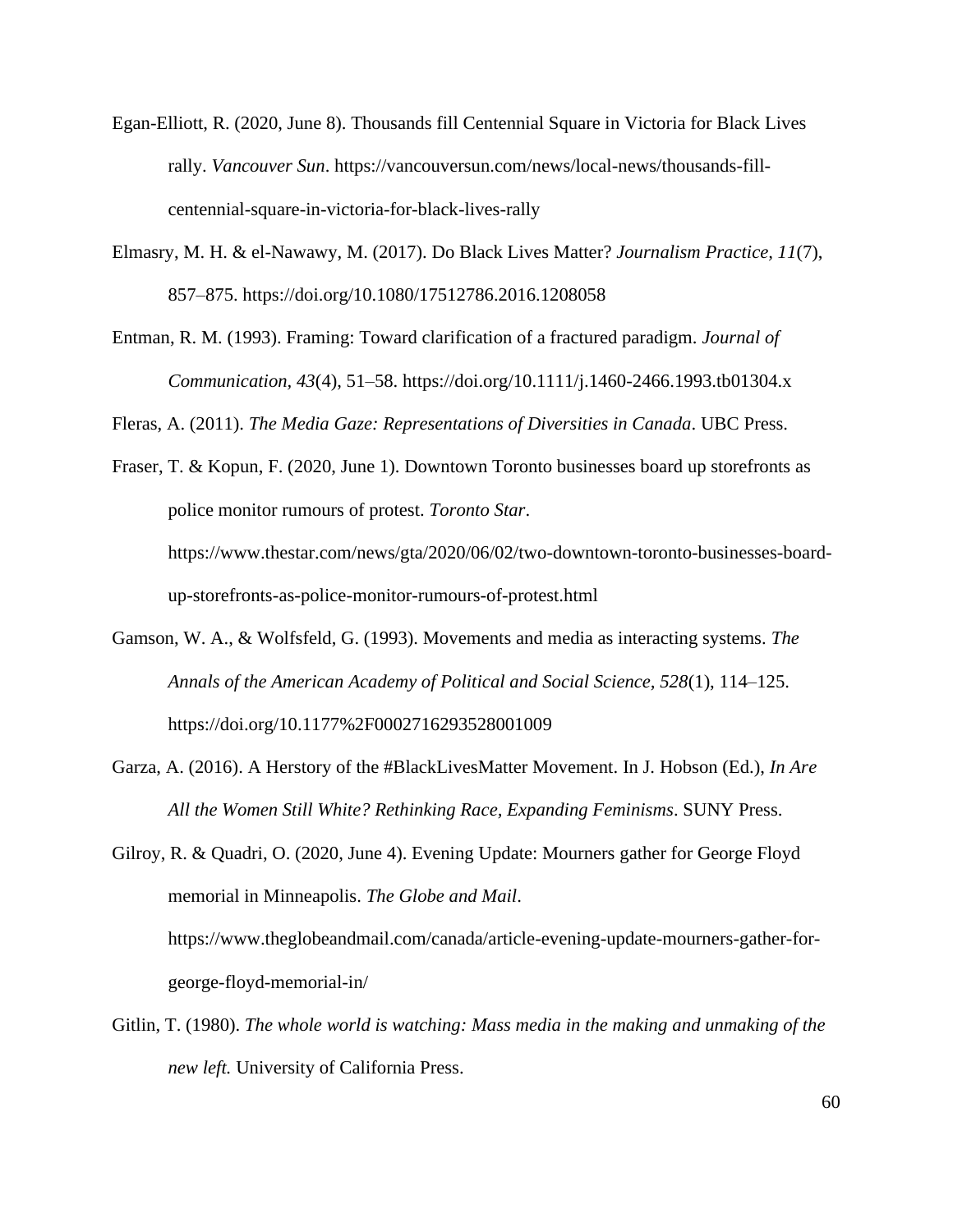- Graveland, B. (2020, June 15). Black Lives Matter rally in Alberta draws hundreds. *The Globe and Mail*.
- Hailu, M. F. & Sarubbi, M. (2019). Student resistance movements in higher education: an analysis of the depiction of Black Lives Matter student protests in news media, *International Journal of Qualitative Studies in Education, 32*(9), 1108–1124. https://doi.org/10.1080/09518398.2019.1645905
- Hall, S. (1990). The Whites of Their Eyes: Racist Ideologies and the Media. In M. Alvarado & J. O. Thompson (Eds.), *The Media Reader*, (pp. 9–23). British Film Institute
- Hannay, C. (2020, Jun 1). Morning Update: Protests against police brutality sweep U.S. *The Globe and Mail*. https://www.theglobeandmail.com/canada/article-morning-updateprotests-against-police-brutality-sweep-us/
- Harlow, S., & Johnson, T. J. (2011). The Arab spring: Overthrowing the protest paradigm? How the New York Times, Global Voices and Twitter covered the Egyptian revolution. *International Journal of Communication, 5*, 1359–1374.
- Hsiao, Y & Radniz, S. (2020). Allies or Agitators? How Partisan Identity Shapes Public Opinion about Violent or Nonviolent Protests*. Political Communication, 38*(4), 479–497. https://doi.org/10.1080/10584609.2020.1793848
- Ip, S. (2020, June 15). Seven arrested as Vancouver police clear anti-racism protest from viaducts. *Vancouver Sun*. https://vancouversun.com/news/local-news/police-orderprotesters-off-downtown-vancouver-viaducts-monday-morning
- Ip, S. & Carrigg, D. (2020, June 1). Vancouver anti-racism rally draws over a thousand to downtown core. *Vancouver Sun*. https://vancouversun.com/news/local-news/mixedsupport-for-vancouver-anti-racism-rally-due-to-covid-19-concerns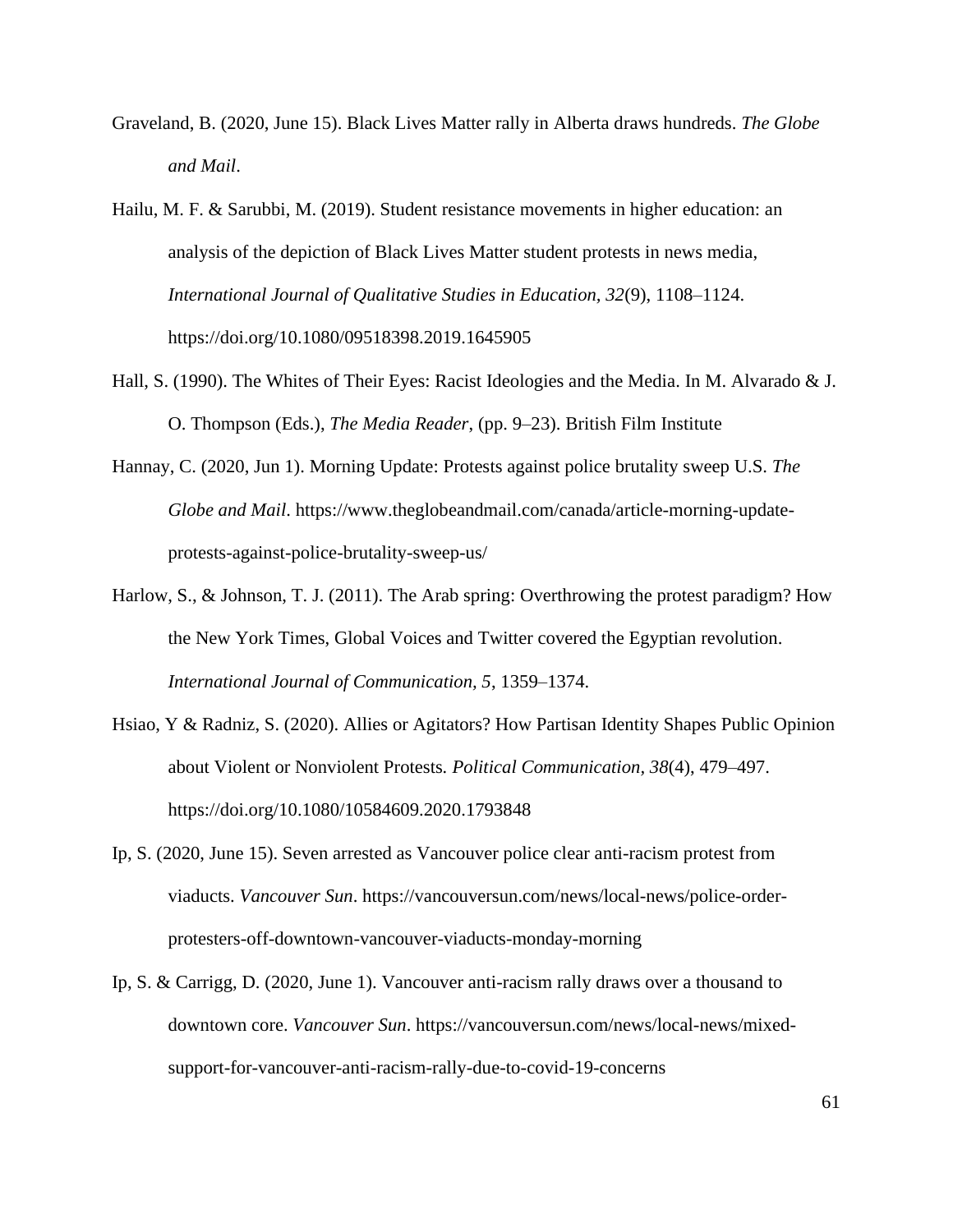- Iyengar, S. (1991). *Is anyone responsible? How television frames political issues*. University of Chicago Press.
- Jasper, J. M. (2014). *Meaning In Protest: A cultural introduction to social movements*. Polity Press.
- Jiwani, Y. & Al-Rawi, A. (2021). Intersecting violence: Representations of Somali youth in the Canadian press. *Journalism, 22*(7), 1757–1774. https://doi.org/10.1177%2F1464884919825503
- Jiwani, Y. & Dessner, M. (2016). Barbarians in/of the Land: Representations of Muslim Youth in the Canadian Press. *Journal of Contemporary Issues in Education, 11*(1), 36–53. https://doi.org/10.20355/C5901G
- Keenan, E. (2020a, May 29). From police or pandemic, it's dangerous to be Black in Donald Trump's America. *Toronto Star*. https://www.thestar.com/news/world/2020/05/29/frompolice-or-pandemic-its-dangerous-to-be-black-in-donald-trumps-america.html
- Keenan, E. (2020b, May 31). 'No justice! No peace!' Already in crisis, America lurches toward chaos. *Toronto Star*. https://www.thestar.com/news/world/2020/05/31/no-justice-nopeace-already-in-crisis-america-lurches-toward-chaos.html
- Keenan, E. (2020c, June 1). In Washington, the protesters say 'a change is coming soon.' So does Donald Trump. *Toronto Star*.

Keenan, E. (2020d, June 3). Washington curfew doesn't stop protesters who continue to gather near the White House. *Toronto Star*. https://www.thestar.com/news/world/2020/06/03/washington-curfew-doesnt-stopprotesters-who-continue-to-gather-near-the-white-house.html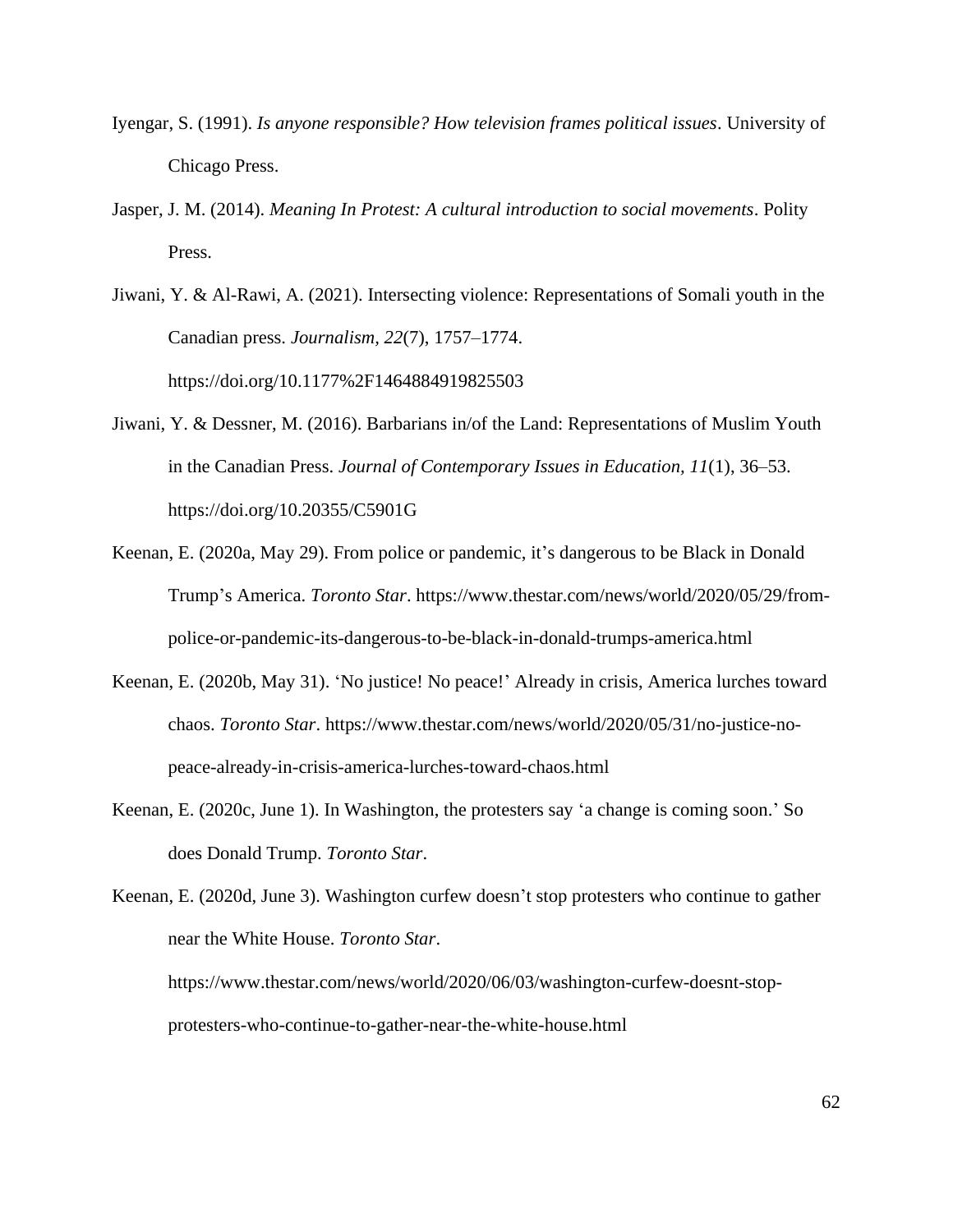Keenan, E. (2020e, June 4). I followed an emotional protest through the streets of Washington last night. Here's what I saw. *Toronto Star*. https://www.thestar.com/news/world/2020/06/04/i-followed-an-emotional-protestthrough-the-streets-of-washington-last-night-heres-what-i-saw.html

Keenan, E. (2020f, June 5). Videos of police violence only harden the resolve of protesters as demonstrations continue across the U.S. *Toronto Star*. https://www.thestar.com/news/world/2020/06/05/videos-of-police-violence-only-hardenthe-resolve-of-protesters-as-demonstrations-continue-across-the-us.html

Keenan, E. (2020g, June 6). Washington sees largest protests in the city yet over the killing of George Floyd. *Toronto Star*.

https://www.thestar.com/news/world/2020/06/06/washington-braces-for-largest-protestsin-the-city-yet-over-the-killing-of-george-floyd.html

- Kilgo, D. (2021a). Police Violence and Protests: Digital Media Maintenance of Racism, Protest Repression, and the Status Quo. *Journal of Broadcasting & Electronic Media, 65*(1), 157–176. https://doi.org/10.1080/08838151.2021.1897821
- Kilgo, D. (2021b, April 30). Unraveling the Protest Paradigm. *Columbia Journalism Review*. https://www.cjr.org/criticism/protest-journalism-black-lives-matter-floyd.php
- Kilgo, D. (2020). Riot or resistance? The way the media frames the unrest in Minneapolis will shape the public's view of protest. *The Conversation*. https://theconversation.com/riot-orresistance-how-media-frames-unrest-in-minneapolis-will-shape-publics-view-of-protest-139713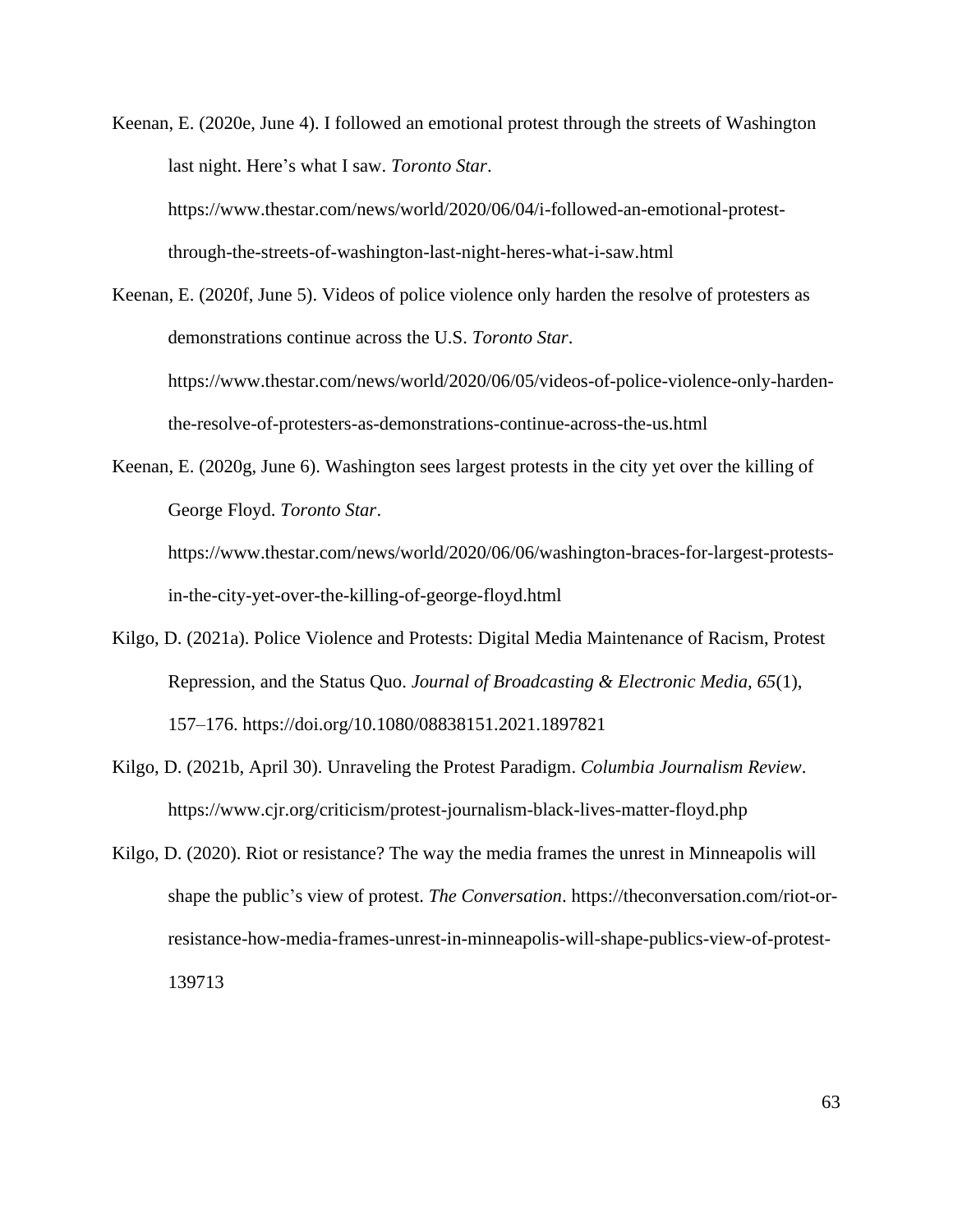Kilgo, D. K. & Harlow, S. (2019). Protests, Media Coverage, and a Hierarchy of Social Struggle. *The International Journal of Press/Politics, 24*(4), 508–530. https://doi.org/10.1177%2F1940161219853517

Kirka, D. (2020, June 1). Protests erupt around the world over Floyd death. *The Globe and Mail*.

Kishi, R. & Jones, S. (2020). *Demonstrations & Political Violence in America: New Data for Summer 2020.* The Armed Conflict Location & Event Data Project. https://acleddata.com/acleddatanew/wp-

content/uploads/2020/09/ACLED\_USDataReview\_Sum2020\_SeptWebPDF\_HiRes.pdf

Koopmans, R. (2004). Movements and Media: Selection Processes and Evolutionary Dynamics in the Public Sphere. *Theory and Society, 33*, 367–91. https://doi.org/10.1023/B:RYSO.0000038603.34963.de

Locke, A., Lawthom, R., & Lyons, A. (2018). Social media platforms as complex and contradictory spaces for feminisms: Visibility, opportunity, power, resistance and activism. *Feminism & Psychology, 28*(1), 3–10.

https://doi.org/10.1177%2F0959353517753973

- Lowery, W. (2020, June 23). A Reckoning over Objectivity led by Black Journalists. *The New York Times.* https://www.nytimes.com/2020/06/23/opinion/objectivity-black-journalistscoronavirus.html
- Lozano, J. & Merchant, N. (2020, June 9). Thousands mourn Floyd in Texas service. *The Globe and Mail*. https://www.theglobeandmail.com/world/article-final-public-memorial-forgeorge-floyd-to-be-held-at-houston-church/
- Mattar, P. (2020). Objectivity Is a Privilege Afforded to White Journalists*. The Walrus*. https://thewalrus.ca/objectivity-is-a-privilege-afforded-to-white-journalists/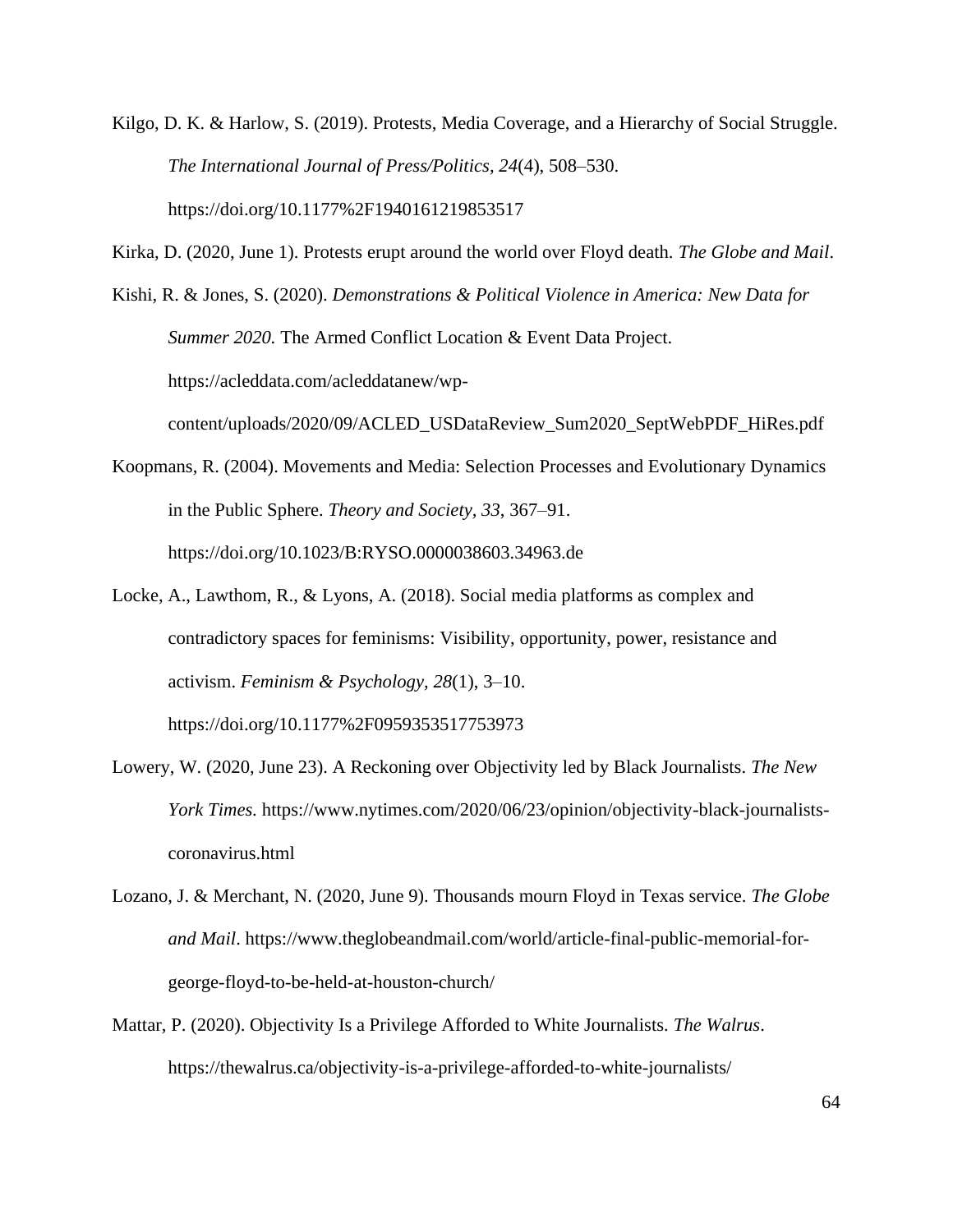- MacKinnon, T. (2020, June 7). Huge crowds turn anti-racism demonstrations into global protest movement. *The Globe and Mail*. https://www.theglobeandmail.com/world/article-antiracism-becomes-a-global-movement-as-cities-around-the-world-are/
- Mahoney, B. & Kruesi, K. (2020, June 8). U.S. officials urge anti-racist protesters to get coronavirus tests. *The Globe and Mail*. https://www.theglobeandmail.com/world/articlelargely-peaceful-protests-against-police-brutality-march-on-in-us/
- Maier, M. (2017). Content Analysis: Advantages and Disadvantages. In M. Allen (Ed.), *The SAGE Encyclopedia of Communication Research Methods* (pp. 239–242). Sage. https://doi.org/10.4135/9781483381411.n90
- Maynard, R. (2017). *Policing Black Lives: State Violence in Canada from Slavery to the Present*. Fernwood Publishing.
- McCarten, J. (2020, June 2). As Americans protest police behaviour, hardline anti-riot tactics draw fire. *The Globe and Mail*. https://www.theglobeandmail.com/world/article-asamericans-protest-police-behaviour-hardline-anti-riot-tactics-draw/
- McCombs, M. E, & Shaw, D. L. (1972). The agenda-setting function of mass media. *Public Opinion Quarterly, 36*(2), 176–187. http://doi.org/10.1075/asj.1.2.02mcc
- McLeod, D. M. & Hertog, J. K. (1992). The manufacture of public opinion by reporters: informal cues for public perceptions of protest groups. *Discourse & Society, 3*, 259-275.
- McLeod, D. M. (2007). News Coverage and Social Protest: How the Media's Protect Paradigm Exacerbates Social Conflict, *Journal of Dispute Resolution, 1*, 185–194.
- Mills, K. A. & Godley, A. (2017). Race and racism in digital media: What can critical race theory contribute to research on techno-cultures? In K. A. Mills, A. Stornaiuolo, & A.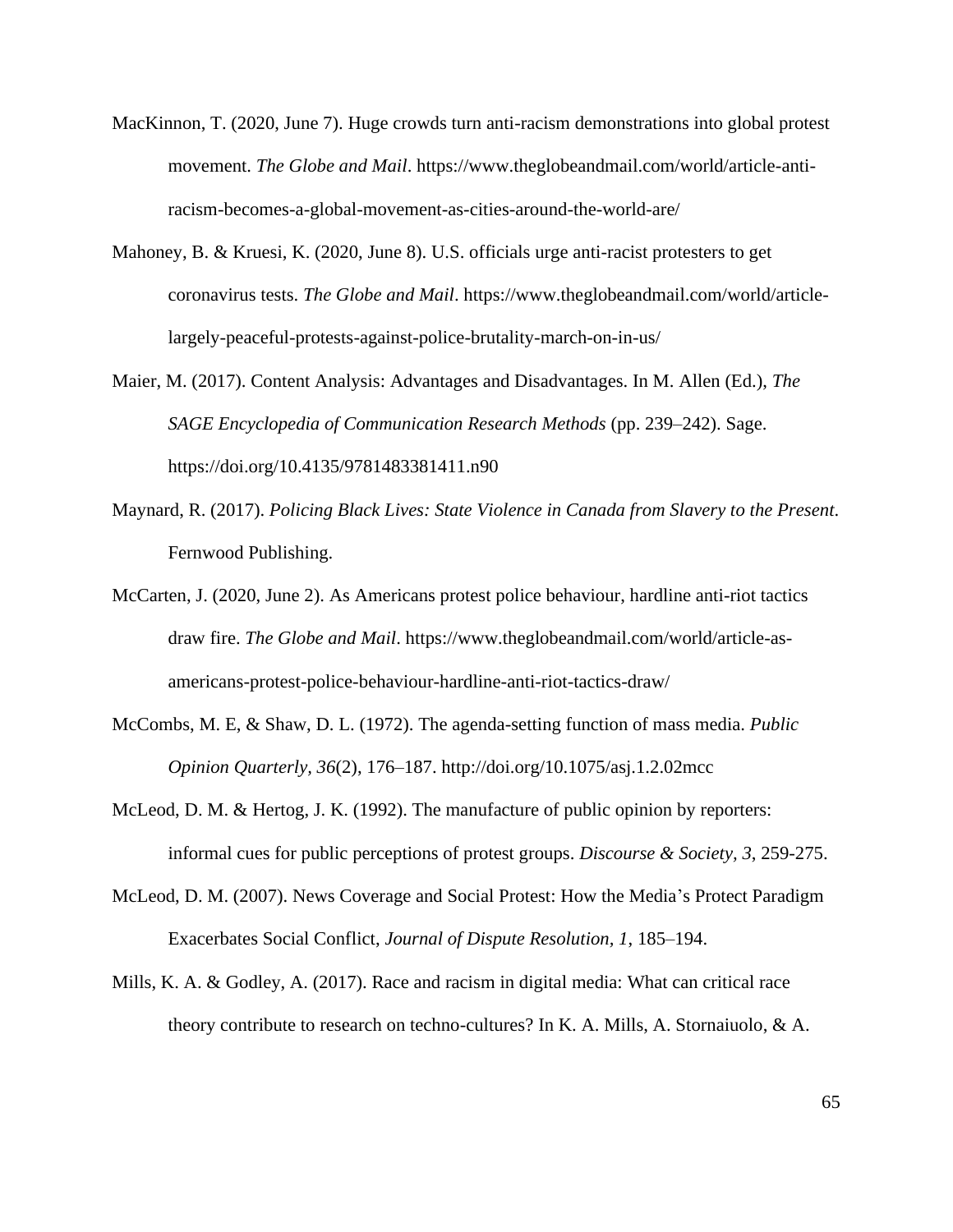Smith, and J. Zaher (Eds.). *Handbook of writing, literacies, and education in digital cultures* (pp. 111–122)*.* Routledge. https://doi.org/10.4324/9781315465258-12

- Moon, J. (2020, June 13). Protests continue across the GTA in fight to end anti-Black racism. *Toronto Star*. https://www.thestar.com/news/gta/2020/06/13/protests-continue-acrossthe-gta-in-fight-to-end-anti-black-racism.html
- Moon, J., Winsa, P., & Hasham, A. (2020, June 5). 'We want to bring peace. We want to bring unity.' Toronto march against racism and police brutality draws thousands. *Toronto Star*. https://www.thestar.com/news/gta/2020/06/05/marches-in-toronto-friday-to-honourblack-lives-lost-at-hands-of-police.html
- Morrow, A. (2020a, June 7). On the streets of Washington, anti-racism protests expand and police withdraw. *The Globe and Mail*. https://www.theglobeandmail.com/world/uspolitics/article-on-the-streets-of-washington-anti-racism-protests-expand-and-police/
- Morrow, A. (2020b, June 22). Under the pressure of protest, Washington's Lafayette Square undergoes a transformation. *The Globe and Mail*. https://www.theglobeandmail.com/world/us-politics/article-under-the-pressure-ofprotest-washingtons-lafayette-square-undergoes/
- Morrow, A. & McMahon, T. (2020a, June 1). Thousands arrested as protests against racism, police brutality spread across America. *The Globe and Mail*. https://www.theglobeandmail.com/world/us-politics/article-record-number-of-curfewsnational-guard-called-in-as-violence-grows/
- Morrow, A. & McMahon, T. (2020b, June 2). No end in sight for U.S. protests. *The Globe and Mail*. https://www.theglobeandmail.com/world/us-politics/article-thousands-arrested-asprotests-against-racism-police-brutality-spread/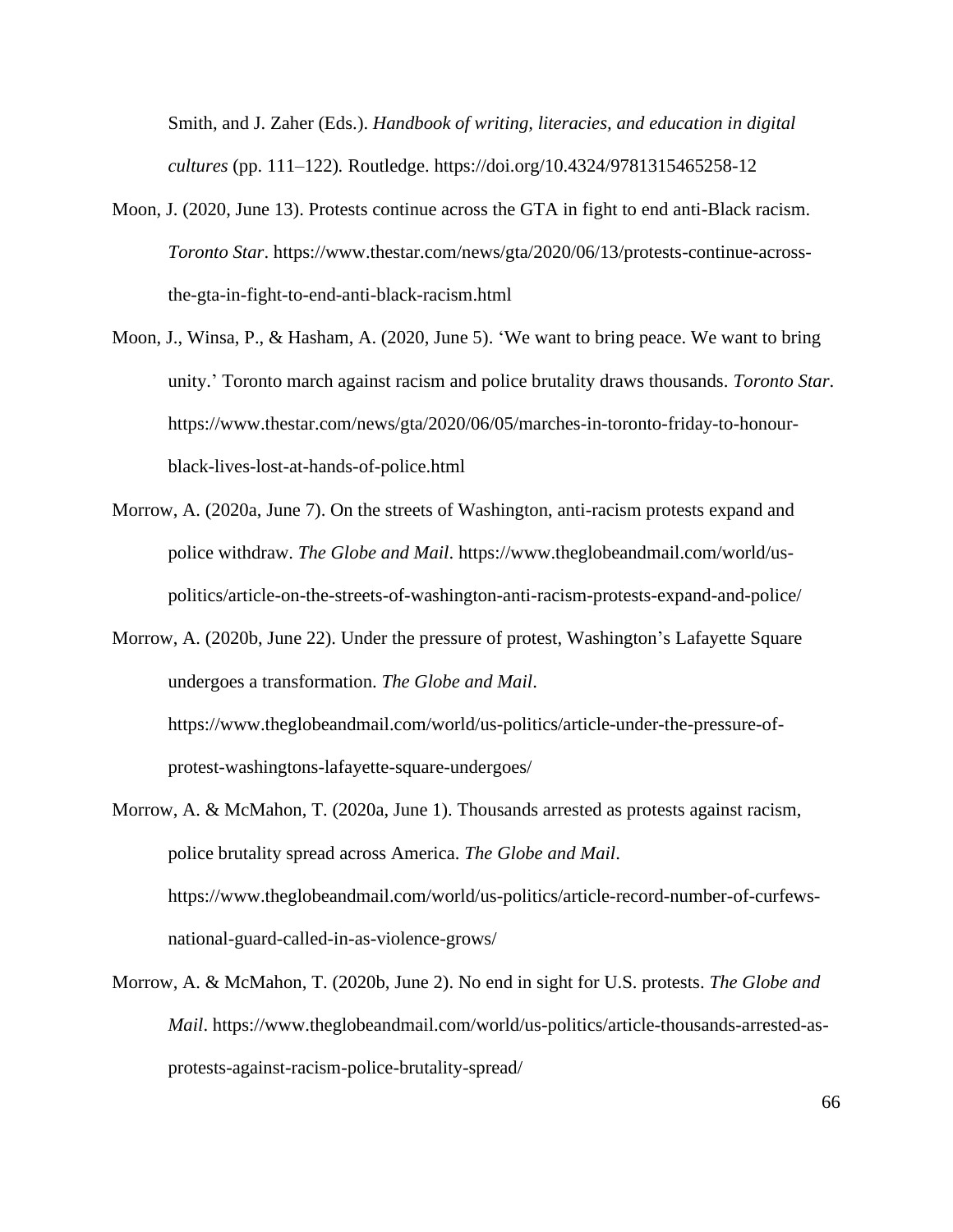- Morrow, A. & McMahon, T. (2020c, June 3). Political infighting intensifies but U.S. protests against George Floyd's death mostly peaceful. *The Globe and Mail*. https://www.theglobeandmail.com/world/us-politics/article-political-infightingintensifies-as-us-protests-against-george-floyd/
- Morrow, A. & McMahon, T. (2020d, June 6). Fix the police: How the death of George Floyd is driving calls for reform in the U.S. and Canada. *The Globe and Mail*. https://www.theglobeandmail.com/world/article-fix-the-police-how-the-death-of-georgefloyd-is-driving-calls-for/

Neuendorf, K. A. (2017). *The content analysis guidebook* (2nd ed.). Sage.

Ojo, T. (2006). Ethnic print media in the multicultural nation of Canada: A case study of the black newspaper in Montreal. *Journalism, 7*(3), 343–361. https://doi.org/10.1177%2F1464884906065517

- Passifiume, B. (2020, June 3). Two anti-black racism rallies planned for Saturday. *Toronto Sun*. https://torontosun.com/news/local-news/two-anti-black-racism-rallies-planned-forsaturday
- Perkel, C. (2020, June 6). Trudeau takes a knee at anti-racism rally. *The Globe and Mail*.
- Pierre-Louis, K. (2020, June 24). It's time to change the way the media reports on protests. Here are some ideas. *The Nieman Journalism Lab*. https://www.niemanlab.org/2020/06/itstime-to-change-the-way-the-media-reports-on-protests-here-are-some-ideas/
- Raptis, M. (2020, June 13). Vancouver demonstrators join global rally against racism. *Vancouver Sun*.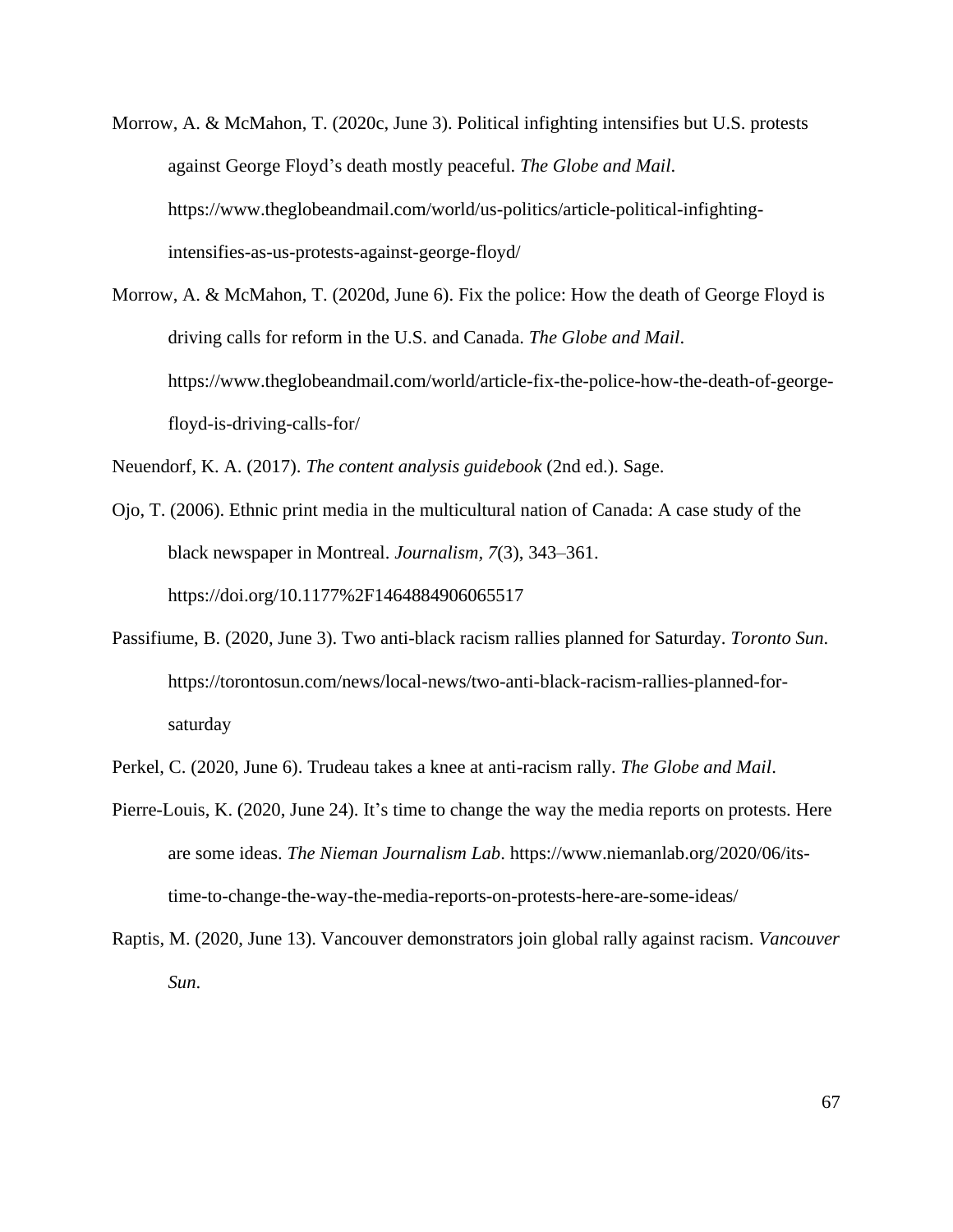Reese, S. D. (2007). The Framing Project: A Bridging Model for Media Research Revisited. *Journal of Communication, 57*, 148–154. http://doi.org/10.1111/j.1460- 2466.2006.00334.x

- Richardson, A. (2020). *Bearing Witness While Black: African Americans, Smartphones, and the New Protest #Journalism*. Oxford University Press.
- Ross, J. (2020a, June 9). Morning Update: anti-racism demonstrations are becoming a global protest movement; Majority of Minneapolis city council back disbanding police force. *The Globe and Mail*. https://www.theglobeandmail.com/canada/article-morning-updateanti-racism-demonstrations-are-becoming-a-global/
- Ross, J. (2020b, June 9). Evening Update: Mourners pack Houston church for George Floyd's funeral; Burundi President dies suddenly after reports of coronavirus. *The Globe and Mail*. https://www.theglobeandmail.com/canada/article-evening-update-mourners-packhouston-church-for-george-floyds/
- Saikali, A. (2020a, June 2). Morning Update: Protests mount over the killing of George Floyd. *The Globe and Mail*. https://www.theglobeandmail.com/canada/article-morning-updateprotests-mount-over-the-killing-of-george-floyd/
- Saikali, A. (2020b, June 3). Morning Update: U.S. protests escalate. *The Globe and Mail*. https://www.theglobeandmail.com/canada/article-morning-update-us-protests-escalate/
- Shore, R. (2020, June 4). Anti-racism movement's 'pivotal moment' comes to, and felt in, Vancouver. *Toronto Sun*. https://vancouversun.com/news/local-news/how-to-support-theu-s-protest-movement-and-confront-racism-at-home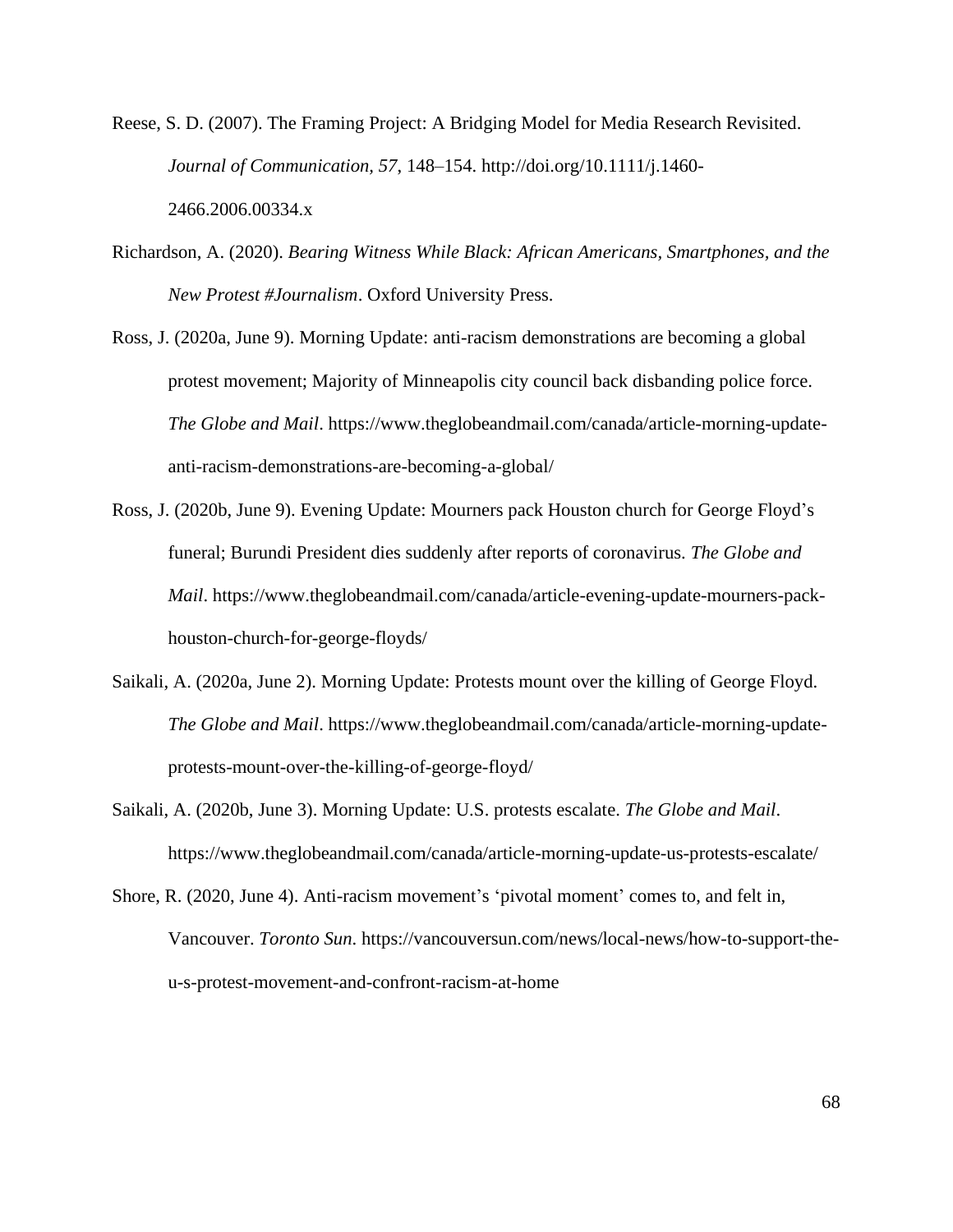- Smith, J., McCarthy, J. D., McPhail, C., & Augustyn, B. (2001). From protest to agenda building: Description bias in media coverage of protest events in Washington, DC. *Social Forces, 79*(4), 1397-1423. https://doi.org/10.1353/sof.2001.0053
- Stanley-Becker, I., Itkowitz, C., & Kornfield, M. (2020, May 31). America in flames; Protesters flood streets over Minneapolis killing. *Toronto Sun*.

Stanley-Becker, I. & Knowles, H. (2020, June 2). Some cops kneel with protesters. *Toronto Sun*.

- Stevenson, J. (2020a, May 30). Thousands of protesters demand 'Justice for Regis' in downtown Toronto. *Toronto Sun*. https://torontosun.com/news/local-news/thousands-of-protestersdemand-justice-for-regis-in-downtown-toronto
- Stevenson, J. (2020b, June 5). Police chief hopes for peaceful protests in Toronto. *Toronto Sun*. https://torontosun.com/news/local-news/saunders-hopes-for-peaceful-protests-in-t-owith-three-this-weekend
- Stewart, A. (2014). *Visitor: My Life in Canada*. Fernwood.
- Sullivan, T. & Forliti, A. (2020, May 29). Minnesota calls in National Guard to respond to the unrest over killing of George Floyd. *The Globe and Mail*.
- Szuchewycz, B. (2000). Re-Pressing Racism: The Denial of Racism in the Canadian Press. *Canadian Journal of Communication, 25*(4), 497–516.

https://doi.org/10.22230/cjc.2000v25n4a1177

Tolley, E. (2016). *Framed: media and the coverage of race in Canadian politics*. UBC Press

Toronto Star staff. (2020a, June 1). Large protest gatherings pose COVID-19 risks, B.C. health officials say; Ontario's regional health units report spike in new COVID-19 infections. *Toronto Star*. https://www.thestar.com/news/canada/2020/06/01/coronavirus-updates-thelatest-canada-covid-19-testing-june-1.html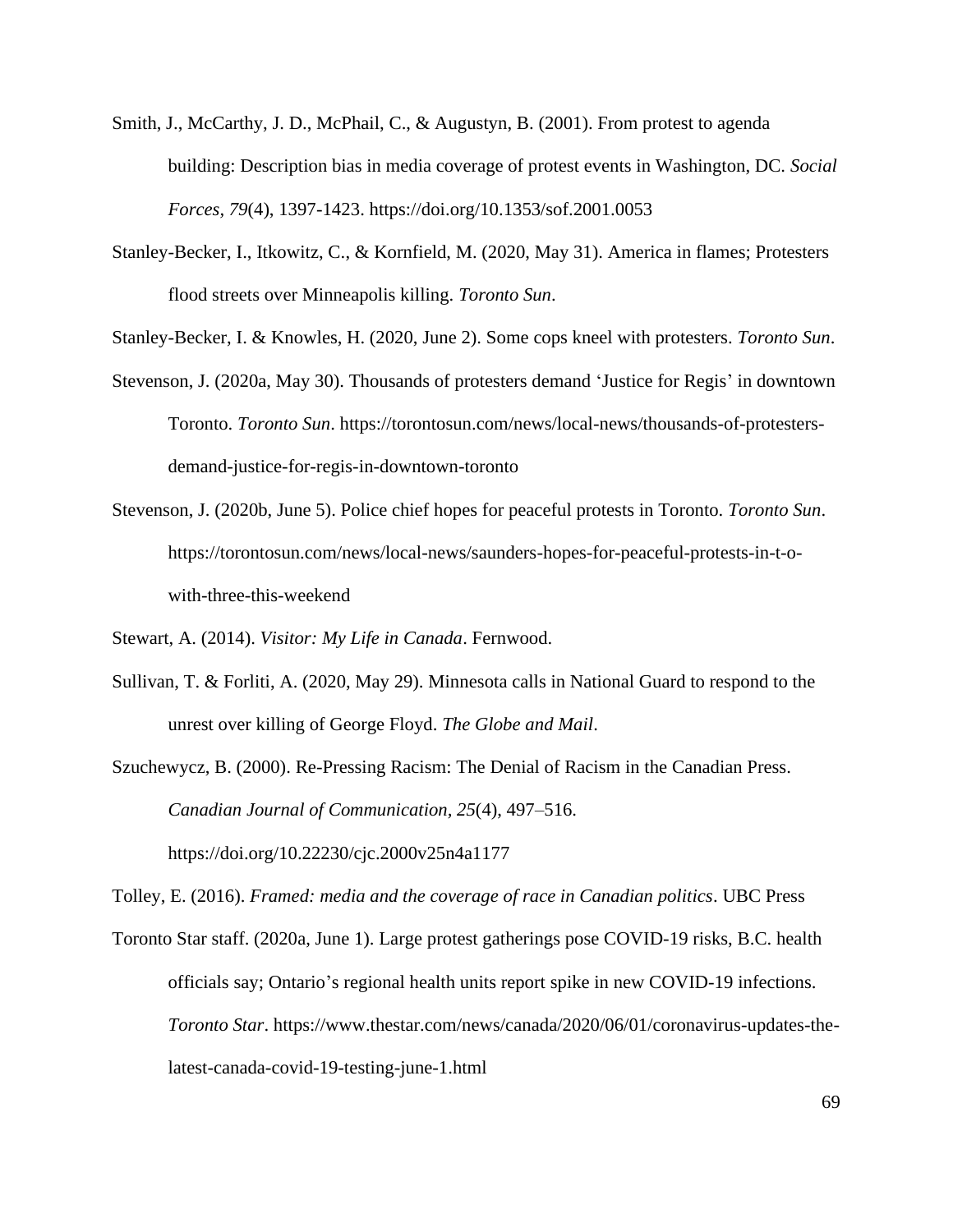- Toronto Star staff. (2020b, June 2). U.S. cities prepare for more George Floyd protests as Trump decries 'lowlifes'; White supremacist group posed as Antifa to call for violence. *Toronto Star*.
- Toronto Star staff. (2020c, June 8). Minneapolis police slashed tires on parked cars amid protests; Protesters turn White House fence into memorial for Black lives; Thousands line up at Houston church for George Floyd viewing. *Toronto Star*.
- Turley, E. and Fisher, J. (2018). Tweeting back while shouting back: Social media and feminist activism. *Feminism & Psychology, 28*(1), 128–132. https://doi.org/10.1177%2F0959353517715875
- van Dijk, T. A. (1993). *Elite discourse and racism*. Sage.
- *Vancouver Sun*. (2020, June 15). Anti-racism protesters march in Tokyo; Japan. *Vancouver Sun*.
- Wallace, L. R. (2019). *The view from somewhere: undoing the myth of journalistic objectivity*. University of Chicago Press

Wright, M. (2020, June 5). Evening Update: U.S. protesters foresee sustained anti-racism movement as demonstrations expand. *The Globe and Mail*. https://www.theglobeandmail.com/canada/article-evening-update-us-protesters-foreseesustained-anti-racism-movement/

- Yoganathan, N. (2020, July 30). Black Lives Matter movement uses creative tactics to confront systemic racism. *The Conversation*. https://theconversation.com/black-lives-mattermovement-uses-creative-tactics-to-confront-systemic-racism-143273
- Yu, S. S. (2016). Instrumentalization of Ethnic Media. *Canadian Journal of Communication. 41*(2), 343–351. https://doi.org/10.22230/cjc.2016v41n2a3019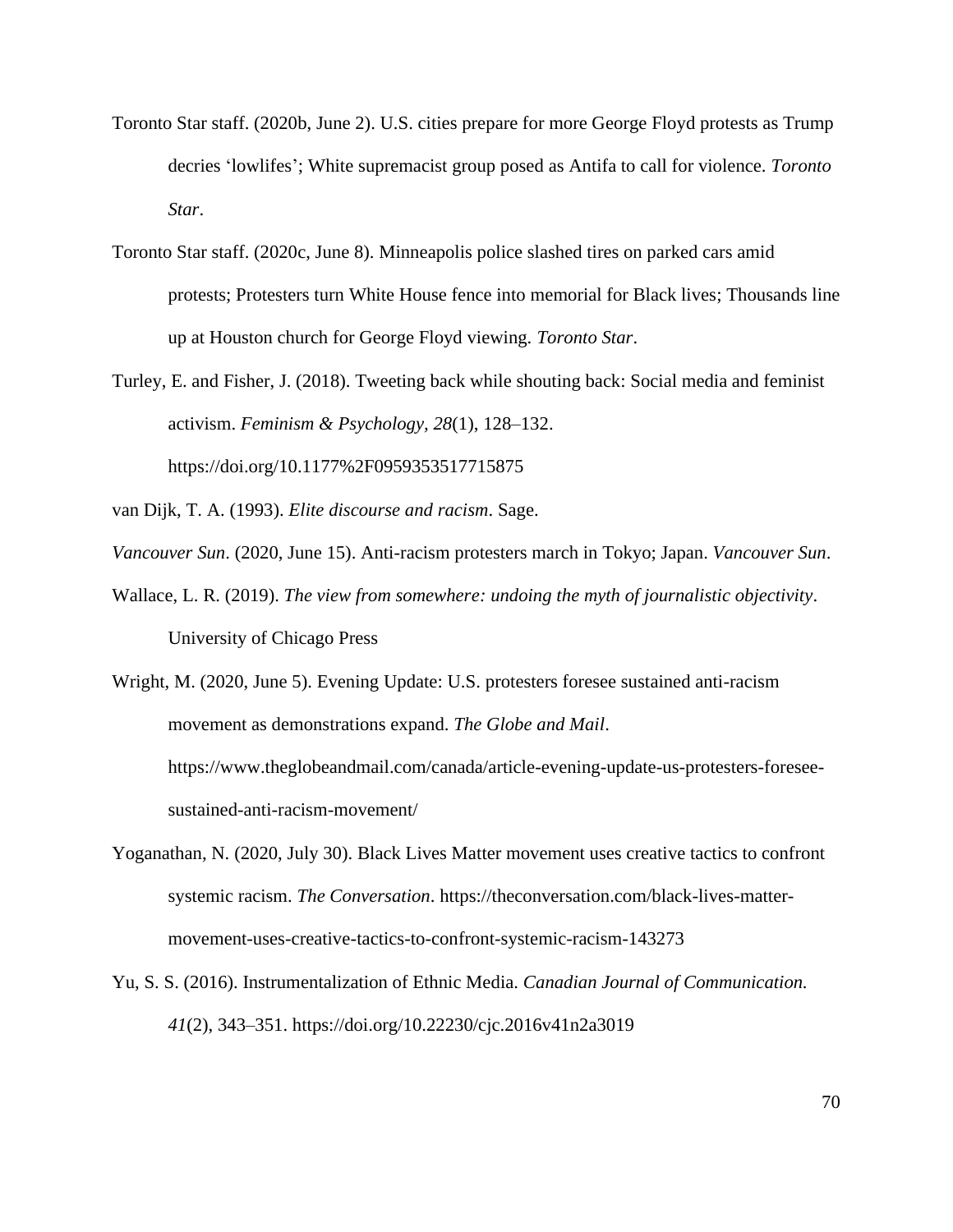Yuen, J. (2020, June 3). Toronto businesses board up windows to prepare for potential looting. *Toronto Sun*. https://torontosun.com/news/local-news/businesses-board-up-windows-toprepare-for-potential-looting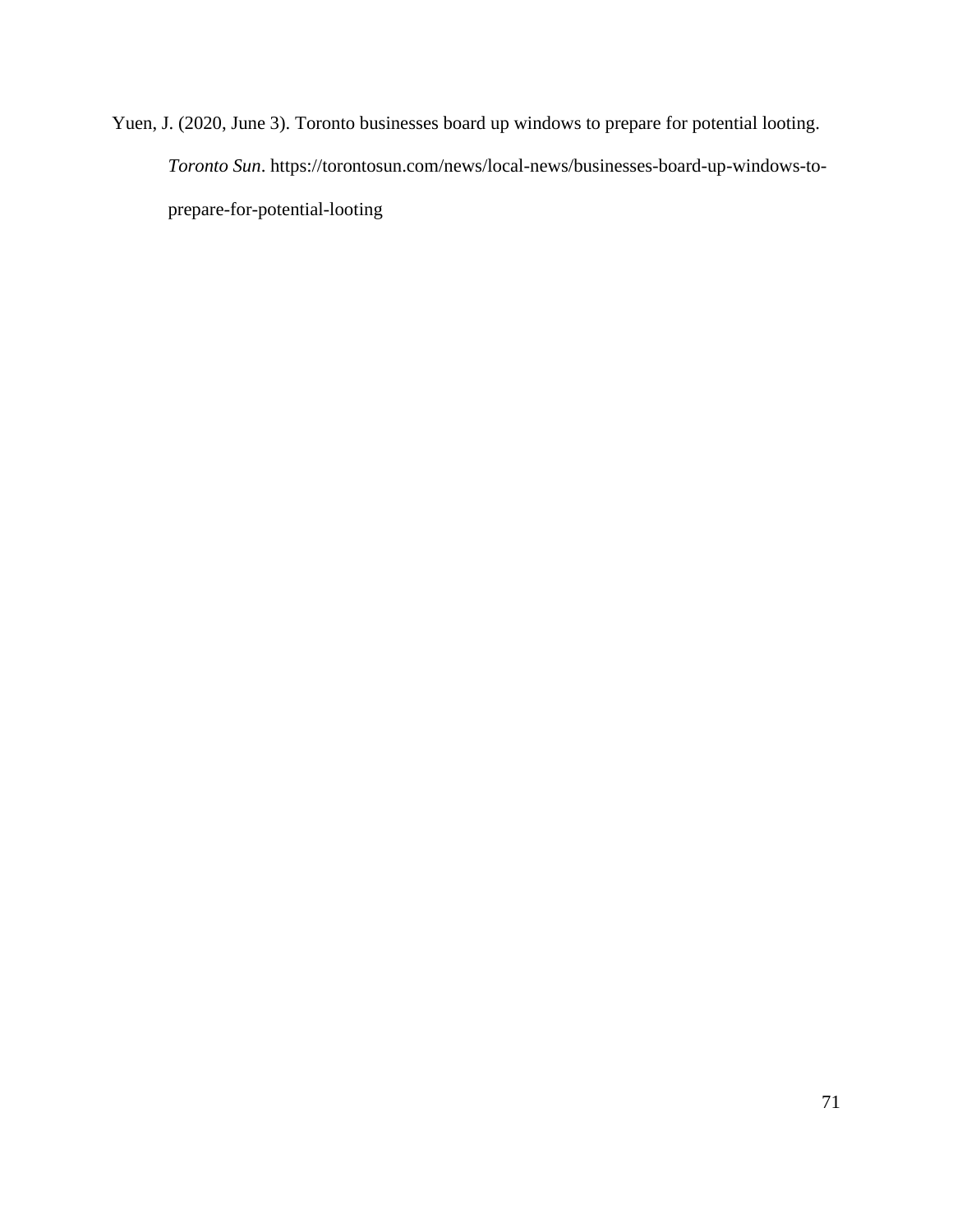## **Appendices**

## **Appendix A Codebook**

- 1. **Article Name:** Enter the name of the article
- 2. **Article date:** Write down date of publication (if an article is published with a correction, use the latest published version and date)
- 3. **Legitimizing Framing Devices:** Evaluate the article and indicate whether any of the

following words, phrases, or framing are used in the article.

- Peaceful protest
- Police brutality and racism
- Criticism of law enforcement
- Solidarity and unity
- Systemic racism (i.e., explicit or implicit discussion)
- Other victims mentioned (i.e., mentioning other victims like Eric Garner)
- 4. **Marginalizing Framing Devices:** Evaluate the article and indicate whether any of the

following words, phrases, or framing are used in the article.

- Anger, rage, and fury
- Lawlessness (i.e., arson, arrests, criminal activity, etc.) (Dardis, 2006)
- Protest as anarchy (i.e., vandalism, chaos, unrest) (Dardis, 2006)
- Police vs. protesters (i.e., clashes or tensions between the two groups)
- Police confrontations (i.e. police acting violent toward protesters) (Dardis, 2006)
- Causing inconvenience
- Restoring calm and order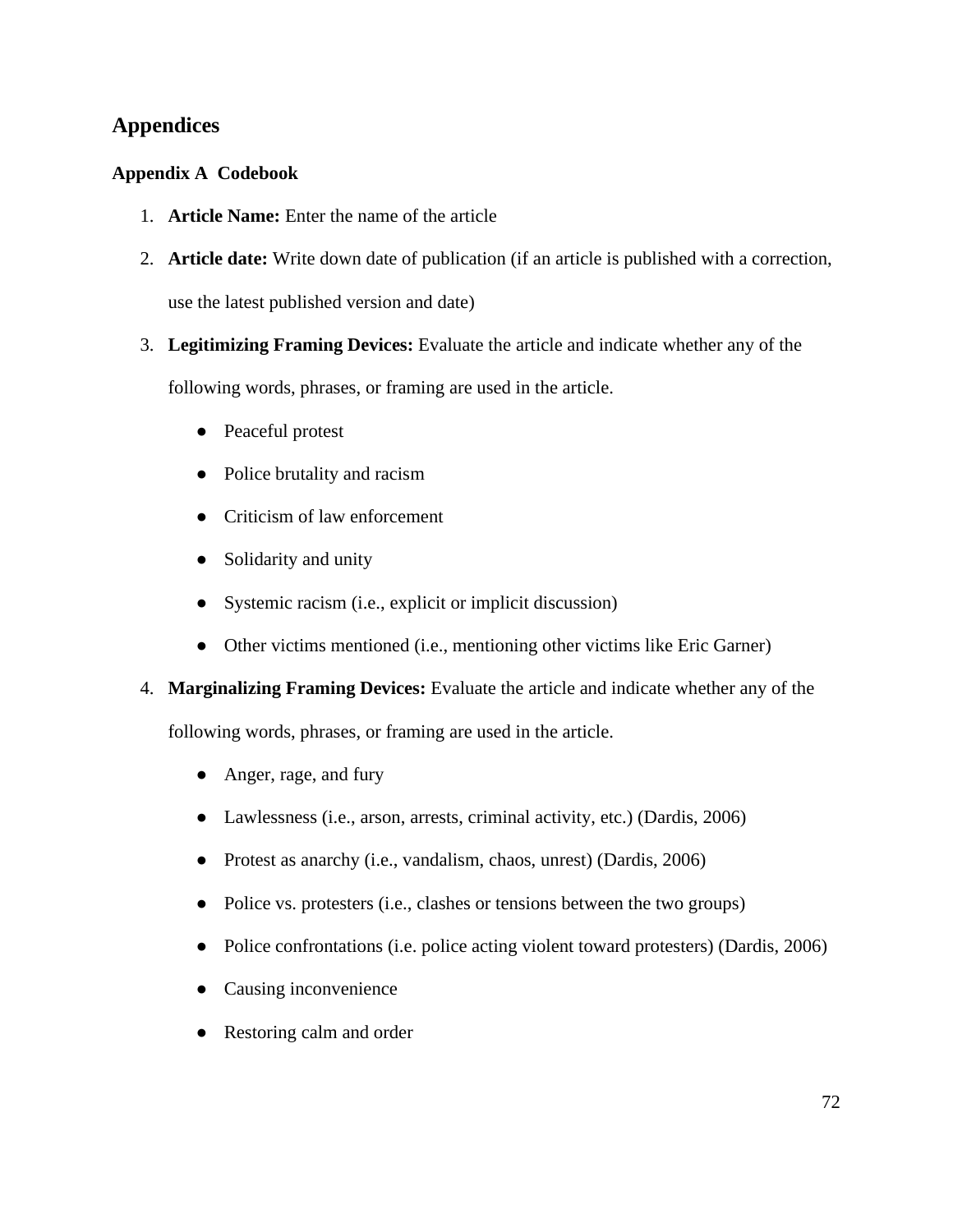- 5. **Direct Quotes:** Indicate the amount that any of the sources are quoted in the article. Quotes include anything in quotation marks, including quotes from briefings, social media posts, or articles
	- Protester/sympathizer: included people participating in the protests and activists or organizers who were involved in, or sympathetic to, the protests
	- Police: includes both off an on-duty police officers and former police officers
	- Government officials: include governors, mayors, members of parliament, spokespeople for government officials
- 6. **Overall Tone:** After finishing the article, indicate whether the overall tone was positive, negative, or neutral.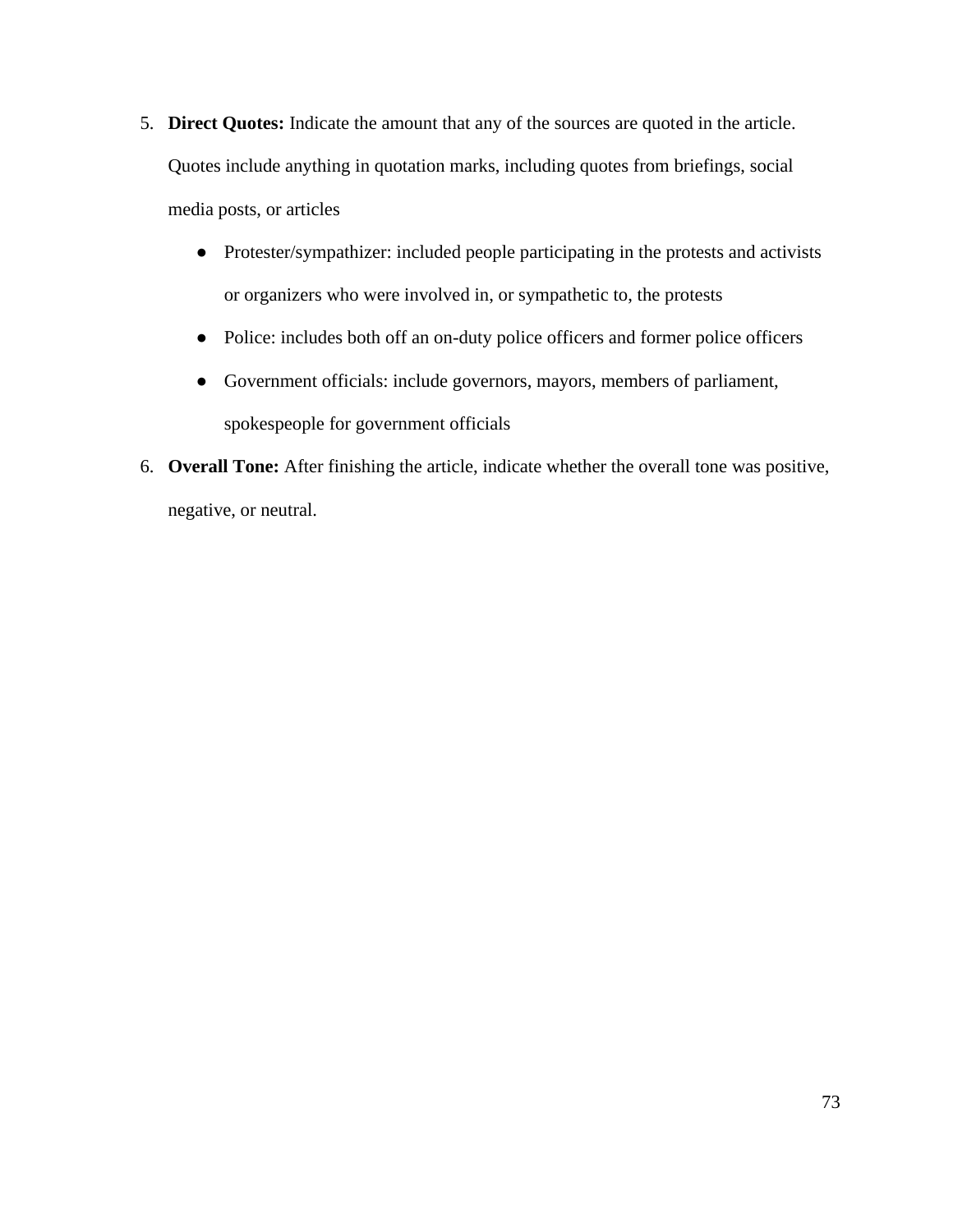## **Appendix B Framing Device Examples**

The following table, replicated from Dardis (2006) who included a similar table of textual

examples in their research paper, shows an example of each framing device.

| <b>Framing Device</b>        | <b>Example</b>                                                                                                                                                                                                                                                                                                                                                                                                  |
|------------------------------|-----------------------------------------------------------------------------------------------------------------------------------------------------------------------------------------------------------------------------------------------------------------------------------------------------------------------------------------------------------------------------------------------------------------|
| Anger, rage, and fury        | Americans venting their grief and anger at the death of George Floyd in police<br>custody are being confronted nightly with tear gas, rubber bullets and<br>truncheonwielding, armour-clad riot police - the merciless approach they set out<br>to protest in the first place (McCarten, 2020).                                                                                                                 |
| Lawlessness                  | A statue of George Vancouver outside Vancouver City Hall was vandalized                                                                                                                                                                                                                                                                                                                                         |
|                              | overnight Wednesday with blue paint, as protesters in the U.S. target historic<br>monuments after George Floyd's death (Crawford, 2020).                                                                                                                                                                                                                                                                        |
| Protest as anarchy           | Protests across the U.S. and in Montreal this week turned violent, with police<br>precincts and cruisers set ablaze, officers shot, protesters shot with rubber bullets<br>and sprayed with tear gas and storefronts vandalized (Yuen, 2020)                                                                                                                                                                    |
| Police vs. protesters        | Montreal's rally degenerated into clashes between police and some demonstrators<br>on Sunday night (Ip & Carrigg, 2020)                                                                                                                                                                                                                                                                                         |
| Police confrontations        | In other cities across the country, the situation was even more violent and<br>volatile: police drove a car into a crowd of protesters in New York City, officers<br>fired paint canisters at residents sitting on their front porch in Minneapolis, in<br>Philadelphia 13 police officers were injured and looting continued into Sunday,<br>prompting the city to order businesses shut down (Keenan, 2020b). |
| Causing inconvenience        | Vancouver police spokesperson Sgt. Aaron Roed said they are aware of the<br>protests, which were blocking the eastbound and westbound entrances to the<br>Georgia Viaduct (Raptis, 2020).                                                                                                                                                                                                                       |
| Restoring calm and order     | With states and cities doubling down on efforts to crush the unrest and protesters<br>condemning the police response as further evidence of a broken justice system,<br>there was no immediate end in sight (Morrow & McMahon, 2020a)                                                                                                                                                                           |
| Carnival                     | Most wore masks, although social distancing was entirely absent for dozens of<br>metres around the fence surrounding Lafayette Square, where conditions were<br>close to that of a mosh pit (Keenan, 2020d).                                                                                                                                                                                                    |
| COVID-19 concerns            | B.C. health officials are urging demonstrators to maintain physical distancing<br>measures, as another anti-racism rally planned for Friday in Vancouver could<br>draw thousands of people into the downtown core (Crawford, 2020, June 4)                                                                                                                                                                      |
| Peaceful protest             | The crowd outside Lafayette Park near the White House was peaceful, polite<br>even, as they protested the death of George Floyd while in police custody in<br>Minnesota (Toronto Star staff, 2020b).                                                                                                                                                                                                            |
| Police brutality and racism  | The death of George Floyd, a 46-year-old African-American father of five, under<br>the knee of a Minnesota police officer late last month has unleashed a seismic<br>shift in the conversation about race and police (McMahon & Morrow, 2020d).                                                                                                                                                                 |
| Criticism of law enforcement | There are hundreds more such recorded incidents, from cities across the U.S.:<br>police wading into apparently peaceful crowds swinging batons as if they're<br>taking batting practice, indiscriminately firing tear gas, pepper spray, and<br>projectiles at reporters, protesters and bystanders, accelerating cars into people<br>who refuse to get out of the way (Keenan, 2020f)                          |
| Solidarity and unity         | Defying calls to stay home and maintain physical distancing amid the COVID-19                                                                                                                                                                                                                                                                                                                                   |

**Table 6. Framing Device Examples**